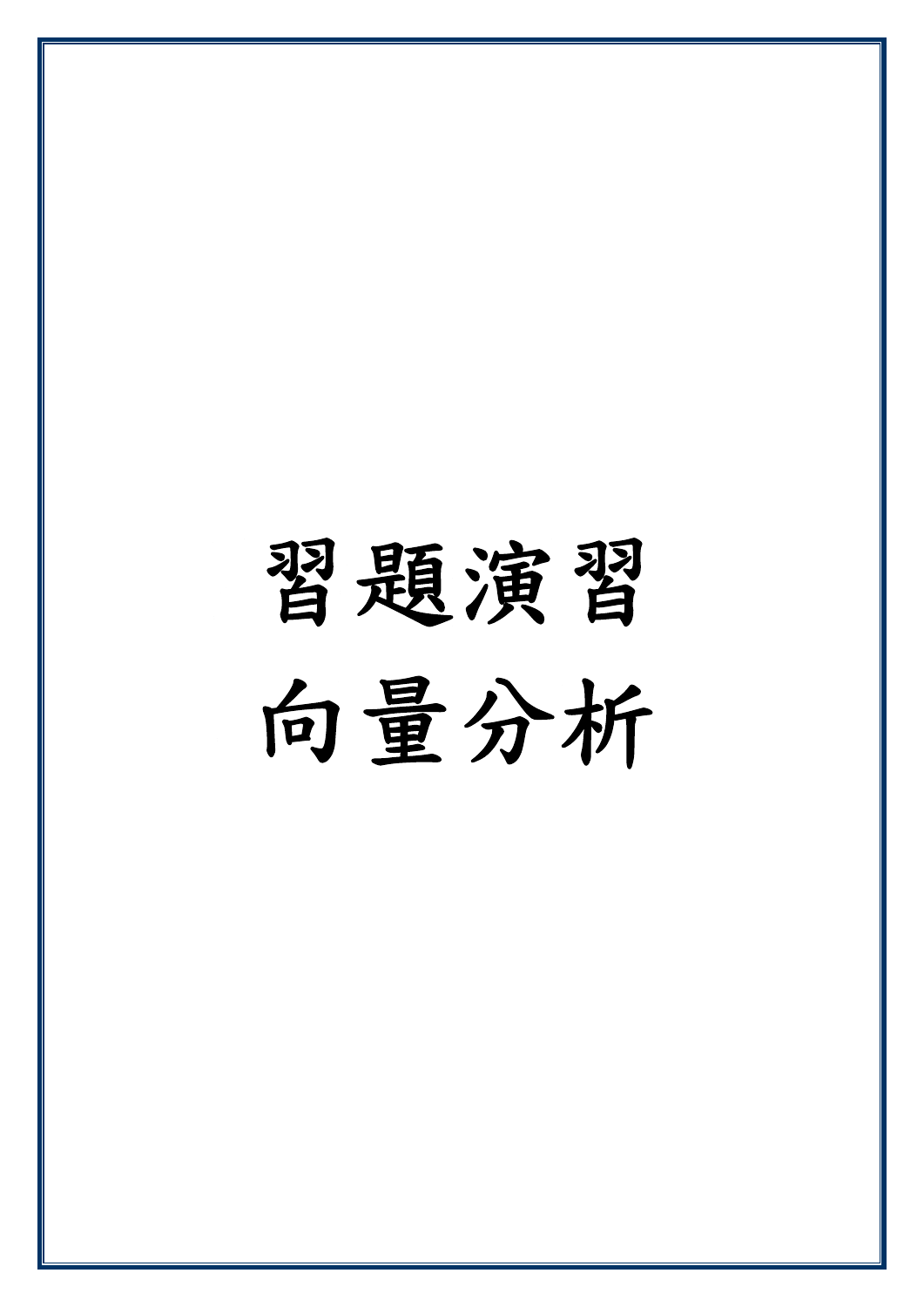# 習題演習:向量分析

#### ■ 向量的基本運算

【習題 1】

Tow vector  $v_1$  $\rightarrow$ and  $v_2$  $\overline{\phantom{a}}$ in  $R^4$  span a subspace  $E$ , where  $\overrightarrow{v_1}$ 1 1 1 1 *v*  $\begin{bmatrix} 1 \\ 1 \end{bmatrix}$  $\overrightarrow{v_1} = \begin{bmatrix} 1 \\ -1 \\ -1 \end{bmatrix}, \overrightarrow{v_2}$ 1 9 5 3 *v*  $\vert 1 \vert$  $\vert \,\,$  $=\begin{pmatrix} 9 \\ 1 \end{pmatrix}$  $\vert 5 \vert$  $\lfloor -3 \rfloor$  $\overrightarrow{v_2} = \begin{vmatrix} 9 \\ -1 \end{vmatrix}$ .

a. Perform the Gram-Schmidt process to find an orthonormal basis  $w_1$  $\rightarrow$ and  $\overrightarrow{w_2}$  of

*E* .

b. The relation between these two bases can be represented by the following

equation:  $M_v = M_w U$ , where  $M_v = \left[\overrightarrow{v_1} \overrightarrow{v_2}\right]$ ,  $M_w = \left[\overrightarrow{w_1} \overrightarrow{w_2}\right]$ , and *U* is a 2×2

upper triangular matrix. Based on the Gram-Schmidt process performed in part a., find *U* .【91 交大交研所】

\n
$$
\begin{bmatrix}\n \frac{1}{2} \\
 \frac{1}{2} \\
 -\frac{1}{2} \\
 -\frac{1}{2}\n \end{bmatrix},\n \overrightarrow{w_2} =\n \begin{bmatrix}\n -\frac{1}{10} \\
 \frac{7}{10} \\
 \frac{7}{10} \\
 10 \\
 -\frac{1}{10}\n \end{bmatrix},\n \quad\n b.\n \quad\n U =\n \begin{bmatrix}\n 2 & 4 \\
 0 & 10\n \end{bmatrix}.
$$
\n

【習題 2】

Let  $T(\vec{x}) = A\vec{x}$  be a linear transformation from  $R^2$  to  $R^2$  as a counterclockwise rotation through the angle of 90° followed by an orthogonal projection on to a line *L* in  $R^2$ , which is spanned by the vector  $\begin{bmatrix} -1 \\ 1 \end{bmatrix}$  $\begin{bmatrix} -1 \\ 1 \end{bmatrix}$ .

- a. Find the matrix *A* .
- b. If the two steps in part a. are swapped (ie., the orthogonal projection is performed first and followed by the rotation), find the new matrix. 【91 交大交研所】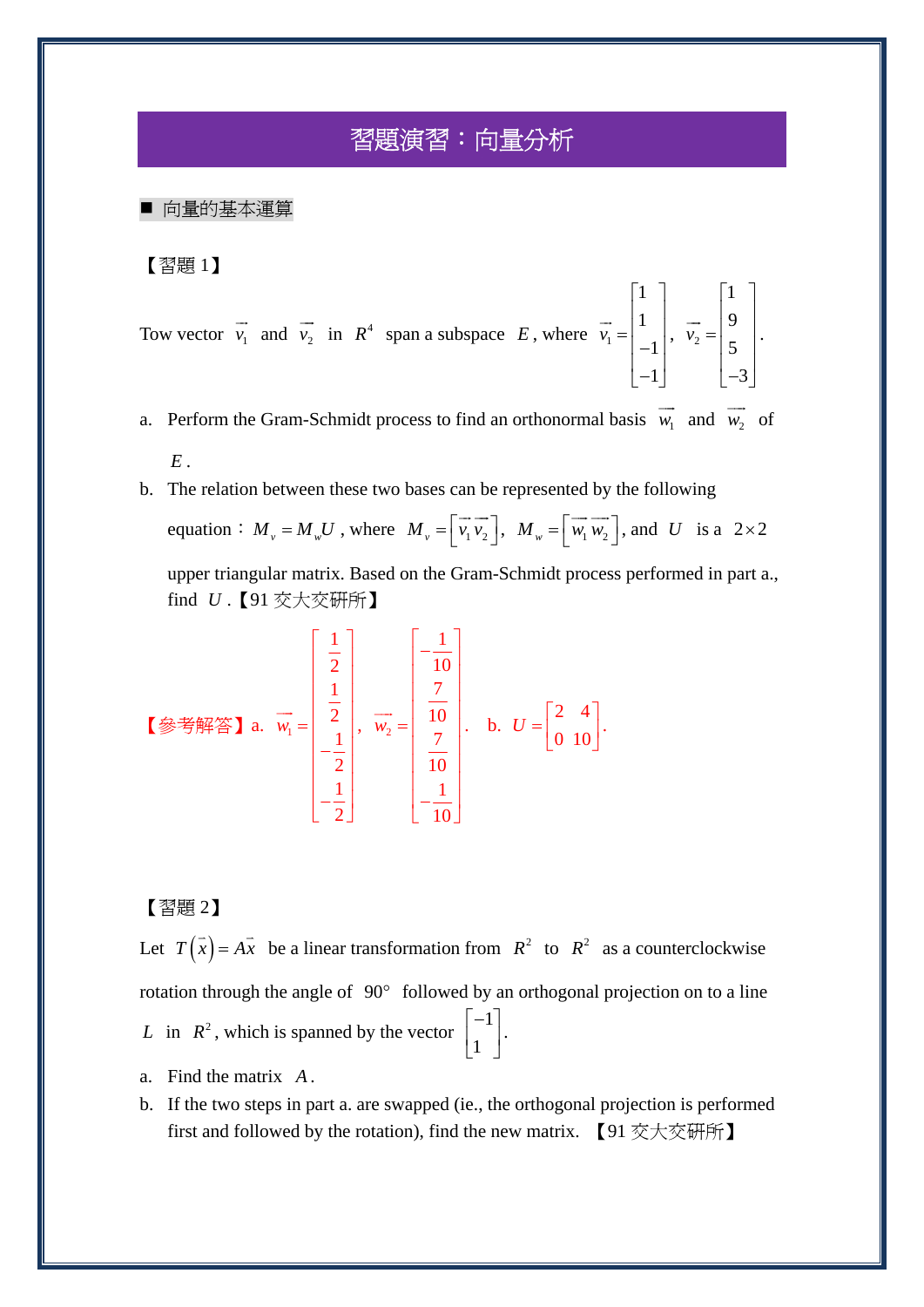\n
$$
\text{[}\n \text{[}\n \text{[}\n \text{[}\n \text{[}\n \text{[}\n \text{[}\n \text{[}\n \text{[}\n \text{[}\n \text{[}\n \text{[}\n \text{[}\n \text{[}\n \text{[}\n \text{[}\n \text{[}\n \text{[}\n \text{[}\n \text{[}\n \text{[}\n \text{[}\n \text{[}\n \text{[}\n \text{[}\n \text{[}\n \text{[}\n \text{[}\n \text{[}\n \text{[}\n \text{[}\n \text{[}\n \text{[}\n \text{[}\n \text{[}\n \text{[}\n \text{[}\n \text{[}\n \text{[}\n \text{[}\n \text{[}\n \text{[}\n \text{[}\n \text{[}\n \text{[}\n \text{[}\n \text{[}\n \text{[}\n \text{[}\n \text{[}\n \text{[}\n \text{[}\n \text{[}\n \text{[}\n \text{[}\n \text{[}\n \text{[}\n \text{[}\n \text{[}\n \text{[}\n \text{[}\n \text{[}\n \text{[}\n \text{[}\n \text{[}\n \text{[}\n \text{[}\n \text{[}\n \text{[}\n \text{[}\n \text{[}\n \text{[}\n \text{[}\n \text{[}\n \text{[}\n \text{[}\n \text{[}\n \text{[}\n \text{[}\n \text{[}\n \text{[}\n \text{[}\n \text{[}\n \text{[}\n \text{[}\n \text{[}\n \text{[}\n \text{[}\n \text{[}\n \text{[}\n \text{[}\n \text{[}\n \text{[}\n \text{[}\n \text{[}\n \text{[}\n \text{[}\n \text{[}\n \text{[}\n \text{[}\n \text{[}\n \text{[}\n \text{[}\n \text{[}\n \text{[}\n \text{[}\n \text{[}\n \text{[}\n \text{[}\n \text{[}\n \text{[}\n \text{[}\n \text{[}\n \text{[}\n \text{[}\n \text{[}\n \text{[}\n \text{[}\n \text{[}\n \text{[}\n \text{[}\n \text{[}\n \text{[}\n \text{[}\n \text{[}\n \text{[}\n \text{[
$$

# 【習題 3】

Assume coordinate of any vector *x*  $\rightarrow$ with respect to a basis *B* is denoted as  $\begin{bmatrix} \vec{x} \end{bmatrix}_B$ . Consider the basis  $B_1$  of  $R^2$  consisting of vector,  $\vec{v}_1 = \begin{bmatrix} 2 & 1 \\ 2 & 1 \end{bmatrix}$ 1 *v*  $\vec{v}_1 = \begin{bmatrix} 2 \\ 1 \end{bmatrix}$ , and  $\vec{v}_2 = \begin{bmatrix} 5 \\ 3 \end{bmatrix}$ 3 *v*  $\overrightarrow{v_2} = \begin{bmatrix} 5 \\ 3 \end{bmatrix}.$ (1) If  $\left\lfloor x_1 \right\rfloor_{B_1}$ 2  $B_1$  1 *x*  $\begin{bmatrix} \overrightarrow{x_1} \end{bmatrix}_{B_1} = \begin{bmatrix} 2 \ 1 \end{bmatrix}$ , find  $\overrightarrow{x_1}$ . (2) If  $x_2$ 1 0 *x*  $\overrightarrow{x_2} = \begin{bmatrix} 1 \\ 0 \end{bmatrix}$ , find  $\left[\overrightarrow{x_2}\right]_{B_1}$ . (3) Consider another basis  $B_2$  of  $R^2$  consisting of vector,  $\vec{u}_1 = \begin{bmatrix} 0 & 0 \\ 0 & 1 \end{bmatrix}$ 1 *u*  $\overrightarrow{u_1} = \begin{bmatrix} 0 \\ 1 \end{bmatrix}$ , and 2 1 0 *u*  $\overrightarrow{u_2} = \begin{bmatrix} -1 \\ 0 \end{bmatrix}$ . If  $\left[\overrightarrow{x_3}\right]_{B_2}$ 1 3  $B_2$   $\lfloor c_2$ *c x*  $\begin{bmatrix} \overrightarrow{x_3} \end{bmatrix}_{B_2} = \begin{bmatrix} c_1 \ c_2 \end{bmatrix}$ , find  $\begin{bmatrix} \overrightarrow{x_3} \end{bmatrix}_{B_1}$ . 【92 交大交研所】 【參考解答】(1)  $x_{\rm l}$ 9 5 *x*  $\overrightarrow{x_1} = \begin{bmatrix} 9 \\ 5 \end{bmatrix}$ . (2)  $\overrightarrow{x_2} \bigg|_{B_1}$ 3  $B_1$  |  $-1$ *x*  $\begin{bmatrix} \overrightarrow{x_2} \end{bmatrix}_{B_1} = \begin{bmatrix} 3 \\ -1 \end{bmatrix}$ . (3)  $\begin{bmatrix} \overrightarrow{x_3} \end{bmatrix}_{B_1}$  $1 \quad$   $\mathcal{L}_2$ 3  $1 + c_2$  $5c_1 - 3$  $B_1$  2  $c_1 - 3c$ *x*  $\begin{bmatrix} \overrightarrow{x_3} \end{bmatrix}_{B_1} = \begin{bmatrix} -5c_1 - 3c_2 \ 2c_1 + c_2 \end{bmatrix}.$ 

# 【習題 4】

Consider a basis *B* of  $R^3$  consisting of the following vectors:  $\overrightarrow{v_1}$ 

$$
\overrightarrow{v_1} = \begin{bmatrix} \frac{1}{\sqrt{2}} \\ 0 \\ \frac{1}{\sqrt{2}} \end{bmatrix},
$$

$$
\overrightarrow{v_2} = \begin{bmatrix} -\frac{1}{\sqrt{2}} \\ 0 \\ \frac{1}{\sqrt{2}} \end{bmatrix}, \quad \overrightarrow{v_3} = \begin{bmatrix} 0 \\ -1 \\ 0 \end{bmatrix}.
$$

(1) Show that *B* is an orthonormal basis.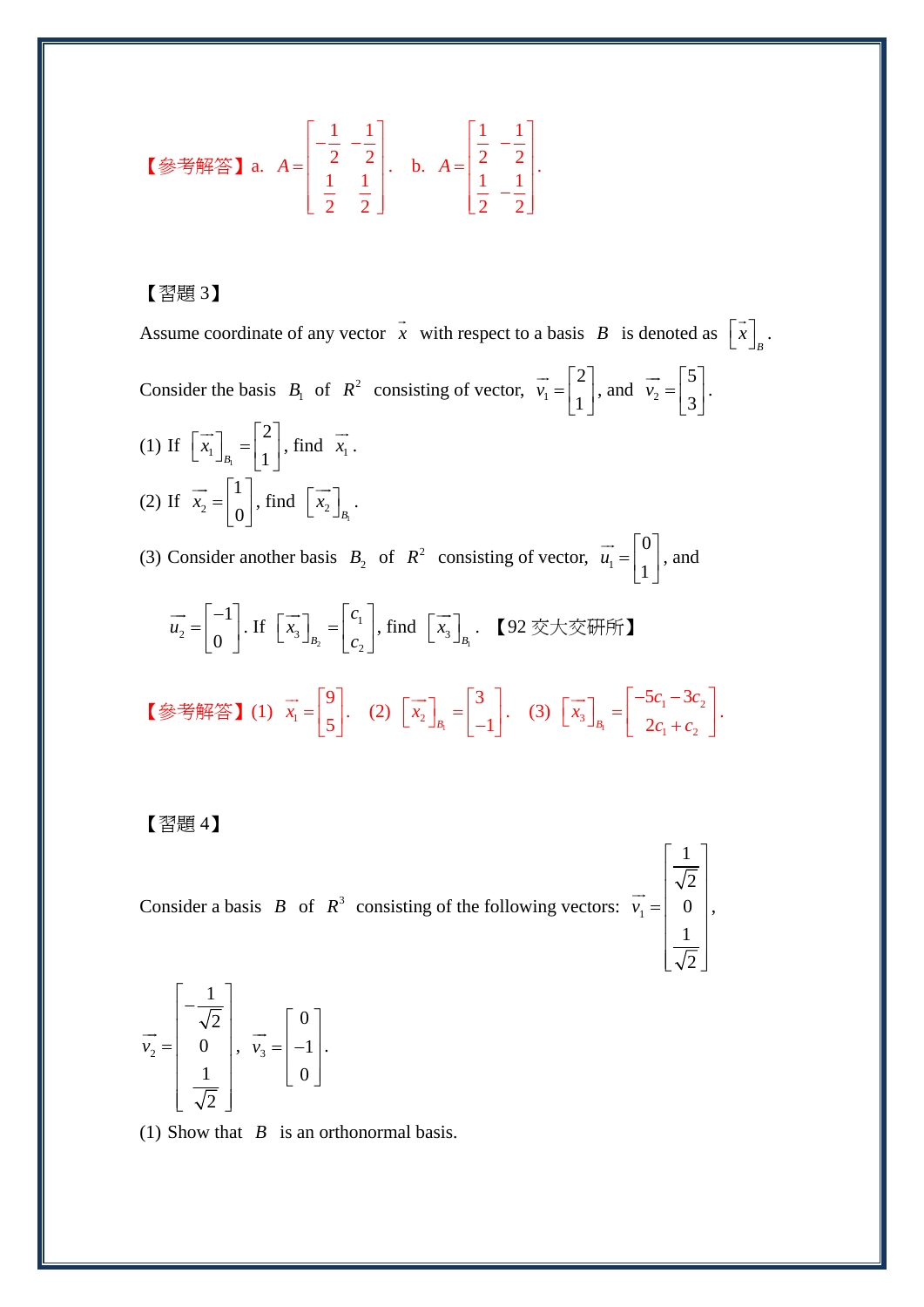(2) If 3 5 7 *x*  $|3|$  $=\vert 5 \vert$  $\lfloor 7 \rfloor$  $\begin{bmatrix} \vec{x} \end{bmatrix}$ , find its coordinates with respect to the basis  $\vec{B}$ . 【93 交大交研所】

 $5\sqrt{2}$ 

.

# 【參考解答】

(1) *B* is an orthonormal basis.

(2) the coordinates with respect to the basis  $\mathbf{B}$  is  $2\sqrt{2}$ 5  $\begin{bmatrix} 5\sqrt{2} \\ 2\sqrt{2} \\ -5 \end{bmatrix}$ 

■ 方向導數與梯度

# 【習題 1】

Find the directional derivative of *f* at *P* in the direction of *a*  $\rightarrow$ , where

 $f = e^x \cos y$ ,  $P(2, \pi, 0)$ ,  $\vec{a} = 2\vec{i} + 3\vec{j}$ . 【中央土研所】

【參考解答】在*a*  $\rightarrow$ 方向的方向導數爲 $\left. \nabla \! f \right|_{(2,\pi,0)}$ 2  $2, \pi, 0$ 2  $13$  $f|_{(2\pi 0)} \cdot \frac{a}{|x|} = -\frac{2e}{\sqrt{2}}$ *a*  $\nabla f\Big|_{(2,\pi,0)}\cdot\frac{a}{\vert -\vert}= \rightarrow$  $\frac{a}{4}$ 

# 【習題 2】

Given a function  $\phi(x, y)$  $\phi(x, y) = k \left( \frac{x^2}{a^2} + \frac{y^2}{b^2} - 1 \right)$ , find the directional derivative of  $\phi$ 

along its boundary curve  $C: \frac{x^2}{a^2} + \frac{y^2}{b^2} = 1$  $+\frac{y}{12}$ =1. 【95 交大土研所(10%)】

【參考解答】 $\frac{d\phi}{dn} = \frac{2k(y-x)}{\sqrt{x^4 + x^2 + k^4 + x^2}}$  $d\phi = 2k(y-x)$  $\frac{d\phi}{dn} = \frac{2k(y-x)}{\sqrt{a^4 y^2 + b^4 x}}$ 

# 【習題 3】

Find the directional derivative of  $f(x, y) = x^4 - 3x^3y + x^2y^2$  at (2,1) along the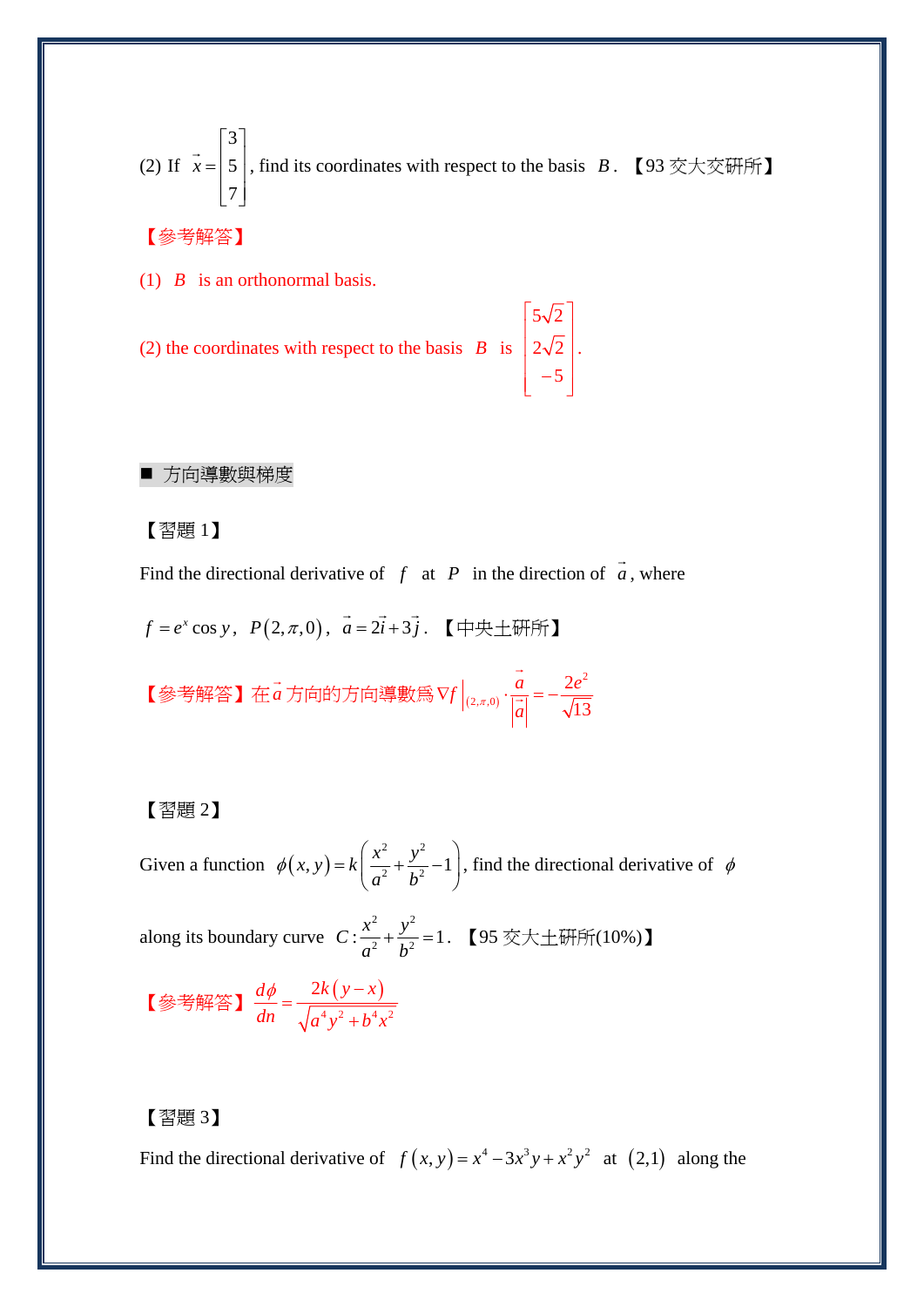curve  $x = t^2 + 1$ ,  $y = t^3$  in the direction of increasing *t*. 【成大土研所】 【參考解答】 $\frac{df}{dS} |_{P(t=1)} = -\frac{48}{\sqrt{25}}$  $P(t=1)$   $\sqrt{13}$  $\frac{df}{ds}\Big|_{P(t=1)} = -$ 

【習題 4】

 $E \big( x, y, z \big) = axy^2 + byz + cz^2x^3$ 在點 (1, 2, -1) 處沿著 *z* 軸的方向有最大的 方向導數(directional derivative),其值為 64,請問*a* ,*b* , *c* 三個常數值別為何?【91 中央土研所結構組】

**【參考解答】** $a = 6, b = 24, c = -8$ 

■ 散度與旋度

【習題 1】

Given  $\vec{R} = x\vec{i} + y\vec{j} + z\vec{k}$ , find  $\vec{n}$ . 【90 台大土研所】

$$
\left[\frac{1}{2} \frac{\partial \hat{\phi}}{\partial \hat{f}} + \frac{\partial \hat{f}}{\partial \hat{f}}\right] = 0
$$

【習題 2】 證明: ∇·(r<sup>n</sup>r) = (n+3)r<sup>n</sup>。【交大土研所】

【參考解答】∇· $(r^n\vec{r}) = (n+3)r^n$ 

■ 空間曲線的微分幾何

【習題 1】

請利用向量函數(vector function, parametric equation or parametric representation) 求 circular cylinder:  $x^2 + y^2 = a^2$ , 0≤z≤2表面( $x^2 + y^2 = a^2$ 所在之面)之單位正交 向量。【92 交大土研所甲組】

【參考解答】單位正交向量 2 2 *xi yj <sup>n</sup> x y* <sup>+</sup> <sup>=</sup> <sup>+</sup> <sup>G</sup> <sup>G</sup> <sup>G</sup>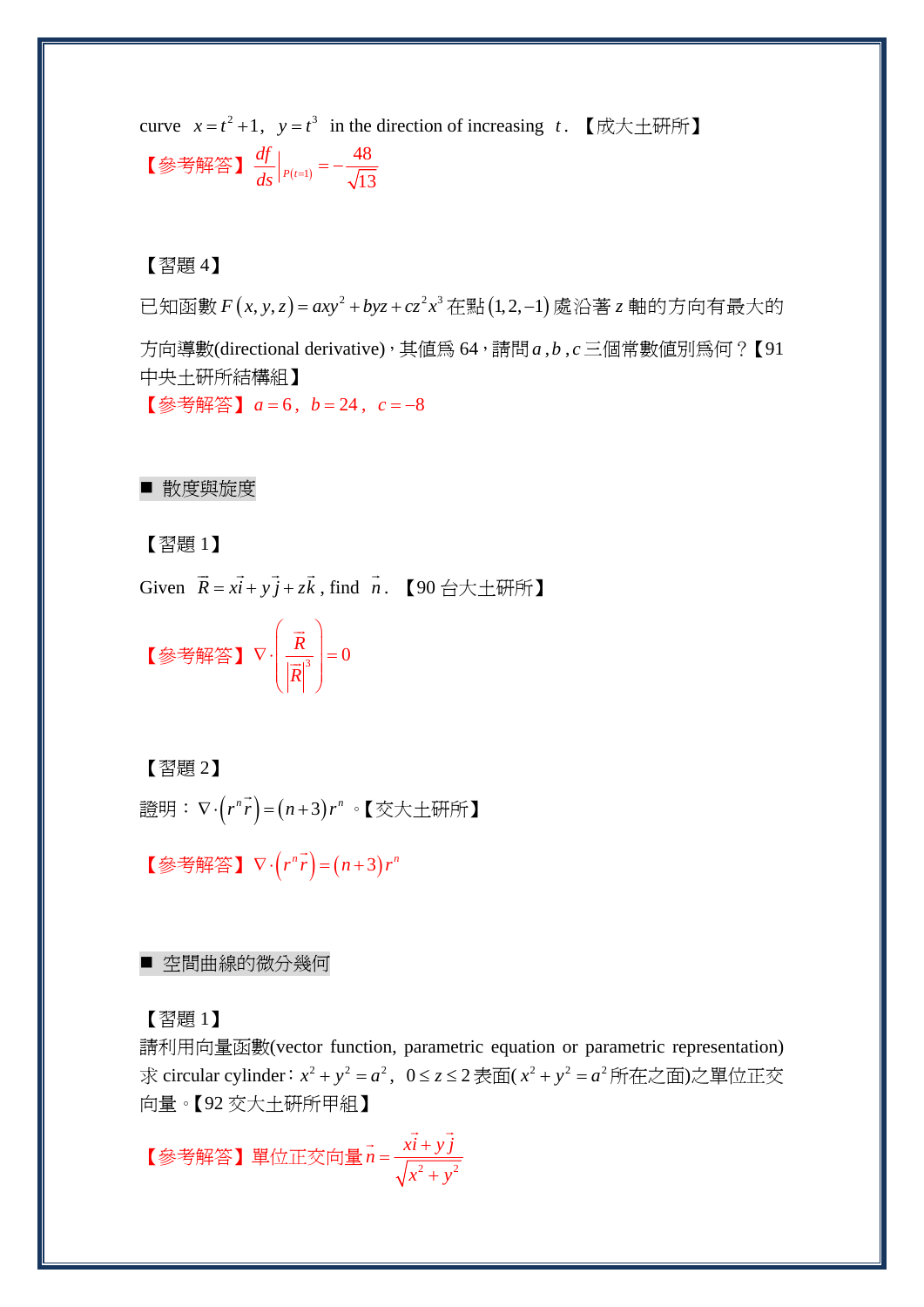# 【習題 2】

For a temperature distribution  $T(x, y, z) = x^2z + yz^2$  in a cone represented by the positive vector as  $\vec{r} = u \cos v \vec{i} + u \sin v \vec{j} + 2u \vec{k}$ , find  $\frac{dT}{dt}$  $\frac{dI}{dn}$  at position  $P(1,0,2)$  in the outer normal direction *n*  $\rightarrow$ . 【88 成大土研所丁組】

$$
[
$$
 **d 2 2 3 3 4 4 4 5 5 4 5 5 6 7 9 1 1 1 1 1 1 1 1 1 1 1 1 1 1 1 1 1 1 1 1 1 1 1 1 1 1 1 1 1 1 1 1 1 1 1 1 1 1 1 1 1 1 1 1 1 1 1 1 1 1 1 1 1 1 1 1 1 1 1 1 1 1 1 1 1 1 1 1 1 1 1 1 1 1 1 1 1 1 1 1 1 1 1 1 1 1 1 1 1 1 1 1**

■ 曲率與扭率

【習題 1】

螺旋線  $\vec{r}(s) = a \cos \frac{s}{\omega} \vec{i} + a \sin \frac{s}{\omega} \vec{j} + b \frac{s}{\omega} \vec{k}$ ,  $\omega = \sqrt{a^2 + b^2}$  求曲率κ 及扭率τ 。 【參考解答】 $\kappa = \frac{a}{a^2 + b^2}$  $\kappa = \frac{a}{a^2 + b^2}, \ \ \tau = \frac{b}{a^2 + b^2}$  $\tau = \frac{b}{a^2 + b}$ 

【習題 2】

有一曲線  $x = 3\cos t$ ,  $y = \sin t$ ,  $z = 4t$ ,則這一曲線的曲率半徑爲何?【93 中央土 研所結構組大地組】

【參考解答】曲率半徑 =  $\frac{25}{3}$ 

【習題 3】

設 $\vec{r}(t) = 3t \cos t \vec{i} + 3t \sin t \vec{j} + 4t \vec{k}$ ,求在 $t = 0$ 時的 $\vec{e}_t$ , *<sup>n</sup> e*  $\rightarrow$ , *<sup>b</sup> e*  $\rightarrow$ 以及曲率<sup>κ</sup> 及扭率<sup>τ</sup> 。

**【參考解答】** $\vec{e}_t = \frac{3}{5}\vec{i} + \frac{4}{5}\vec{k}$ **,**  $\vec{e}_n = \vec{j}$ ,  $\vec{e}_b = -\frac{4}{5}\vec{i} + \frac{3}{5}\vec{k}$ ,  $\kappa = \frac{6}{25}$  $\kappa = \frac{6}{25}, \tau = \frac{6}{25}$ 25  $\tau =$ 

■ 向量積分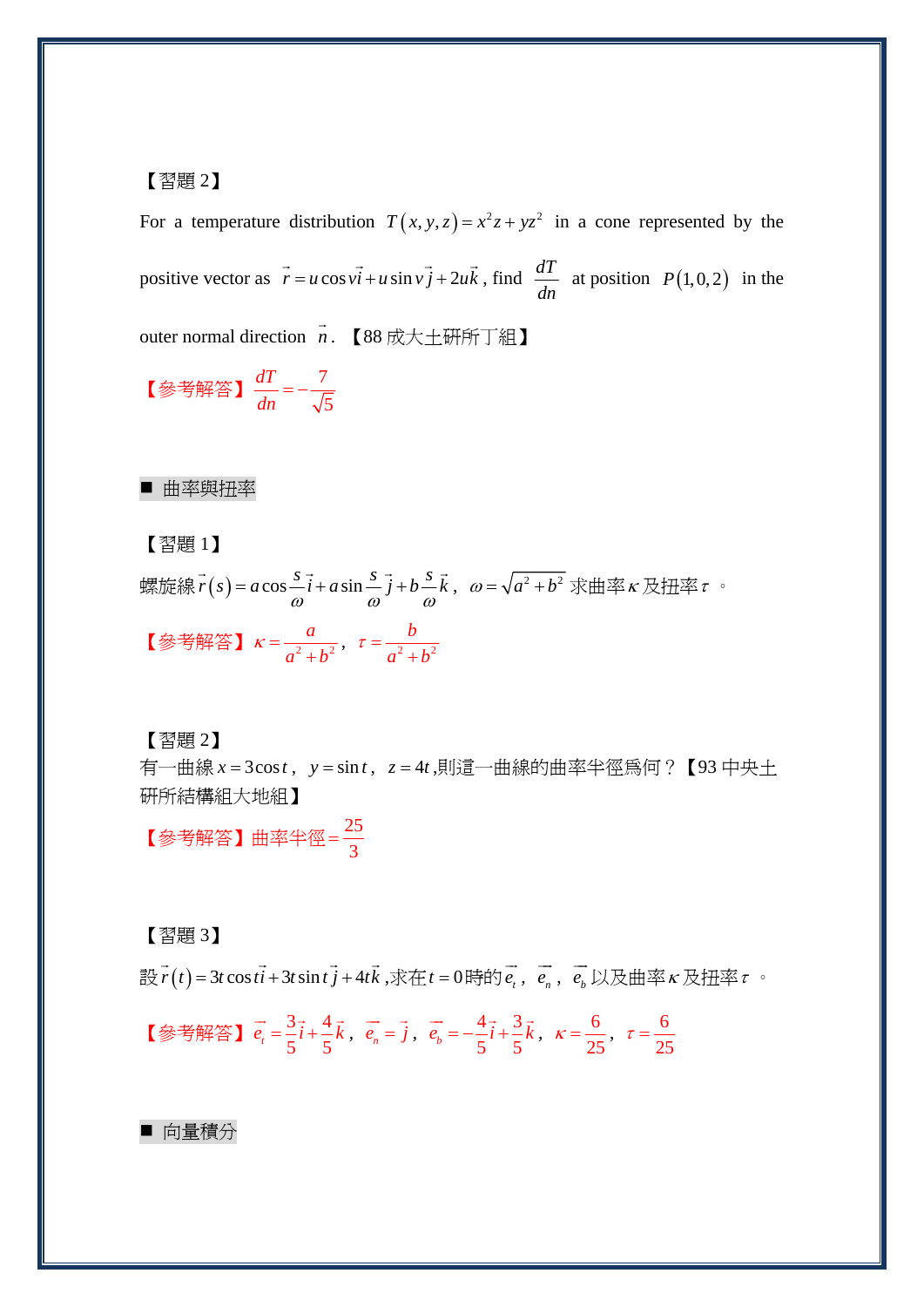# 【習題 1】

請計算 $\int_{k} (x+y)^2 dx - \left(x^2+y^2\right) dy$ ,其中*k* 依經過 *A*(1,1),*B*(3,2),*C*(2,5) 為頂點 的三角形圍線。【92 交大運研所】 **【参考解答】** $\int_{k}(x+y)^{2}dx - (x^{2}+y^{2})dy = -\frac{140}{3}$ 

# 【習題 2】

Let the vector field  $\vec{F} = \frac{xi - zj + yk}{x^2 + z^2}$  $=\frac{xi-zj+y}{x^2+y^2+z}$  $\vec{F} = \frac{x\vec{i} - z\vec{j} + y\vec{k}}{z\vec{j} + z\vec{k}}$ , the position vector  $\vec{r} = x\vec{i} + y\vec{j} + z\vec{k}$ , and the line paths *C* be on the plane  $x = 0$  and extend from the point  $(0,1,0)$  to the point  $(0. - 2.0)$ . Are the line integrals  $\int_C \vec{F} \cdot d\vec{r}$  and  $\int_C \vec{F} \times d\vec{r}$  independent of path? Why? Evaluate the line integrals. 【91 台大土研所】 **【参考解答】** $\int_{C} \vec{F} \times d\vec{r} = \pi$ **,**  $\int_{C} \vec{F} \times d\vec{r} = -\ln 2\vec{i}$  $\rightarrow$   $\rightarrow$   $\rightarrow$ 

[ **2** 3]   
設曲面*S* : *z* = 2-(
$$
x^2 + y^2
$$
) · *z* ≥ 0,  $\bar{x}$   $\iint_S (x^2 + y^2) dA$    
•   
 **2 3**  $\iint_S (x^2 + y^2) dA = \frac{149\pi}{30}$ 

【習題 4】

$$
\mathbb{H} \nsubseteq \iint_V \frac{z}{\sqrt{x^2 + y^2 + z^2}} dxdydz \quad \text{#} \quad \mathbb{H} \cdot \text{H} \quad V \nsubseteq a^2 \leq x^2 + y^2 \leq b^2 \,, \quad 0 \leq z \leq \sqrt{x^2 + y^2} \nsubseteq \mathbb{H} \cdot \text{H} \cdot \text{H}
$$

之區域。

$$
\text{[\frac{1}{2} \cdot \frac{1}{2} \cdot \frac{1}{2} \cdot \int_{V} \frac{z}{\sqrt{x^2 + y^2 + z^2}} dxdydz = \frac{(2\sqrt{2} - 1)\pi}{3} (b^3 - a^3)
$$

■ 格林定理、高斯散度定理、史托克定理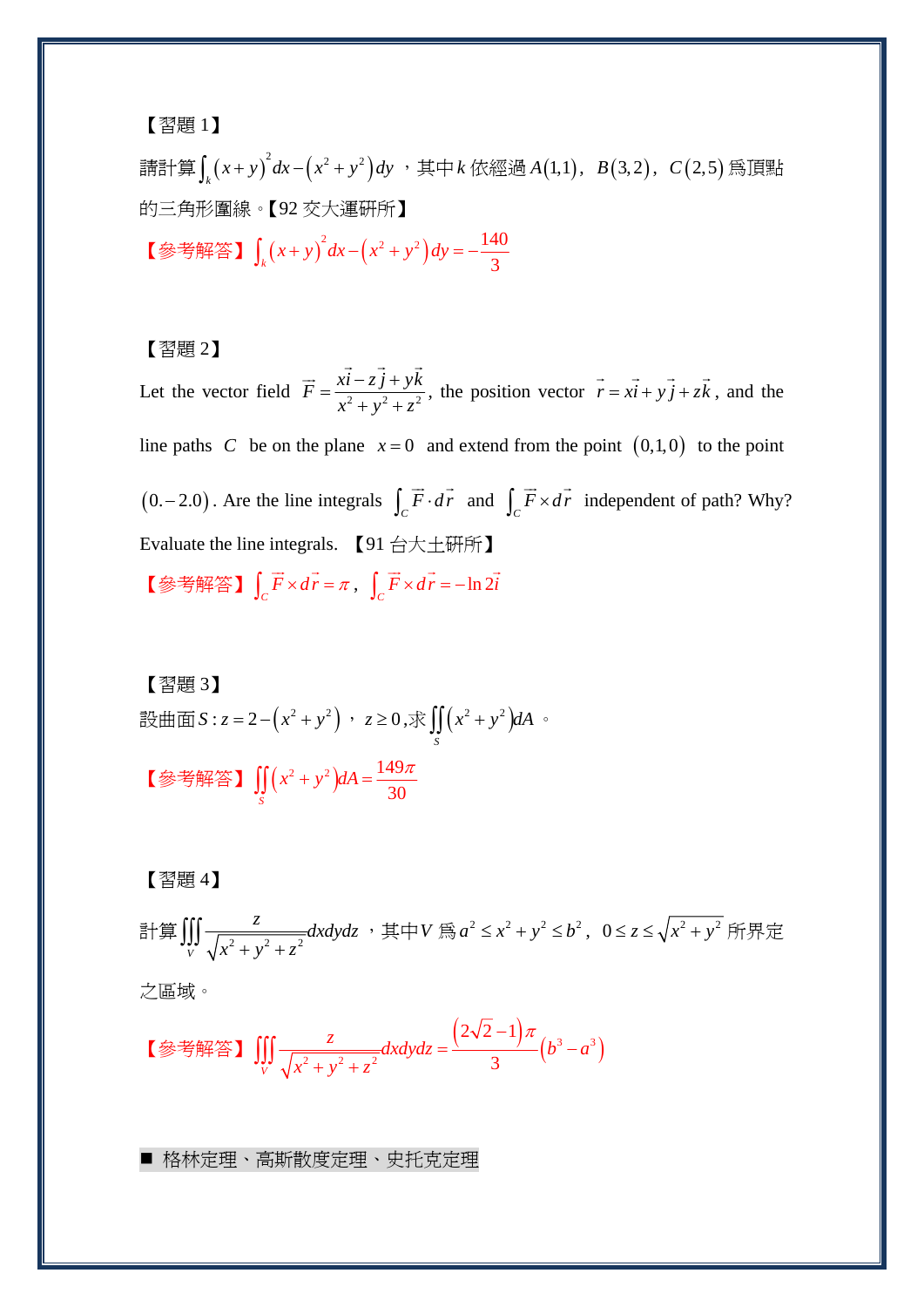# 【習題 1】

Use Green's theorem to evaluate  $\oint_C (3x^2 + y) dx + (2x + y^3) dy$ , where *C* is the circle  $x^2 + y^2 = a^2$ . 【93 交大交研所】 【参考解答】 $\oint_C (3x^2 + y) dx + (2x + y^3) dy = \pi a^2$ 

【習題 2】

求 $\oint_c y^2 dx + 4xy dy$ ,其中C為拋物線 y =  $x^2$ 與直線 y = 2*x* 所圍區域之邊界,且積 分路徑採逆時鐘走勢。【91 台科大結構組】

【參考解答】 $\oint_C y^2 dx + 4xydy = \frac{64}{15}$ 

【習題 3】

- (1) For a curve  $x = t^2 + 1$ ,  $y = 4t 3$ ,  $z = 2t^2 6t$ , determine the unit tangent vector at the point where  $t = 2$ .
- (2) Evaluate  $\|X \cdot ndS = 32$  $\iint_{S} \vec{X} \cdot \vec{n} dS = 32\pi$ , where  $\vec{X} = x\vec{i} + y\vec{j} + z\vec{k}$ ,  $\vec{n}$ is the outward unit

normal to *S*, and *S* is the surface of the sphere  $(x-1)^2 + (y+3)^2 + z^2 = 4$ . 【93 成大土研所結構組(20%)】

【參考解答】(1) the unit tangent vector is  $\frac{2}{2}i + \frac{2}{3}j + \frac{2}{3}k$  $3^{3}$  3  $\vec{i} + \frac{2}{3}\vec{j} + \frac{2}{3}\vec{k}$ , (2)  $\iint \vec{X} \cdot \vec{n} dS = 32\pi$ *S*

【習題 4】

A vector field is  $\vec{V} = y\vec{i} + x\vec{j} + x^2\vec{k}$ , and the surface is described as  $(S: z = 1 - (x^2 + y^2), 0 \le z$ , calculate the following flux integral  $I = \iint_{S} \vec{V} \cdot \vec{n} dA$ , where

*n* is an outer unit normal vector on the surface. 【95 成大土研所乙組(20%)】  $\overline{\phantom{a}}$ 

**【参考解答】**  $I = \iint_S \vec{V} \cdot \vec{n} dA = \frac{\pi}{4}$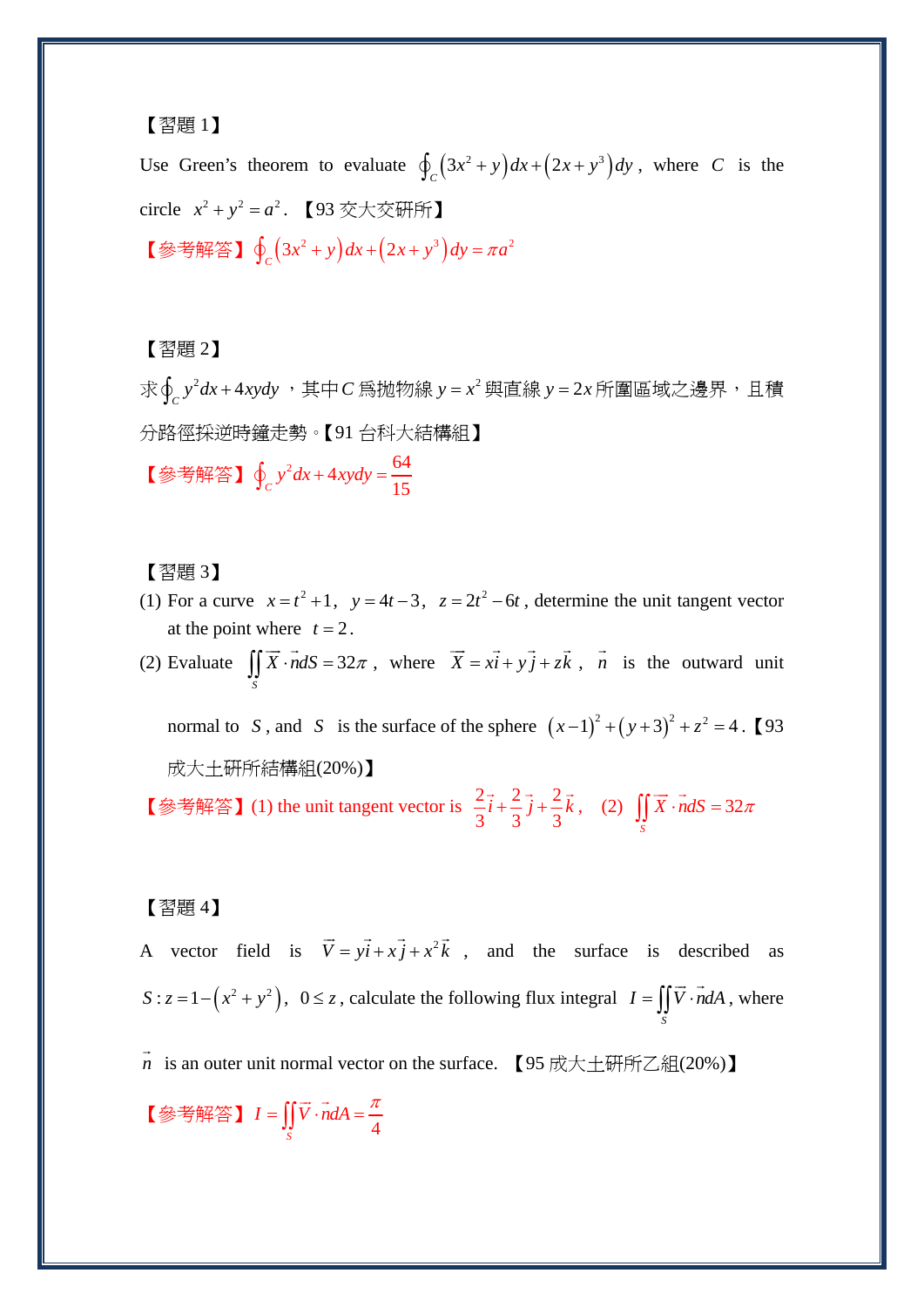# 【習題 5】 Evaluate  $\oint_C \vec{F} \cdot d\vec{r}$  $\oint_C \vec{F} \cdot d\vec{r}$ , where  $\vec{F} = y^2 \vec{i} + xy \vec{j} + xz \vec{k}$  and  $C: x^2 + y^2 = 2ay$ ,  $y = z$ .  $\Box$ 大土研所】 【參考解答】 $\oint_C \vec{F} \cdot d\vec{r} = 0$  $\rightarrow$  $\pmb{\varphi}$

# ■ 線積分

# 【習題 1】

Calculate the work done by a force  $\vec{F} = X^2 \vec{i} - xy \vec{j}$  from point (1,0) to (-1,0) along a curve of  $x^2 + \frac{y}{1} = 1$ 4  $x^2 + \frac{y^2}{\cdot} = 1$  in the upper plane (i.e.,  $y \ge 0$ ). 【91 成大土木(15%)】 【參考解答】 $w=-\frac{10}{3}$ 3  $w = -$ 

# 【習題 2】

Compute the line integral  $\int_{C} \overrightarrow{f}(r) \cdot d\overrightarrow{r}$ , where  $\overrightarrow{F}(r) = y^2 \overrightarrow{i} - x^2 \overrightarrow{j}$  *C* is a straight-line segment from  $(0,0)$  to  $(1.2)$ . 【91 中央化工、材料 $(10\%)$ 】 【參考解答】  $\left[\right]$   $\overline{F} \cdot d\overline{r} = \frac{2}{3}$  $\int_C \overline{F} \cdot d\overline{r} = \frac{2}{3}$  $\rightarrow$   $\rightarrow$ 

【習題 3】

 $\overline{\mathcal{R}}$   $\overline{F}$  =  $(y+z)\overline{i}$  +  $(z+x)\overline{j}$  +  $(x+y)\overline{k}$  沿著曲線 C:  $t\overline{t}$  +  $t^2\overline{j}$  +  $t^3\overline{k}$  , 0 < t < 1 的線積 <sup>分</sup> *<sup>C</sup> <sup>f</sup>* ⋅ = *d R* ∫ JK JK ? 【<sup>91</sup> 成大資源(10%)】  $\Box$  J $\Box$ 

 $\left[ \frac{1}{2} \frac{1}{\sqrt{2\pi}} \frac{1}{\sqrt{2\pi}} \right] \int_C \overline{F} \cdot d\overline{R} = 3$ 

【習題 4】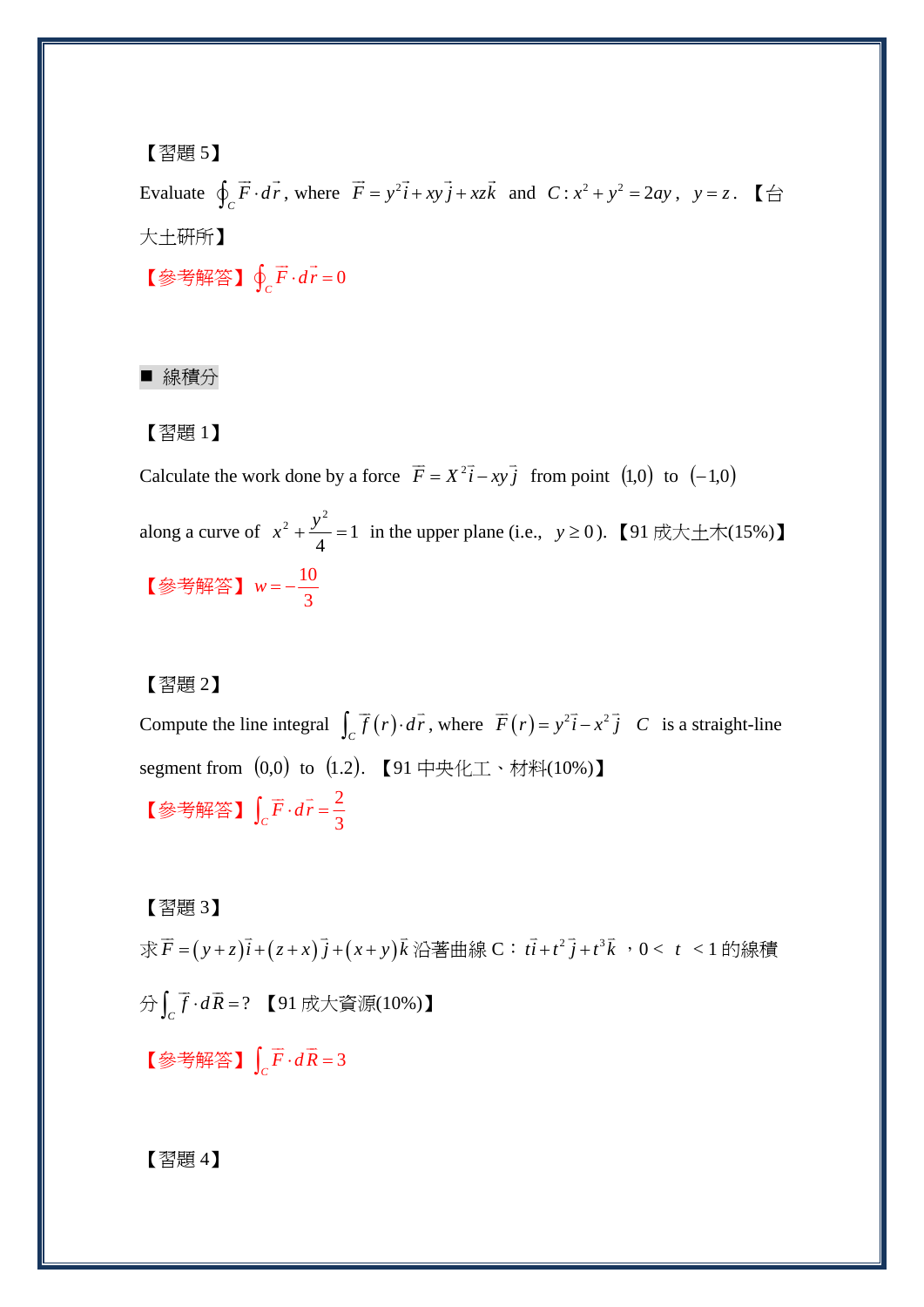Evaluate  $\int_C \overline{F} \cdot d\overline{r}$ , where  $\overline{F} = x\overline{i} + 6\overline{j} + yx\overline{k}$  and *C* is shown below. 【91 中原化 工】  $\rightarrow$ 

【參考解答】  $\left[\right]$   $\overline{F} \cdot d\overline{r} = -\frac{3}{5}$  $\int_C \overline{F} \cdot d\overline{r} = -\frac{3}{2}$ 

# 【習題 5】

Evaluate  $\oint_C zdx + xdy + ydz$ , where *C* is the trace of the cylinder  $x^2 + y^2 = 1$  in the plane  $y + z = 3$ . 【91 嘉義機雷(30%)】

 $\left[ \partial \hat{\mathcal{F}} \partial \hat{\mathcal{F}} \mathcal{F} \right] \Phi_c z dx + x dy + y dz = 2\pi$ 

# 【習題 6】

If 
$$
\vec{F} = (3x^2 - 6yz)\vec{i} + (2y + 3xz)\vec{j} + (1 + 4xyz^2)\vec{k}
$$
, evaluate line integral  $\int_c \vec{F} \cdot d\vec{r}$ 

along the straight lines from  $(0,0,0)$  to  $(0,0,1)$ , then to  $(0,1,1)$ , and then to  $(1,1,1)$ . 【91 淡江機械(15%)】

【參考解答】 $\int_c \vec{g} \cdot d\vec{r} = -6$ ,  $\int_c \vec{F} \cdot d\vec{r} = -3$  $\Rightarrow$   $\Rightarrow$ 

# 【習題 7】

Let  $\overline{F} = \vec{a}_x 2xy + \vec{a}_y x^2 + \vec{a}_z (z-1)$ . Evaluate the line integral  $\int_{(0,0,0)}^{(1,1,0)}$  $\int_{(0,0,0)}^{(1,1,0)} \overline{F} \cdot d\overline{\ell}$  along a parabola  $y = x^2$  on the *xy* plane. 【91 中山機電(10%)】 【參考解答】 $\int_{(0,0,0)}^{(1,1,0)}$  $\int_{(0,0,0)}^{(1,1,0)} \vec{F} \cdot d\vec{\ell} = 1$ 

# 【習題 8】

Evaluate the integral  $\int_{a}^{B}$  $\int_A^B \overrightarrow{F} \cdot d\overrightarrow{\ell}$ ,  $\overrightarrow{F} = 2xy\overrightarrow{i} + (x^2 - z^2)\overrightarrow{j} - 3xz^3\overrightarrow{k}$ ,  $A(0,0,0)$ ,  $B(2,1,3)$ by performing the integral along (1) line segment from *A* to  $C(2,1,0)$  to *B*. (2) straight line from *A* to *B* . 【91 海洋電機固態組(15%)】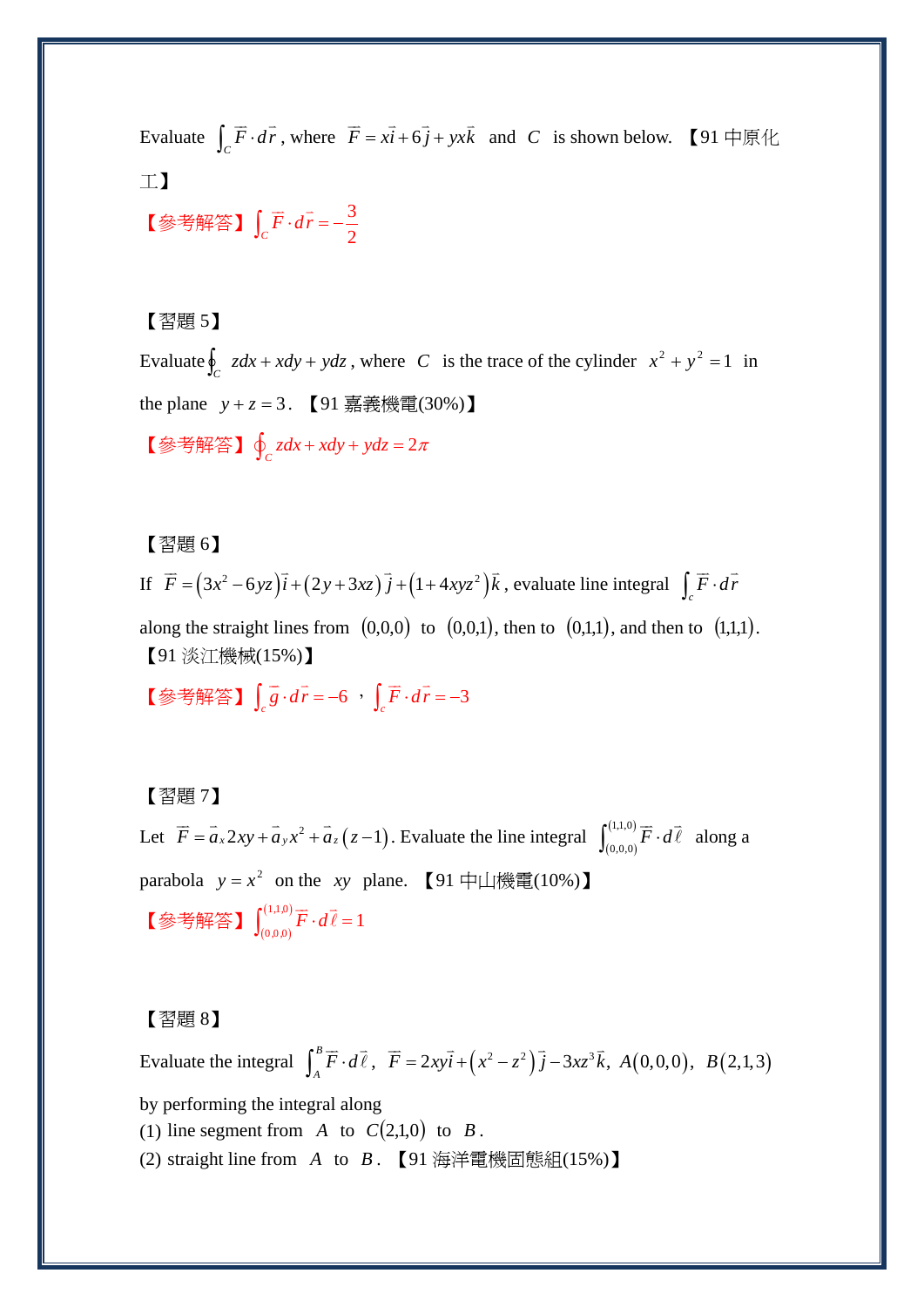$$
\left[\frac{1}{2} \frac{1}{2} \frac{1}{2} \frac{1}{2} \int_{AB} \overline{F} \cdot d\overline{\ell} = -50 \quad (2) \int_{AB} \overline{F} \cdot d\overline{\ell} = -\frac{79}{2}
$$

# 【習題 9】

Let  $\vec{F} = -\vec{i} + xyz \vec{j} - y^2 \vec{k}$ , and let *C* be given by  $x = t$ ,  $y = |t|$ ,  $z = 1$ ;  $t: -1 \rightarrow 1$ . Please find  $\int_C \overline{F} \cdot d\overline{r} = ?$  【91 成大製造(8%)】

【參考解答】  $\left[\right.\overline{F}\cdot d\overline{r}\right.=-\frac{4}{3}$  $\int_C \overline{F} \cdot d\overline{r} = -\frac{4}{3}$  $\rightarrow$ 

■ 與路徑無關之線積分

【習題 1】

Let  $\overline{F} = ( yze^{xyz} - 4x ) \hat{a}_x + ( xze^{xyz} + z ) \hat{a}_z$  for all *x*, *y* and *z*.

(1) Verify that *F* is conservative.

(2) Find a potential function for *F*  $\overline{\phantom{a}}$ . 【91 台科電機(15%)】

**【**參考解答】(1)存在φ,使得∇φ=*F*  $\overline{\phantom{a}}$ ,*F*  $\overline{\phantom{a}}$  $f{$  ⊜ <del>5</del> ∞  $f{B}$  (2)  $\phi = e^{xyz} - 2x^2 + yz + c$  為保 守位能

# 【習題 2】

Find the work done by  $\overrightarrow{F} = x^2 \overrightarrow{i} - 2yz \overrightarrow{j} + z \overrightarrow{k}$  in moving an object along the straight line from  $(1,1,1)$  to  $(4,4,4)$ . 【91 北科化工(15%)】

【參考解答】 $w=-\frac{27}{3}$ 2 *w* = −  $\frac{27}{4}$  , 本題 *F*  $\overline{F}$  不是保守場,∵w=∫ $\overline{F} \cdot d\overline{r} \neq \int d\phi$ 

# 【習題 3】

Evaluate the integral  $I = \int_c [(6xy^2 - y^3)dx + (6x^2y - 3xy^2)dy]$  from point (1,0) to point  $(3,2)$  along line segment. 【91 中興化工(8%)】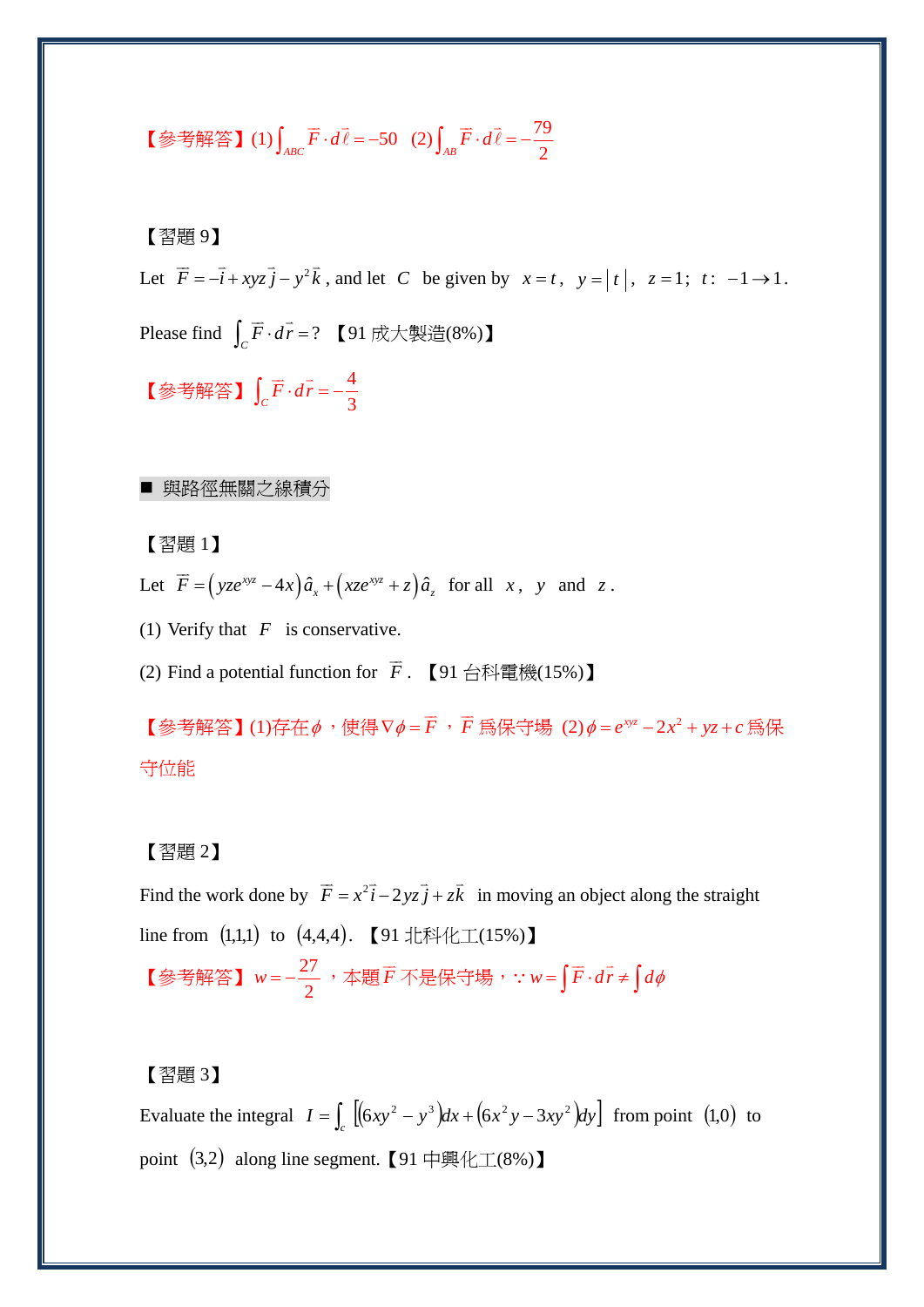# 【參考解答】 *I* = 84

# 習題 4

Consider the force field  $\vec{F} = y^2 \vec{i} + 2(xy + z) \vec{j} + 2y\vec{k}$ .

(1) Determine the potential function.

(2) Evaluate  $\int_{(1,1,1)}^{(2,2)}$  $(2,2,2)$  $\int_{(1,1,1)}^{(2,2,2)}\overline{F}\cdot d\overline{r}$ .【91 高科機械(20%)】

【參考解答】 $\phi = xy^2 + 2yz + c$  ,  $\int_{(1,1,1)}^{(2,2,2)}$  $\int_{(1,1,1)}^{(2,2,2)} \vec{F} \cdot d\vec{r} = 13$ 

#### 習題 5

空間有一力場 $\overline{F}(x, y, z) = y\overline{i} + z\overline{j} + x\overline{k}$  ,求 $\overline{F}$  沿曲線 $C$ 所作的功 $W = \oint_C \overline{F} \cdot d\overline{r} =$  $\rightarrow$  (  $\rightarrow$  $\oint_C \overline{F} \cdot d\overline{r} = ?$ 其中封閉曲線  $C$  由右式定義  $x + y = 2 + x^2 + y^2 + z^2 = 2(x + y)($ 本題請忽略  $C$  的方 向,只求 | W | )

【参考解答】 $\int_C \overline{F} \cdot d\overline{r} = 2\sqrt{2\pi}$  $\rightarrow$   $\rightarrow$ 

#### 習題 6

Evaluate  $\int \overline{F} \cdot d\overline{R}$ , where  $\overline{F} = zy \sin(xy) \overline{i} + zx \sin(xy) \overline{j} + (2e^z - \cos(xy)) \overline{k}$ , and  $\overline{R}$  $\overline{\phantom{a}}$ is the position vector along the curve *C* from  $(1,1,2)$  to  $(1,-1,6)$ . 【90 北科光電  $(10\%)$ 

【参考解答】  $\int \overline{F} \cdot d\overline{R} = -4 \cos 1 + 2(e^6 - e^2)$  $\overline{\phantom{a}}$   $\overline{\phantom{a}}$ 

# 習題 7

Let *C* be a path on the paraboloid  $x^2 + y^2 - z = 0$  from the initial point (1,0,1) to the terminal point  $(0,1,1)$ ; otherwise, *C* is arbitrary.

(1) What is the value of the line integral  $I = \int_C \frac{-ydx + xdy + zdz}{x^2 + y^2}$  $=\int_C \frac{-ydx + xdy + zdz}{x^2 + y^2}$  along the path *C* ? Is it independent of path?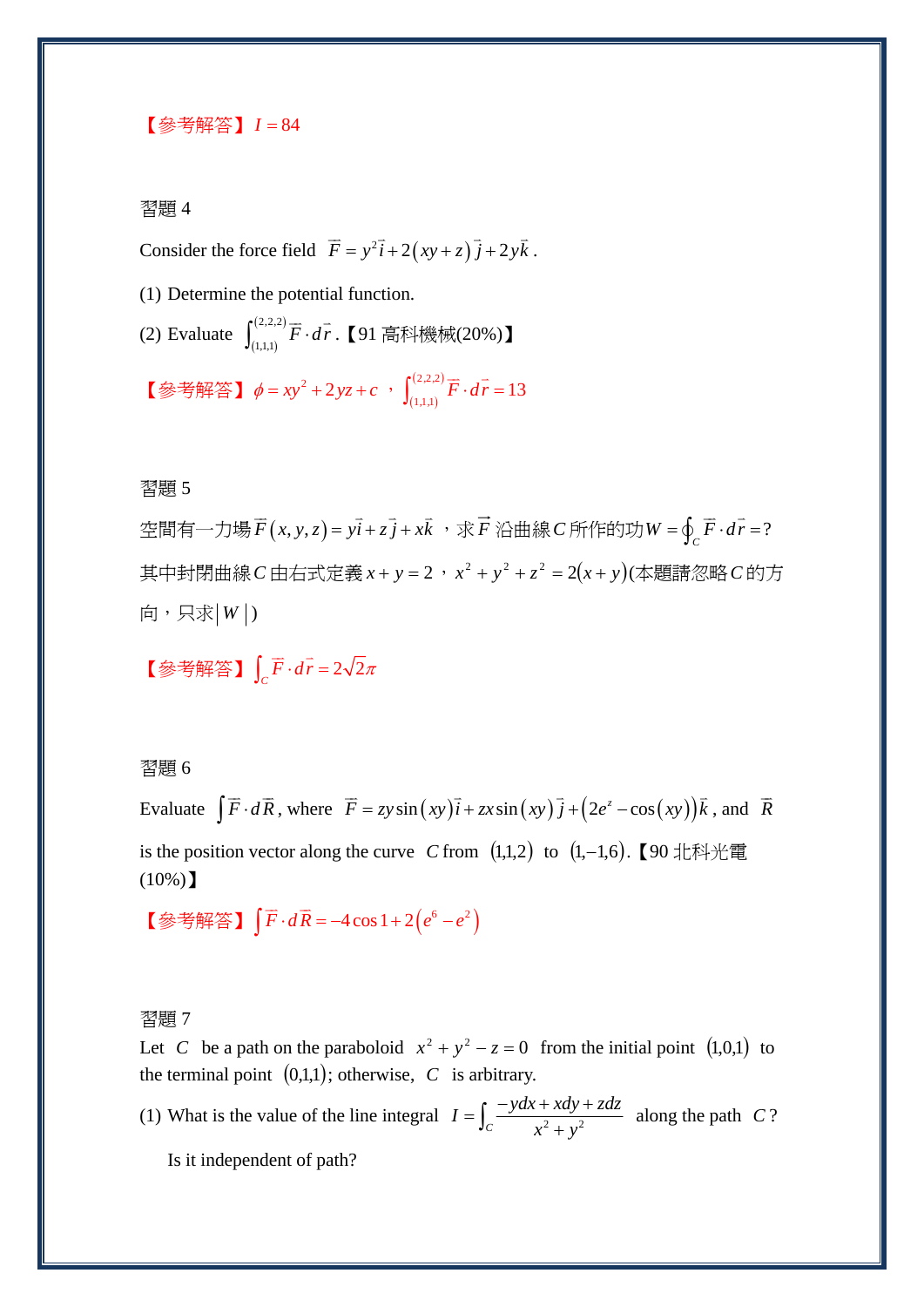(2) Why? (Prove your answer in(1).)  $[89 \div \pm \pm \times (19\%)]$ 

\n
$$
\left[ \frac{1}{2} \frac{1}{2} \int_C \frac{-y \, dx + x \, dy + z \, dz}{x^2 + y^2} = \left[ \tan^{-1} \frac{y}{x} + z \right]_{(1,0,1)}^{(0,1,1)} \quad (2) \frac{d}{dx} \mathbb{R} \left( \frac{y}{x} \right) \cdot I = \frac{\pi}{2} \, \text{where } \mathbb{R} \left( \frac{y}{x} \right) \text{ and } \mathbb{R} \left( \frac{y}{x} \right) \text{ and } \mathbb{R} \left( \frac{y}{x} \right) \text{ and } \mathbb{R} \left( \frac{y}{x} \right) \text{ and } \mathbb{R} \left( \frac{y}{x} \right) \text{ and } \mathbb{R} \left( \frac{y}{x} \right) \text{ and } \mathbb{R} \left( \frac{y}{x} \right) \text{ and } \mathbb{R} \left( \frac{y}{x} \right) \text{ and } \mathbb{R} \left( \frac{y}{x} \right) \text{ and } \mathbb{R} \left( \frac{y}{x} \right) \text{ and } \mathbb{R} \left( \frac{y}{x} \right) \text{ and } \mathbb{R} \left( \frac{y}{x} \right) \text{ and } \mathbb{R} \left( \frac{y}{x} \right) \text{ and } \mathbb{R} \left( \frac{y}{x} \right) \text{ and } \mathbb{R} \left( \frac{y}{x} \right) \text{ and } \mathbb{R} \left( \frac{y}{x} \right) \text{ and } \mathbb{R} \left( \frac{y}{x} \right) \text{ and } \mathbb{R} \left( \frac{y}{x} \right) \text{ and } \mathbb{R} \left( \frac{y}{x} \right) \text{ and } \mathbb{R} \left( \frac{y}{x} \right) \text{ and } \mathbb{R} \left( \frac{y}{x} \right) \text{ and } \mathbb{R} \left( \frac{y}{x} \right) \text{ and } \mathbb{R} \left( \frac{y}{x} \right) \text{ and } \mathbb{R} \left( \frac{y}{x} \right) \text{ and } \mathbb{R} \left( \frac{y}{x} \right) \text{ and } \mathbb{R} \left( \frac{y}{x} \right) \text{ and } \mathbb
$$

# ■ 向量面積分

習題 1

*dA I* =  $\iint_S$   $\frac{xy}{z} dA$  ,其中 *S* 為  $z = x^2 + y^2$ 對應於第一象限之 4 ≤  $x^2 + y^2$  ≤ 9 之部分。【90 淡江環工(25%)】

\n
$$
I \circ \text{B}
$$
\n \quad\n \text{I} = \frac{1}{24} \left[ 37^{\frac{3}{2}} - 17^{\frac{3}{2}} \right]\n

# 習題 2

 $\vec{v} = y\vec{i} - z\vec{j} + yz\vec{k}$ , find the surface integral  $I = \iint_S \vec{v} \cdot \vec{n} dA$  for  $s : x = \sqrt{y^2 + z^2}$ ,  $y^2 + z^2 \leq 1$ .【91 成大土木(15%)】 【參考解答】 *I* = 0

# 習題 3

一向量場方程式為 $\overline{F}$  =  $\left[ x, y, z \right]$ 。一曲面的方程式 $S$  :  $\overline{r}$  =  $\left[ u\cos v, u\sin v, u^2 \right]$  ,  $0 \le u \le 4$ ,  $-\pi \le v \le \pi$  。問通過此曲面的向量通量爲何?【91 中興環工(10%)】 【參考解答】flux *I* = 128<sup>π</sup>

# 習題 4

Integrate the surface integral  $\iint_{S} \vec{F} \cdot \vec{n} dA$ , where  $\vec{F} = \left[ e^{y}, 0, z e^{x} \right]$ ,  $\vec{n}$ : units normal vector of *S*, *S* :  $\vec{r} = [u, 2u, v], -1 \le u \le 1, 0 \le v \le 3$ . 【91 中興材料(20%)】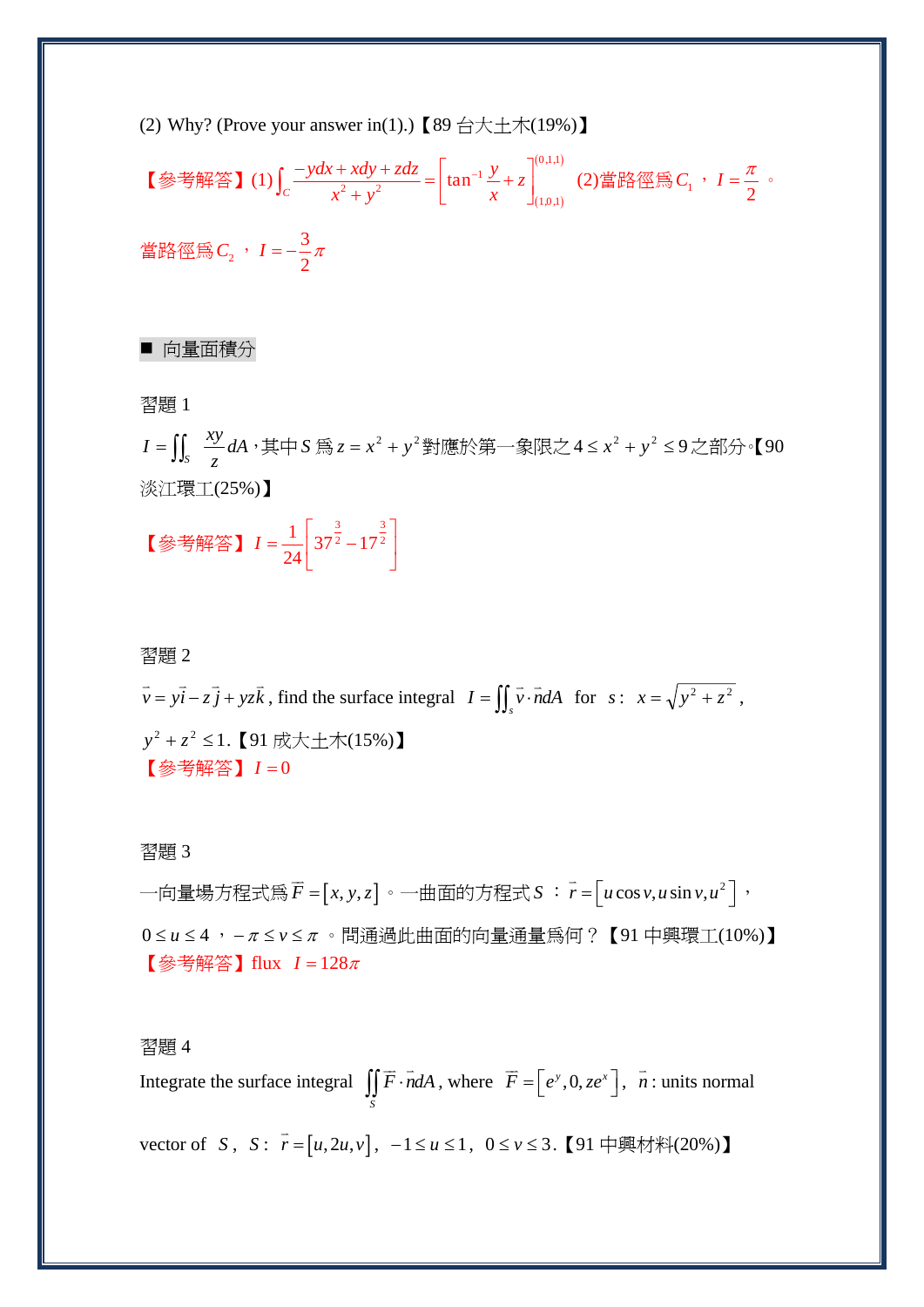\n
$$
\left[ \frac{1}{2} \cdot \frac{1}{2} \cdot \frac{1}{2} \cdot \frac{1}{2} \cdot \frac{1}{2} \cdot \frac{1}{2} \cdot \frac{1}{2} \cdot \frac{1}{2} \cdot \frac{1}{2} \cdot \frac{1}{2} \cdot \frac{1}{2} \cdot \frac{1}{2} \cdot \frac{1}{2} \cdot \frac{1}{2} \cdot \frac{1}{2} \cdot \frac{1}{2} \cdot \frac{1}{2} \cdot \frac{1}{2} \cdot \frac{1}{2} \cdot \frac{1}{2} \cdot \frac{1}{2} \cdot \frac{1}{2} \cdot \frac{1}{2} \cdot \frac{1}{2} \cdot \frac{1}{2} \cdot \frac{1}{2} \cdot \frac{1}{2} \cdot \frac{1}{2} \cdot \frac{1}{2} \cdot \frac{1}{2} \cdot \frac{1}{2} \cdot \frac{1}{2} \cdot \frac{1}{2} \cdot \frac{1}{2} \cdot \frac{1}{2} \cdot \frac{1}{2} \cdot \frac{1}{2} \cdot \frac{1}{2} \cdot \frac{1}{2} \cdot \frac{1}{2} \cdot \frac{1}{2} \cdot \frac{1}{2} \cdot \frac{1}{2} \cdot \frac{1}{2} \cdot \frac{1}{2} \cdot \frac{1}{2} \cdot \frac{1}{2} \cdot \frac{1}{2} \cdot \frac{1}{2} \cdot \frac{1}{2} \cdot \frac{1}{2} \cdot \frac{1}{2} \cdot \frac{1}{2} \cdot \frac{1}{2} \cdot \frac{1}{2} \cdot \frac{1}{2} \cdot \frac{1}{2} \cdot \frac{1}{2} \cdot \frac{1}{2} \cdot \frac{1}{2} \cdot \frac{1}{2} \cdot \frac{1}{2} \cdot \frac{1}{2} \cdot \frac{1}{2} \cdot \frac{1}{2} \cdot \frac{1}{2} \cdot \frac{1}{2} \cdot \frac{1}{2} \cdot \frac{1}{2} \cdot \frac{1}{2} \cdot \frac{1}{2} \cdot \frac{1}{2} \cdot \frac{1}{2} \cdot \frac{1}{2} \cdot \frac{1}{2} \cdot \frac{1}{2} \cdot \frac{1}{2} \cdot \frac{1}{2} \cdot \frac{1}{2} \cdot \frac{1}{2} \cdot \frac{1}{2} \cdot \frac{1}{2} \cdot \frac{1}{2} \cdot \frac{1}{2} \
$$

 $\phi = 2x - y$  ,  $\nabla \phi = (\overline{2i} - \overline{j})dxdz$  ,  $\iint_{S} \overline{F} \cdot \overline{n}dA = 3(e^{2} - e^{-2})$  .

# 習題 5

Evaluate the surface integral  $\iint \overline{F} \cdot \overline{n} dA$ , where  $\overline{F} = (y^3, x^3, z^3)$ . Surface *S* :  $x^2 + 4y^2 = 1$ ,  $x \ge 0$ ,  $y \ge 0$ ,  $0 \le z \le h$ .【91 成大水利(15%)】 【參考解答】 $\left[\right]$   $\overline{F} \cdot \overline{n} dA = \frac{17}{4}$  $\iint_{S} \overrightarrow{F} \cdot \overrightarrow{n} dA = \frac{17}{64} h$ 

#### 習題 6

Calculate the flux of water through the parabolic cylinder  $S: y = x^2$ ,  $0 \le x \le 2, 0 \le z \le 3$ , if the velocity vector is  $\overrightarrow{F} = y\overrightarrow{i} + 2\overrightarrow{j} + x\overrightarrow{x}k$ , speed being measured in  $m^3$ /sec.【90 中興化工(10%)】

【参考解答】 $\iint_S \overline{F} \cdot \overline{n} dA = 12$ 

# 習題 7

Evaluate  $\iint_S z ds$ , with *S* the part of the plane  $x + y + z = 6$  lying above the rectangle 0≤x≤3,0≤y≤2.【91 北科車輛(20%)】

【參考解答】∬<sub>s</sub> zds = 21√3

習題 8 對某一函數  $f(x, y, z) = y$ , 試求此函數在一平滑表面(smooth surface)  $z = x^2$ , 0≤x≤2, 0≤y≤3上之面積積分(surface integral)。【90屏科環工(15%)】【91 台 科電子(5%)】

[
$$
d^{\circ}
$$
 $\frac{1}{2}$ ] $I = \frac{9\sqrt{17}}{2} + \frac{9}{8} \sinh^{-1} 4$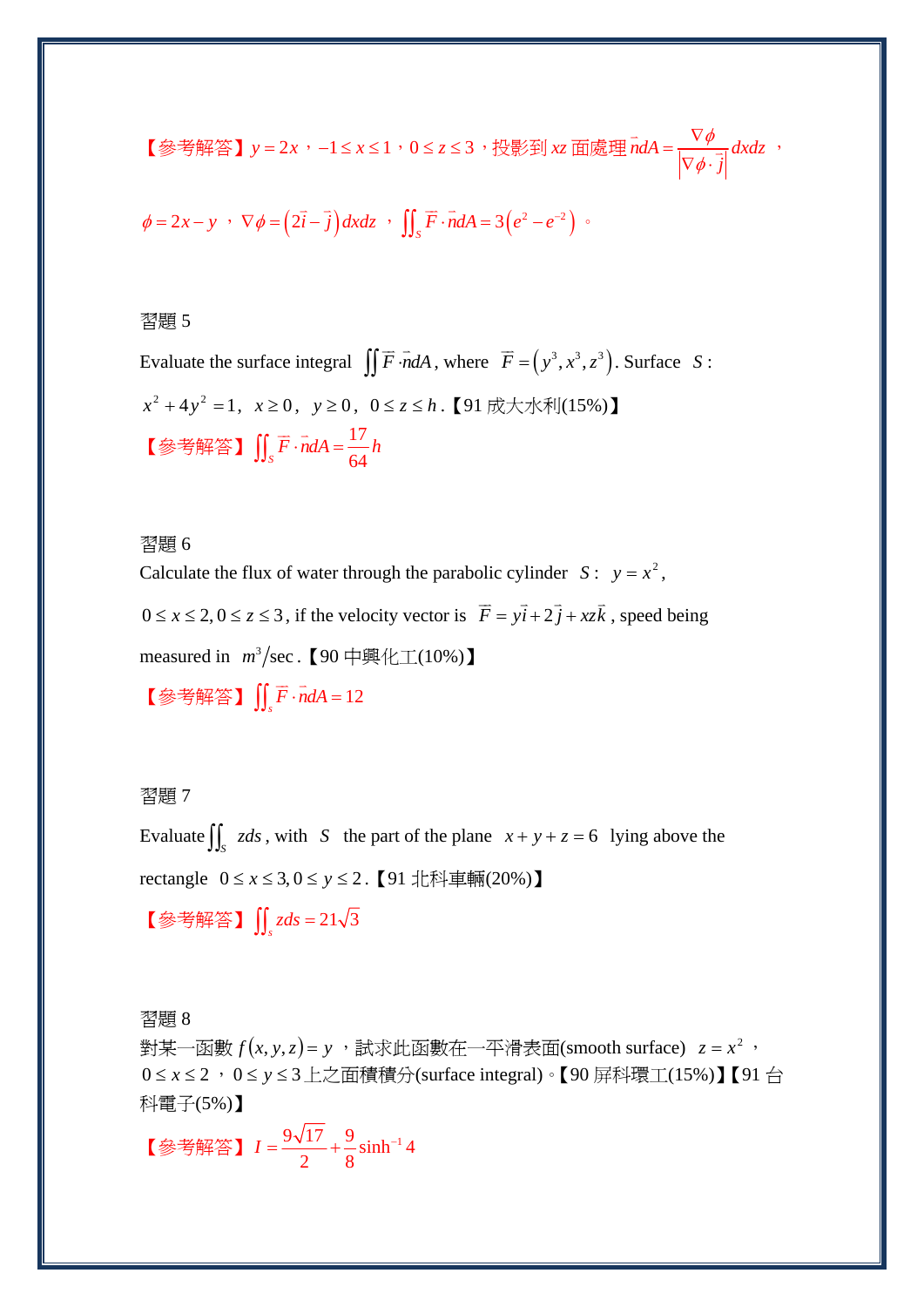Find the area of the following surface  $z = x^2 + y^2$ ,  $0 \le z \le 10$ .【89 成大造船(17%)】

$$
\left[\frac{1}{2} \frac{1}{\sqrt{3}} \frac{1}{\sqrt{3}} \frac{1}{\sqrt{3}} \frac{1}{\sqrt{3}} \frac{1}{\sqrt{3}} \frac{1}{\sqrt{3}} \frac{1}{\sqrt{3}} \frac{1}{\sqrt{3}} \frac{1}{\sqrt{3}} \frac{1}{\sqrt{3}} \frac{1}{\sqrt{3}} \frac{1}{\sqrt{3}} \frac{1}{\sqrt{3}} \frac{1}{\sqrt{3}} \frac{1}{\sqrt{3}} \frac{1}{\sqrt{3}} \frac{1}{\sqrt{3}} \frac{1}{\sqrt{3}} \frac{1}{\sqrt{3}} \frac{1}{\sqrt{3}} \frac{1}{\sqrt{3}} \frac{1}{\sqrt{3}} \frac{1}{\sqrt{3}} \frac{1}{\sqrt{3}} \frac{1}{\sqrt{3}} \frac{1}{\sqrt{3}} \frac{1}{\sqrt{3}} \frac{1}{\sqrt{3}} \frac{1}{\sqrt{3}} \frac{1}{\sqrt{3}} \frac{1}{\sqrt{3}} \frac{1}{\sqrt{3}} \frac{1}{\sqrt{3}} \frac{1}{\sqrt{3}} \frac{1}{\sqrt{3}} \frac{1}{\sqrt{3}} \frac{1}{\sqrt{3}} \frac{1}{\sqrt{3}} \frac{1}{\sqrt{3}} \frac{1}{\sqrt{3}} \frac{1}{\sqrt{3}} \frac{1}{\sqrt{3}} \frac{1}{\sqrt{3}} \frac{1}{\sqrt{3}} \frac{1}{\sqrt{3}} \frac{1}{\sqrt{3}} \frac{1}{\sqrt{3}} \frac{1}{\sqrt{3}} \frac{1}{\sqrt{3}} \frac{1}{\sqrt{3}} \frac{1}{\sqrt{3}} \frac{1}{\sqrt{3}} \frac{1}{\sqrt{3}} \frac{1}{\sqrt{3}} \frac{1}{\sqrt{3}} \frac{1}{\sqrt{3}} \frac{1}{\sqrt{3}} \frac{1}{\sqrt{3}} \frac{1}{\sqrt{3}} \frac{1}{\sqrt{3}} \frac{1}{\sqrt{3}} \frac{1}{\sqrt{3}} \frac{1}{\sqrt{3}} \frac{1}{\sqrt{3}} \frac{1}{\sqrt{3}} \frac{1}{\sqrt{3}} \frac{1}{\sqrt{3}} \frac{1}{\sqrt{3}} \frac{1}{\sqrt{3}} \frac{1}{\sqrt{3}} \frac{1}{\sqrt{3}} \frac{1}{\sqrt{3}} \frac{1}{\sqrt{3}} \frac{1}{\sqrt{3}} \frac{1}{\sqrt{3}}
$$

# 習題 10

Evaluate  $\iint_{S} \vec{A} \cdot \vec{n} dS$ , where  $\vec{A} = 18z\vec{i} - 12\vec{j} + 3y\vec{k}$  and *S* is that part of the plane  $2x+3y+6z = 12$  where is located in the first quadrant. 【89 中興機械(15%)】 【參考解答】 $\iint_S \overline{A} \cdot \overline{n} dS = 24$ 

# 習題 11

If  $\vec{F} = x\vec{i} + y\vec{j}$  Calculate the surface integral  $\int \vec{F} \cdot (\vec{n} dA)$  over the part of the surface  $z = 4 - x<sup>2</sup> - y<sup>2</sup>$  that is above the  $(X, Y)$  plane. 【91 淡江物理(15%)】 【参考解答】 $\iint_S \overline{F} \cdot \overline{n} dA = 16\pi$ 

# ■ 平面 Green's 定理

習題 1

- 已知一力場為  $\overline{F}$  =  $(y-\sin(x)e^x)\overline{i}$  +  $(\cos 2y-x)\overline{j}$  ,
- (1) 求 $\overline{F}$  沿路徑 $\,$   $C_{\rm l}$ 所作的功。
- (2) 利用格林(Green)定理及(1)之結果,計算 *F*  $\overline{\phantom{a}}$  $\triangle$ 路徑 $\mathit{C}_2$ 所作的功。【90 台科營建 (15%)】

[
$$
d(\frac{1}{2}+\frac{1}{2})
$$
 (1)  $w_1 = \frac{1}{2}\sin 2 - 1$  (2)  $\int_{C_2} \vec{F} \cdot d\vec{r} = -\pi - 3 - \frac{1}{2}\sin 2$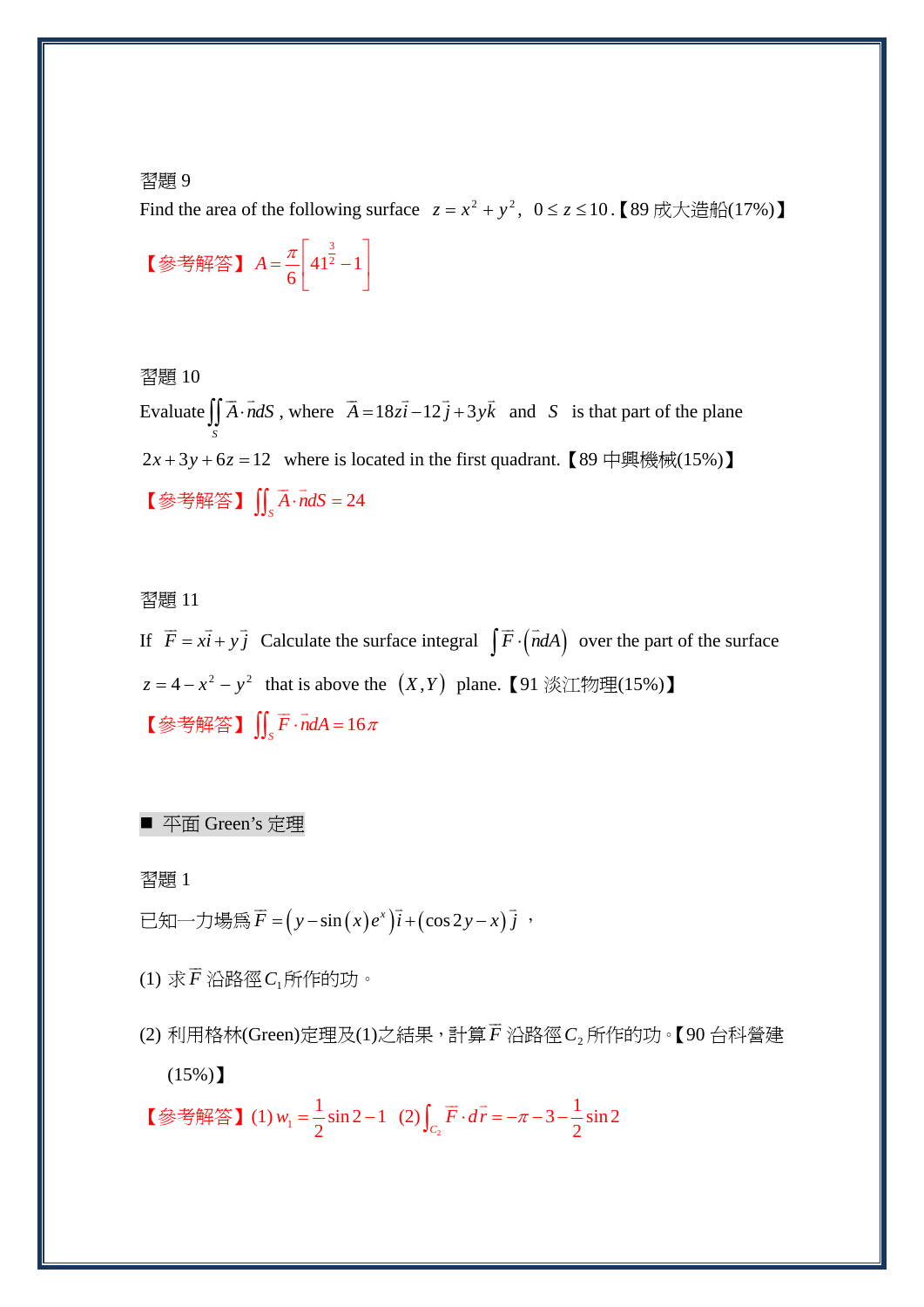Verify Green's theorem by  $\vec{F} = 3y\vec{i} - 2xy\vec{j}$  along circle  $(x-3)^2 + (y-2)^2 = 16$ . **[**89] 成大土木(15%)】

$$
\text{[}\text{#}\text{#}\text{#}\text{#}\text{ } \text{#}\text{ } \text{#}\text{ } \text{#}\text{ } 2xy \, dx - 2xy \, dy = \iint_R \left[ \frac{\partial}{\partial x} (-2xy) - \frac{\partial}{\partial y} (3y) \right] dx \, dy = -112\pi
$$

#### 習題 3

Evaluate the integral  $\oint_C x^2 dx + xy^2 dy$ . Where  $C: C_1 + C_2$  as indicated in Fig 1. 【89 交大環工(15%)】 【參考解答】 $\oint_C (x^2 dx + xy^2 dy) = -\frac{\pi}{4} + \frac{16}{3}$ 

# 習題 4

(1) Evaluate  $\oint_C (xy + y^2)dx + x^2dy$  where *C* is the boundary of the region

bounded by  $y = x$  and  $y = x^2$ .

(2) Verify your answer by Green's theorem.【91 逢甲電機、電子(15%)】

【參考解答 】(1)  $C_1$ :  $y = x^2$ ,  $C_2$ :  $y = x$ ,  $C = C_1 + C_2$ , 而  $\int_C (xy + y^2) dx + x^2 dy = -\frac{1}{20}$  $(2)$   $\oint_C (xy + y^2) dx + x^2 dy = -\frac{1}{20} = \iint_R \left| \frac{\partial}{\partial x} x^2 - \frac{\partial}{\partial y} (xy + y^2) \right|$  $c^{(1)}$  20  $J_{R}$  $xy + y^2 dx + x^2 dy = -\frac{1}{2}$   $\int \frac{dy}{dx} dx^2 - \frac{y^2}{2} (xy + y^2) dx dy$  $x$   $\partial y$  $\oint_C (xy + y^2) dx + x^2 dy = -\frac{1}{20} = \iint_R \left[ \frac{\partial}{\partial x} x^2 - \frac{\partial}{\partial y} (xy + y^2) dx dy \right] \vec{f}$ 

#### 習題 5

Evaluate the line integral  $\oint y^2 dx - x^2 dy$  along the curve *C*, which is the union of  $C_1, C_2$ , and  $C_3$ . These curves are described by  $C_1$ :  $y = 0$ ,  $x$  from 0 to 2;  $C_2$ :  $x = 2$ , *y* from 0 to 4;  $C_3$ :  $y = x^2$ , x from 2 to 0, and verify Green's theorem. [90 台大化工(20%)】 【參考解答】 on  $C_1$  :  $y=0$  ,  $x=0 \rightarrow x=2$  ,  $\int_{C_1} y^2 dx - x^2 dy = 0$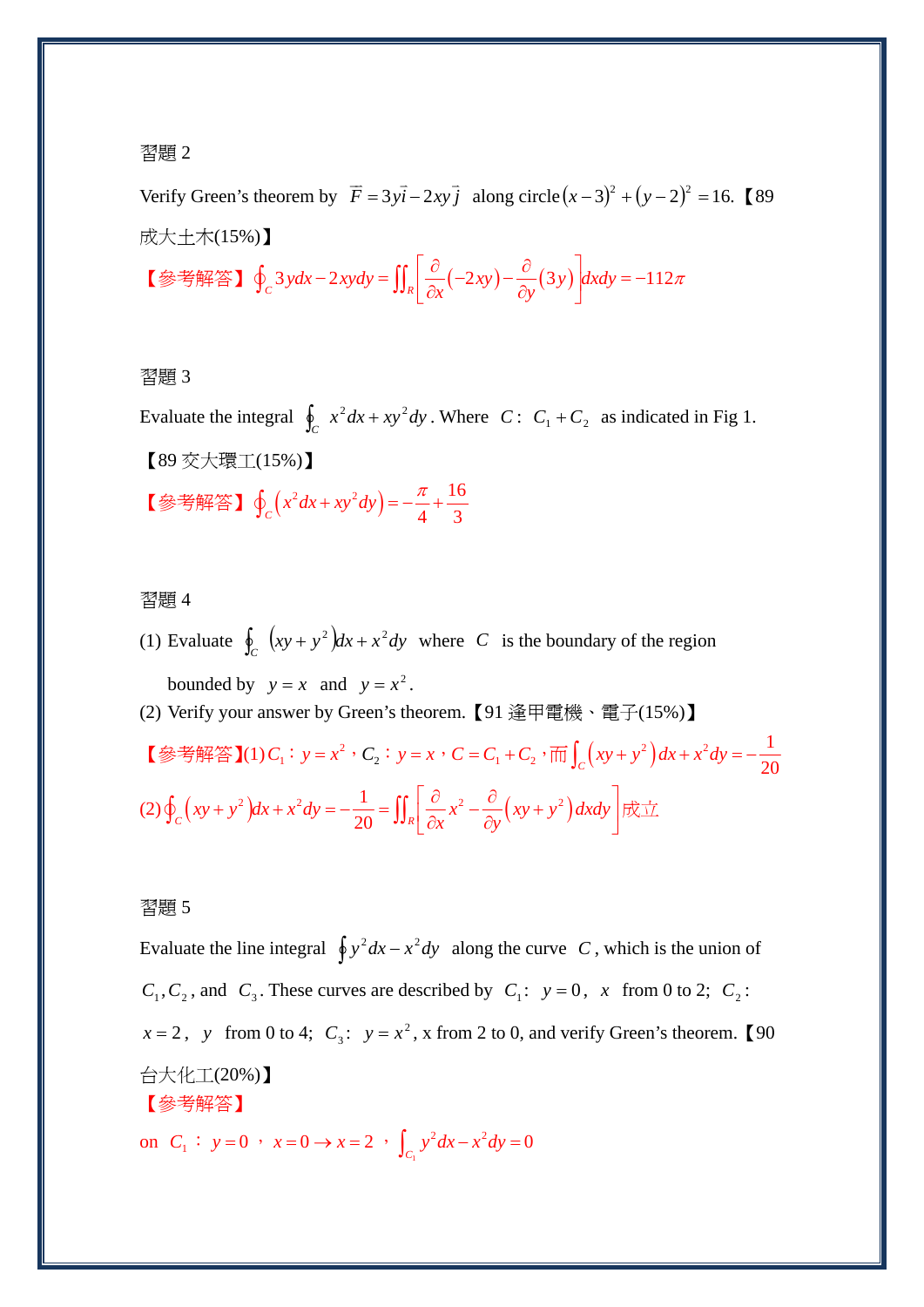on 
$$
C_2
$$
:  $x = 2$ ,  $y = 0 \rightarrow 4$ ,  $\int_{C_2} y^2 dx - x^2 dy = -16$   
\non  $C_3$ :  $y = x^2$ ,  $dy = 2xdx$ ,  $x = 2 \rightarrow x = 0$ ,  $\int_{C_3} y^2 dx - x^2 dy = \frac{8}{5}$ ,  
\n $\int_C (y^2 dx - x^2 dy) = -\frac{72}{5}$ 

習題 6 (1) State Green's theorem. (2) Prove that  $A = \frac{1}{2} \oint_C (xdy - ydx)$ . (3) Prove that  $A = -\oint_C t dx = \oint x dy$ . (4) Use(2)or(3)to calculate the area of  $\frac{x}{a^2} + \frac{y}{b^2} = 1$ 2 2 2  $+\frac{y}{2}$  = *b y a*  $\frac{x^2}{2} + \frac{y^2}{2^2} = 1$ .【90 雲科營建(10%)】 【参考解答】(1)  $\oint_C f dx + g dy = \iint_R \left( \frac{\partial g}{\partial x} - \frac{\partial f}{\partial y} \right) dx dy$  $\alpha$   $\partial y$  $\oint_C f dx + g dy = \iint_R \left( \frac{\partial g}{\partial x} - \frac{\partial f}{\partial y} \right) dxdy$  (2)  $\frac{1}{2} \oint_C (xdy - ysx) = A$  $(3) \oint_C x dy = A$  (4)  $A = \pi ab$ 

# 習題 7

Please find the area of the region bounded by the  $x$ -axis and one arch of the cycloid (擺線) given by:  $x = a(t - \sin t)$  and  $y = a(1 - \cos t)$ . 【91 中山環工(15%)】

【參考解答 】on  $C_1$ :  $x = a(t - \sin t)$ ,  $y = a(1 - \cos t)$ ,  $dy = a \sin t dt$ ,  $\int_{C_1} x dy = 3\pi a^2$ 

on  $C_2$  :  $x=0 \rightarrow 2\pi a$ ,  $y=0$ ,  $dy=0$ ,  $\int_{C_2} x dy = 0$ ,  $A=3\pi a^2$ 

# 習題 8

$$
\overrightarrow{F} = x^2 y \overrightarrow{i} - xy^2 \overrightarrow{j}
$$
 find

 $(1)\oint_C \overline{F} \cdot d\overline{r}$  $\rightarrow$  $\oint_C \overline{F} \cdot d\overline{r}$ , *c* is the contour from the origin to (1,1) to (2,0) and then back to the origin.

$$
(2)\iint_{S} \left(\nabla \times \overrightarrow{F}\right) \cdot d\overrightarrow{s}.
$$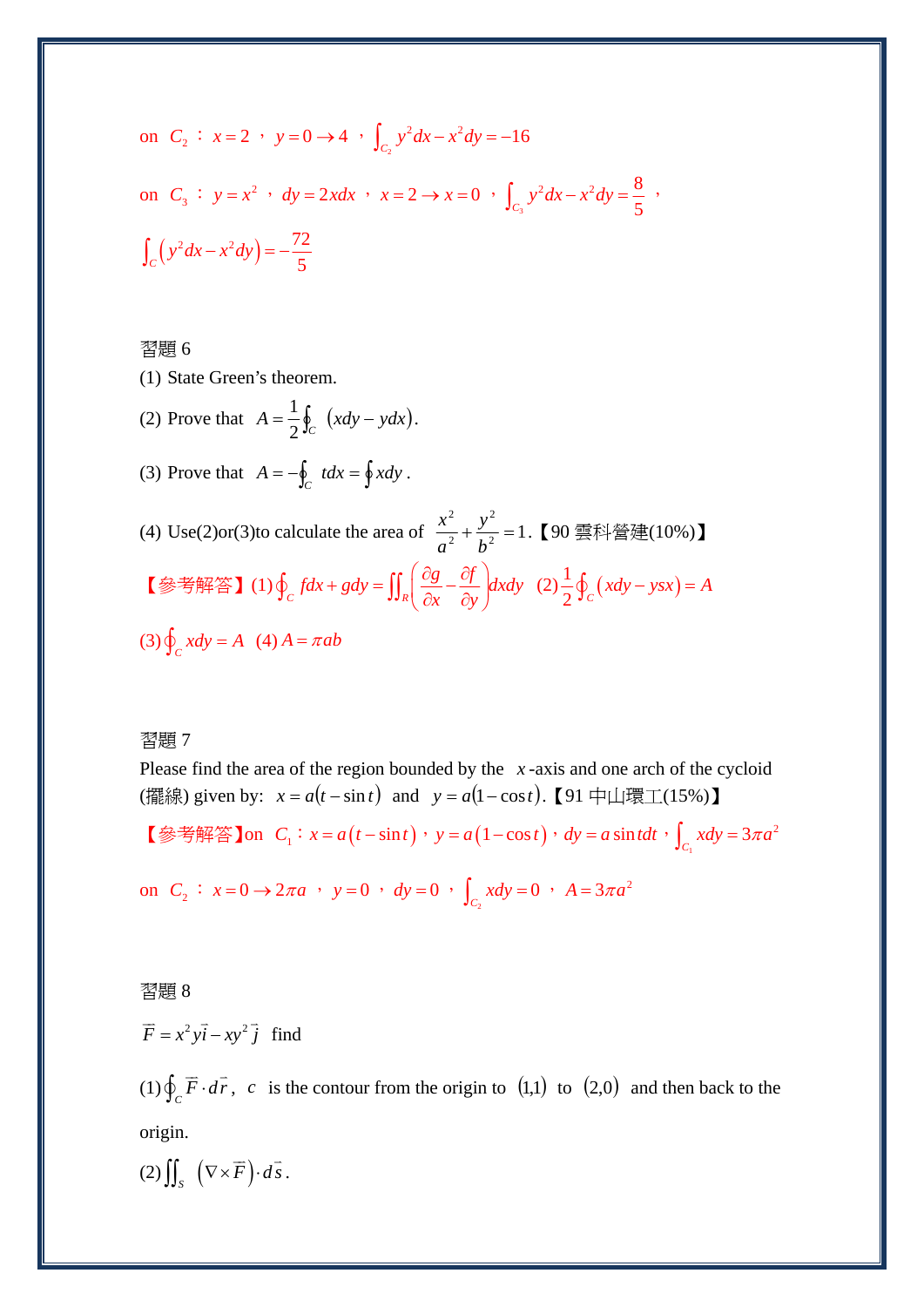(3)Verify Stokes' theorem.【90 海洋電機、電波組(13%)】

\n
$$
\begin{aligned}\n &\text{[$\mathscr{D}$} \oplus \mathscr{F} \oplus \mathscr{F} \oplus \mathscr{F} \oplus \mathscr{F} \oplus \mathscr{F} \end{aligned}
$$
\n

\n\n $C_1: y = x \cdot d\vec{r} = (\vec{i} + \vec{j})dx \cdot \vec{F} = x^3 \vec{i} - x^3 \vec{j} \cdot \int_{C_1} \vec{F} \cdot d\vec{r} = 0$ \n

\n\n $C_2: y = -x + 2 \cdot d\vec{r} = (\vec{i} - \vec{j})dx \cdot F = x^2(2 - x)\vec{i} - x(2 - x)^2 \vec{j} \cdot \int_{C_2} \vec{F} \cdot d\vec{r} = \frac{4}{3}$ \n

\n\n $C_3: y = 0 \cdot x = 2 \rightarrow x = 0 \cdot d\vec{r} = dx \vec{i} \cdot \vec{F} = 0 \cdot \int_{C_3} \vec{F} \cdot d\vec{r} = 0 \cdot \text{[$\mathscr{D}$} \oplus \mathscr{F} \oplus \mathscr{F} \oplus \mathscr{F} \oplus \mathscr{F} \oplus \mathscr{F} \oplus \mathscr{F} \oplus \mathscr{F} \oplus \mathscr{F} \oplus \mathscr{F} \oplus \mathscr{F} \oplus \mathscr{F} \oplus \mathscr{F} \oplus \mathscr{F} \oplus \mathscr{F} \oplus \mathscr{F} \oplus \mathscr{F} \oplus \mathscr{F} \oplus \mathscr{F} \oplus \mathscr{F} \oplus \mathscr{F} \oplus \mathscr{F} \oplus \mathscr{F} \oplus \mathscr{F} \oplus \mathscr{F} \oplus \mathscr{F} \oplus \mathscr{F} \oplus \mathscr{F} \oplus \mathscr{F} \oplus \mathscr{F} \oplus \mathscr{F} \oplus \mathscr{F} \oplus \mathscr{F} \oplus \mathscr{F} \oplus \mathscr{F} \oplus \mathscr{F} \oplus \mathscr{F} \oplus \mathscr{F} \oplus \mathscr{F} \oplus \mathscr{F} \oplus \mathscr{F} \oplus \mathscr{F} \oplus \mathscr{F} \oplus \mathscr{F} \oplus \mathscr{F} \oplus \mathscr{F} \oplus \mathscr$ 

#### 習題 9

Let  $\phi(x, y) = \tan^{-1} \left| \frac{y}{x} \right|$ ⎠  $\left(\frac{y}{x}\right)$ ⎝  $=$  tan<sup>-1</sup> *x*  $\phi(x, y) = \tan^{-1}\left(\frac{y}{x}\right)$  be a scalar field and  $\vec{F}(x, y) = \frac{-y}{2}i + \frac{x}{2}i + \frac{y}{2}i$  $x^2 + y$  $\vec{i} + \frac{x}{2}$  $\vec{F}(x, y) = \frac{-y}{x^2 + y^2}\vec{i} + \frac{x}{x^2 + y^2}$ +  $=\frac{-y}{2}, \frac{y}{2}, \frac{x}{2}, \frac{z}{2}, \frac{z}{2}$ vector field defined in  $(x, y)$  plane.

(1) Evaluate the directional derivative of  $\phi$  at the point (1,1) in the direction

$$
\vec{n} = \frac{1}{\sqrt{2}}\vec{i} + \frac{1}{\sqrt{2}}\vec{j}
$$

(2) Evaluate  $\nabla \times (\nabla \phi)$ .

(3) Evaluate the line integrals  $\oint_C \overline{F} \cdot d\overline{r}$  $\rightarrow$  $\oint_C \overline{F} \cdot d\overline{r}$  over the two different closed curves  $C_1$  and

 $C_2$  as indicated in the following figures. 【90 台大機械(10%)】

【參考解答】(1) $\frac{d\phi}{d}$  = 0 *n*  $\left. \frac{d\phi}{ds} \right|_{\vec{n}} = 0 \quad (2) \nabla \times \nabla \phi = \nabla \times \vec{F}$  $(3) \oint_{C_1} \vec{F} \cdot d\vec{r} = 0 \quad \oint_{C_2} \vec{F} \cdot d\vec{r} = 2\pi$ 

# 習題 10

Assume the vector  $\vec{F} = (-y\vec{i} + x\vec{j})/(x^2 + y^2)$ , evaluate the contour integral

 $\oint_C \overline{F} \cdot d\overline{s} =$  $\rightarrow$  $\oint_C \overline{F} \cdot d\overline{s} = ?$  Where the contour *C* is along

- (1)A unit circle  $x^2 + y^2 = 1$ .
- $(2)$ A unit circle  $(x-2)^2 + y^2 = 1$ .
- (3) An ellipse  $5x^2 + 6y^2 = 14$

(4)Make a comment on your answer in  $(1)$ ,  $(2)$  and  $(3)$ . 【90 中興機械 $(20%)$ 】

【 参考解答 】(1)  $C: x^2 + y^2 = 1 \cdot \oint_C \overline{F} \cdot d\overline{r} = 2$  $\oint_C \vec{F} \cdot d\vec{r} = 2$  (2)  $C : (x-2)^2 + y^2 = 1 \cdot \oint_C \vec{F} \cdot d\vec{r} = 0$  $\Rightarrow$   $\Rightarrow$  $\oint$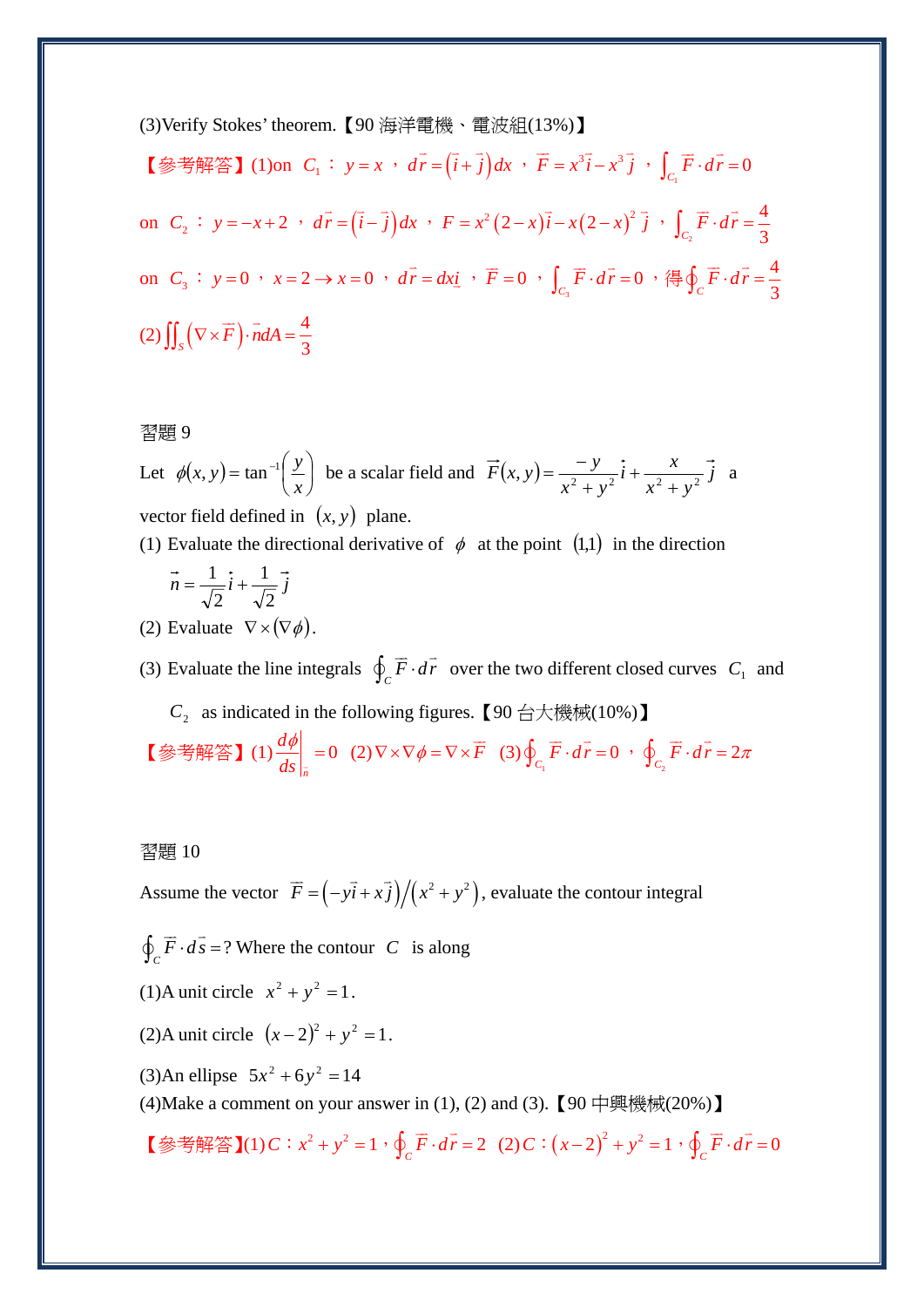$(3)$ *C* :  $5x^2 + 6y^2 = 14$   $\rightarrow \oint_C \overline{F} \cdot d\overline{r} = 2\pi$  $\rightarrow$   $\rightarrow$  $\oint_{\cal C} \overline F \cdot d\overline r = 2\pi$  (4)當(1)與(3)中, $\big(0,0\big)$ 在 $C$ 內, $\overline F$ 在 $C$ 內 不為保守場繞*C* 一圈,tan<sup>-1 <u>y</u></sup> *x*  $\bar{\gamma}^{-1}\frac{y}{\pm}$ 增加2π,當(2)中,(0,0)在 *C* 外, *F* 在 *C* 內為保 守場繞 $C$ 一圈,作功量爲零,or tan<sup>-ı y</sup> *x* −1<u>!</u>沒變

習題 11

Consider the vector,  $F(t) = \frac{2x}{x^2 + 2} e_x + \frac{2y}{x^2 + 2} e_y$  $x^2 + y$  $\vec{e}_x + \frac{2y}{2}$  $\vec{F}(t) = \frac{2x}{x^2 + y^2} \vec{e}_x + \frac{2y}{x^2 + y^2}$ +  $=\frac{2x}{x^2+y^2}e_x +$ 

- (1) If  $\overline{F}$  is a force field, is this force conservative? If yes, please find the corresponding potential function.
- (2) Find  $\oint_C \overline{F} \cdot d\overline{r}$  $\rightarrow$   $\rightarrow$  $\varphi_{c}\overline{F}\cdot d\overline{r}$  ,  $C$  is any closed path not passing through  $\; (0,0)$ .【90 中原物理  $(20\%)$ ]

【參考解答】(1)存在φ ,使得∇φ = *F*  $\overline{\phantom{a}}$ 

$$
\frac{\partial \phi}{\partial x} = \frac{2x}{x^2 + y^2} , \quad \phi = \ln(x^2 + y^2) + h(y)
$$

$$
\frac{\partial \phi}{\partial y} = \frac{2y}{x^2 + y^2} , \quad \phi = \ln(x^2 + y^2) + g(x)
$$

上下二式相比, $h(y)$ = $g(x)$ = $c \cdot \phi$ =ln $\left(x^{2}+y^{2}\right)$ + $c$  當 $(0,0)$ 在封閉曲線 $c$  外,則  $\overline{F}$  $\overline{\phantom{a}}$ 

 $\overline{\text{\textsterling}}\,c$ 內為保守場;當 $(0,\!0)$ 在 $c$ 內,則  $F$  $\overline{\phantom{a}}$ 在封閉曲線*c* 內不為保守場

 $(2)$ 當 $(0,0)$ 在*c* 外,  $\oint_C \overline{F} \cdot d\overline{r} = 0$  $\rightarrow$   $\rightarrow$  $\oint_{C} \overline{F} \cdot d\overline{r} = 0$  ;當  $(0,0)$ 在  $c$  內 $\oint_{C} \overline{F} \cdot d\overline{r} = 0$  $\rightarrow$   $\rightarrow$  $\oint$ 

#### 習題 12

Find  $\oint_C \overline{F} \cdot d\overline{r}$  $\rightarrow$   $\rightarrow$  $\oint_C \overline{F} \cdot d\overline{r}$  for any closed curve *c* not passing through point  $(0,0)$  $\vec{F} = \left(\frac{y}{x^2 + y^2} + x^2\right)\vec{i} + \left(\frac{-x}{x^2 + y^2} - 2y\right)\vec{j}$ .【91 北科土木(25%)】  $\left[ \frac{1}{2} \frac{1}{\sqrt{2\pi}} \frac{1}{\sqrt{2\pi}} \right]$   $\oint_C \overline{F} \cdot d\overline{r} = -2\pi$  $\overline{\phantom{a}}$   $\overline{\phantom{a}}$  $\oint$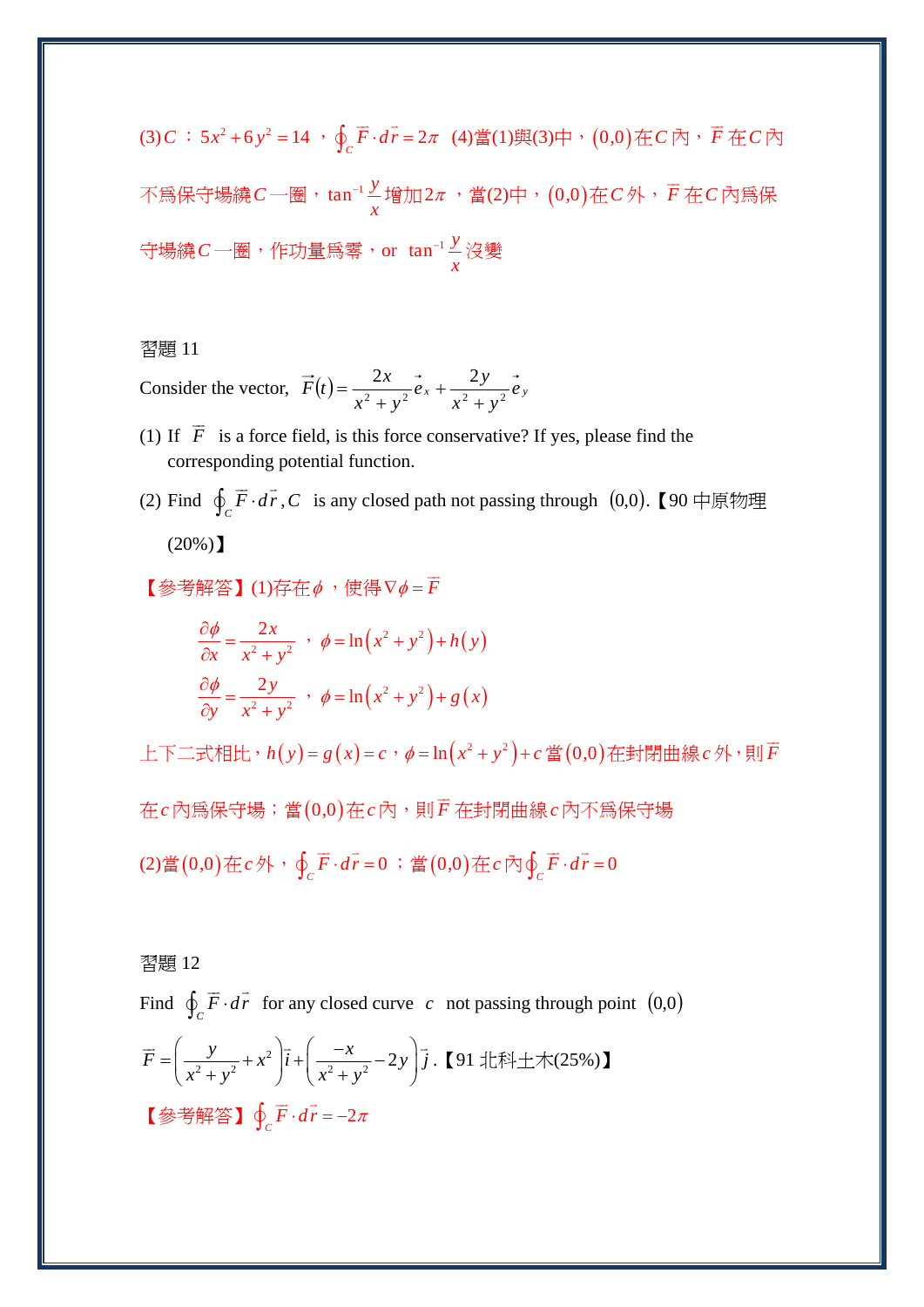Let 
$$
\overrightarrow{F}(x, y) = \frac{1}{(x+y)^2} \overrightarrow{i} + \frac{1}{(x+y)^2} \overrightarrow{j}
$$
 be a vector function and let  $\phi(x, y)$  be a scalar

function such that  $\nabla \phi = \overline{F}$ .

- (1) Find  $\phi(x, y)$ . Is  $\overline{F}(x, y)$  a conservative field on the entire  $(x, y)$  plane excluding the origin?
- (2) Evaluate the integral  $\int_C \overline{F} \cdot d\overline{r}$  along a line segment *C*:  $x y = 1$  starting from point  $(0,-1)$  to point  $(1,0)$ .
- (3) For this particular problem, does the closed loop integral  $\oint_C \overline{F} \cdot d\overline{r}$  $\rightarrow$  $\oint_C \overline{F} \cdot d\overline{r}$  along any closed curve *C* enclosing origin equal zero or not?【91 台大機械(15%)】

$$
[
$$

$$
[
$$
 
$$
\\
$$
 
$$
[
$$
 
$$
\\
$$
 
$$
[
$$
 
$$
2] (1) \phi = -\frac{1}{x+y} + c
$$
 
$$
[
$$
 
$$
[
$$
 
$$
2] (1) \phi = -\frac{1}{x+y} + c
$$
 
$$
[
$$
 
$$
[
$$
 
$$
2] (1) \phi = -\frac{1}{x+y} + c
$$
 
$$
[
$$
 
$$
[
$$
 
$$
2] (1) \phi = -\frac{1}{x+y} + c
$$
 
$$
[
$$
 
$$
[
$$
 
$$
2] (1) \phi = -\frac{1}{x+y} + c
$$
 
$$
[
$$
 
$$
[
$$
 
$$
3] (1) \phi = -\frac{1}{x+y} + c
$$
 
$$
[
$$
 
$$
[
$$
 
$$
4] (1) \phi = -\frac{1}{x+y} + c
$$
 
$$
[
$$
 
$$
[
$$
 
$$
4] (1) \phi = -\frac{1}{x+y} + c
$$
 
$$
[
$$
 
$$
[
$$
 
$$
4] (1) \phi = -\frac{1}{x+y} + c
$$
 
$$
[
$$
 
$$
[
$$
 
$$
4] (1) \phi = -\frac{1}{x+y} + c
$$
 
$$
[
$$
 
$$
[
$$
 
$$
4] (1) \phi = -\frac{1}{x+y} + c
$$
 
$$
[
$$
 
$$
[
$$
 
$$
4] (1) \phi = -\frac{1}{x+y} + c
$$
 
$$
[
$$
 
$$
4] (1) \phi = -\frac{1}{x+y} + c
$$
 
$$
[
$$
 
$$
4] (1) \phi = -\frac{1}{x+y} + c
$$
 
$$
[
$$
 
$$
4] (1) \phi = -\frac{1}{x+y} + c
$$
 
$$
[
$$
 
$$
4] (1) \phi = -\frac{1}{x+y}
$$

 $\not\equiv$ 封閉曲線 $\,$  C 內有奇異點, $\overline{F}$  在 C 內不爲保守場,當封閉曲線 C 內無奇異點, $\overline{F}$ 在*C* 內為保守場。

$$
(2)\int_C \overline{F} \cdot d\overline{r} = \infty \text{ Note } \int_{-1}^1 \frac{1}{t^2} dt \neq -\frac{1}{t}\Big|_{-1}^1 = -2 \cdot \text{#/R} \mathbb{R} \mathbb{R}
$$

数,
$$
\int_{(0,-1)}^{(1,0)} \overline{F} \cdot d\overline{r} = -2
$$
\n
$$
(3) ∲<sub>C</sub> \overline{F} \cdot d\overline{r}  \n   \n  $① \cdot  \n   \n  $① \cdot  \n   \n   \n   \n *②*  \n  $① \cdot  \n   \n   \n   \n *②*  \n  $② \cdot  \n   \n   \n   \n  $② \cdot  \n   \n   \n  $② \cdot  \n   \n   \n   \n  $② \cdot  \n   \n  $② \cdot  \n   \n   \n  $② \cdot  \n   \n  $② \cdot  \n   \n  $② \cdot  \n   \n  $② \cdot  \n   \n  $② \cdot  \n   \n  $② \cdot  \n   \n  $② \cdot  \n   \n  $② \cdot  \n   \n  $② \cdot  \n   \n  $③ \cdot  \n   \n  $② \cdot  \n   \n  $② \cdot  \n   \n  $③ \cdot  \n   \n  $③ \cdot  \n   \n  $⑧ \cdot  \n   \n  $③ \cdot  \n   \n  $③ \cdot  \n   \n  $③ \cdot  \n   \n  $③$$$$$$$$$$$$$$$$$$$$$$$$$$$
$$

習題 14

- (1) What kind of vector is called conservative.
- (2) Explain that is  $\overline{F}$  is a conservative vector field, then its line integral is independent of oath.
- (3) By (2), explain that the circulation of *F*  $\overline{\phantom{a}}$ is zero.【91 北科冷凍(18%)】

【參考解答】(1)當∇× $\overline{F} = 0$ ,存在 $\phi = \phi(x, y, z)$ ,使得∇= $\overline{F}$ ,若 *F* 在區域 *R* 內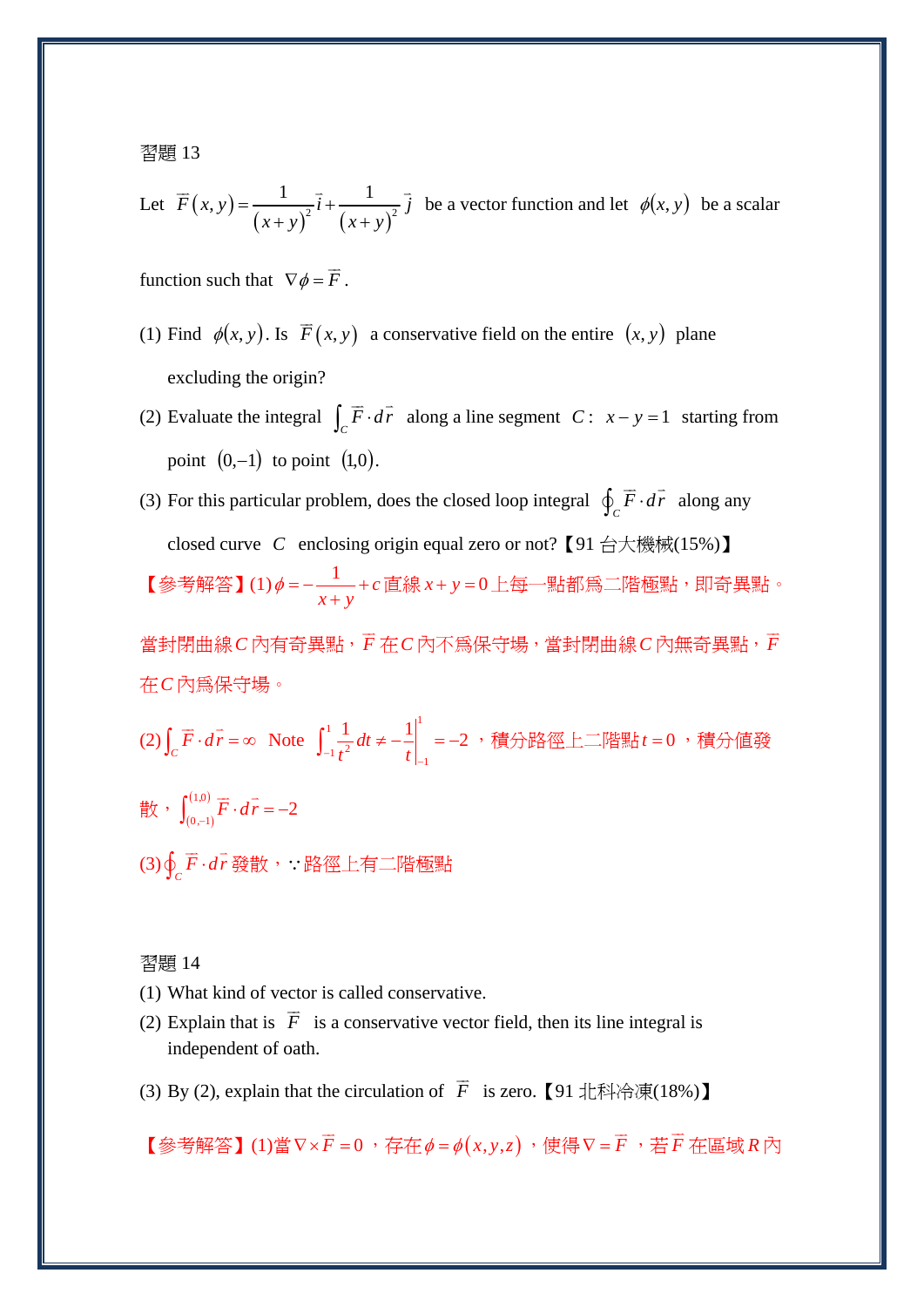$\mathcal{R}$ 有奇異點, $\overline{F}$ 在區域  $R$ 內爲保守場。

(2)當ア為保守場 $\int_a^b \overline{F}\cdot d\overline{r}$ = $\phi(b)$ − $\phi(a)$ 積分値與路徑無關,只和端點之 $\phi$ 値有關。  $(3)\oint_C \overline{F} \cdot d\overline{r} = 0$  $\rightarrow$  $\pmb{\varphi}$ 

#### 習題 15

Evaluate 
$$
\oint_C \frac{ydx - xdy}{x^2 + y^2}
$$
 where  $C: x^2 + y^2 = 1$ . [90  $\overline{\mathcal{K}} \times \overline{\mathcal{K}} \mathbb{Z} \times (15\%)$ ]

\n[ $\oint_C \overline{\mathcal{K}} \times \overline{\mathcal{K}} \times \mathbb{Z} \times \mathbb{Z} \times \mathbb{Z} \times \mathbb{Z} \times \mathbb{Z} \times \mathbb{Z} \times \mathbb{Z} \times \mathbb{Z} \times \mathbb{Z} \times \mathbb{Z} \times \mathbb{Z} \times \mathbb{Z} \times \mathbb{Z} \times \mathbb{Z} \times \mathbb{Z} \times \mathbb{Z} \times \mathbb{Z} \times \mathbb{Z} \times \mathbb{Z} \times \mathbb{Z} \times \mathbb{Z} \times \mathbb{Z} \times \mathbb{Z} \times \mathbb{Z} \times \mathbb{Z} \times \mathbb{Z} \times \mathbb{Z} \times \mathbb{Z} \times \mathbb{Z} \times \mathbb{Z} \times \mathbb{Z} \times \mathbb{Z} \times \mathbb{Z} \times \mathbb{Z} \times \mathbb{Z} \times \mathbb{Z} \times \mathbb{Z} \times \mathbb{Z} \times \mathbb{Z} \times \mathbb{Z} \times \mathbb{Z} \times \mathbb{Z} \times \mathbb{Z} \times \mathbb{Z} \times \mathbb{Z} \times \mathbb{Z} \times \mathbb{Z} \times \mathbb{Z} \times \mathbb{Z} \times \mathbb{Z} \times \mathbb{Z} \times \mathbb{Z} \times \mathbb{Z} \times \mathbb{Z} \times \mathbb{Z} \times \mathbb{Z} \times \mathbb{Z} \times \mathbb{Z} \times \mathbb{Z} \times \mathbb{Z} \times \mathbb{Z} \times \mathbb{Z} \times \mathbb{Z} \times \mathbb{Z} \times \mathbb{Z} \times \mathbb{Z} \times \mathbb{Z} \times \mathbb{Z} \times \mathbb{Z} \times \mathbb{Z} \times \mathbb{Z} \times \mathbb{Z} \times \mathbb{Z} \times \mathbb{Z} \times \mathbb{Z} \times \mathbb{Z} \times \mathbb{Z} \times \mathbb{Z} \times \mathbb{Z} \times \$ 

#### 習題 16

Calculate  $\int_C \frac{y \, dx + xy}{(x^2 + y^2)^2}$  $3 J_{21}$   $\ldots$   $^{2}$  $x^2 + y$  $y^3 dx + xy^2 dy$  $\int_C \frac{-y^3 dx + xy^2 dy}{(x^2 + y^2)^2}$ , where *C* is the ellipse  $4x^2 + y^2 = 4$ . Can we apply

the Green's theorem to calculate the integration, why? 【90 中原土木(15%)】

【參考解答】 ( ) 3 2 <sup>2</sup> *<sup>C</sup>* 2 2 *y dx xy dy x y* π − + <sup>=</sup> <sup>+</sup> ∫

# 習題 17

A force field is described by 
$$
\overrightarrow{F} = -\frac{y}{(x^2 + y^2)}\overrightarrow{i} + \frac{x}{(x^2 + y^2)}\overrightarrow{j}
$$
.

- (1) Express  $\overline{F}$  in circular cylindrical coordinate.
- (2) Is  $\overline{F}$  a conservative force field?  $\tilde{ }$
- (3) Calculate the work done by *F* in encircling the unit circle (centering at the origin) once counterclockwise.【91 台師大機電(15%)】

\n
$$
\begin{aligned}\n \left[ \frac{\partial \phi}{\partial x} + \frac{\partial \phi}{\partial y} \right] &= \frac{1}{r} \frac{\partial}{\partial y} \\
 \left[ \frac{\partial \phi}{\partial x} + \frac{\partial \phi}{\partial y} \right] &= 0 \\
 \frac{\partial \phi}{\partial y} &= 0\n \end{aligned}
$$
\n

\n\n $\begin{aligned}\n \frac{\partial \phi}{\partial x} &= \frac{\partial \phi}{\partial y} \\
 \frac{\partial \phi}{\partial y} &= 0\n \end{aligned}$ \n

\n\n $\frac{\partial \phi}{\partial y} = 0 \cdot \frac{\partial \phi}{\partial y} = 0 \cdot \frac{\partial \phi}{\partial y} = 0 \cdot \frac{\partial \phi}{\partial y} = 0$ \n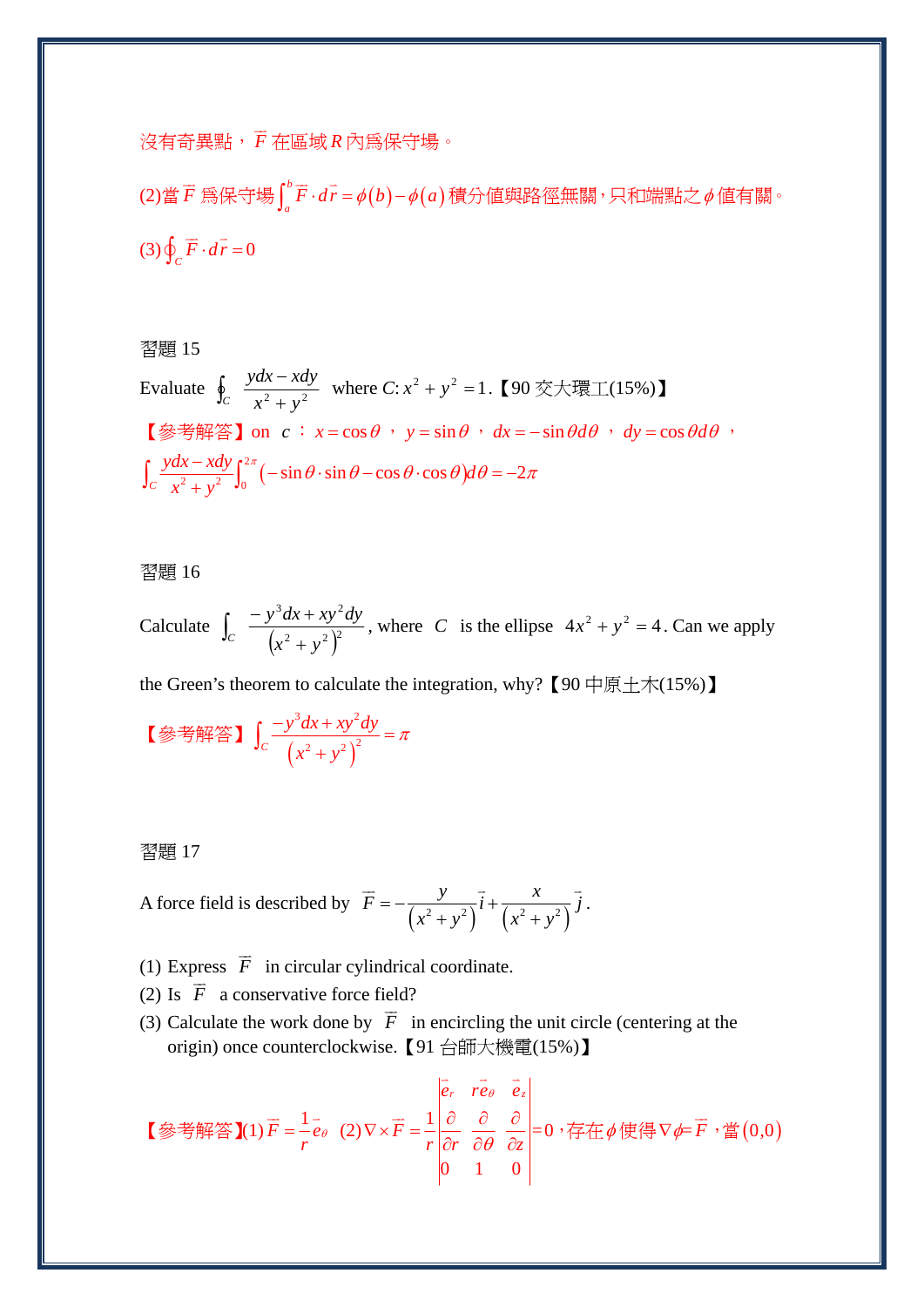$\overline{\text{t}}$ 封閉曲線 $\textit{c}$ 內,具有奇異點 $\left( 0,\!0 \right)$ , $\textit{F}$  $\overline{\phantom{a}}$ 不為保守場,當(0,0)在封閉曲線*c* 外,*F*  $\overline{\phantom{a}}$ 在 $c$ 內為保守場。 (3) $\oint_{\cal C} \overline{F} \cdot d\overline{r} = 2\pi$  $\rightarrow$  $\pmb{\varphi}$ 

#### 習題 18

Consider a vector field  $\vec{F} = \frac{x}{x^2 + y^2} \vec{i} + \frac{y}{x^2 + y^2} \vec{j}$  $x^2 + y^2$   $x^2 + y$  $=\frac{\lambda}{2}i+$  $+ y^2 + x^2 + y^2$  $\overrightarrow{F} = \frac{x}{2}, \overrightarrow{i} + \frac{y}{2}, \overrightarrow{j}$  defined in  $(x, y)$  plane. Let *C* denote a closed circle of radius 1 centered at the origin, *D* be the region bounded by *C* , and *n* the unit vector normal to the circle.  $\overline{a}$ (1) Evaluate  $\nabla \cdot \vec{F}$ .

(2) Evaluate the line integral  $\oint_C \overline{F} \cdot \overline{n} ds$  $\overline{\phantom{a}}$  $\oint_C \overline{F} \cdot \overline{n} ds$  along the closed circle *C*.

(3) Does the Divergence Theorem  $\oint_C \overline{F} \cdot n ds = \oiint_D \nabla \cdot \overline{F} dA$  hold true in this case? Is not, please give the reason why the theorem does not apply here.

 $\left[\frac{1}{2} \circ \frac{1}{2} \circ \frac{1}{2} \circ \frac{1}{2} \circ \frac{1}{2} \circ \frac{1}{2} \circ \frac{1}{2} \circ \frac{1}{2} \circ \frac{1}{2} \circ \frac{1}{2} \circ \frac{1}{2} \circ \frac{1}{2} \circ \frac{1}{2} \circ \frac{1}{2} \circ \frac{1}{2} \circ \frac{1}{2} \circ \frac{1}{2} \circ \frac{1}{2} \circ \frac{1}{2} \circ \frac{1}{2} \circ \frac{1}{2} \circ \frac{1}{2} \circ \frac{1}{2} \circ \frac{1}{2} \circ \$  $\overline{\phantom{a}}$  $\pmb{\varphi}$ 

(3) $\oint_{\cal C} \overline F \cdot \overline n ds \neq \iint_{\cal S} \bigl( \nabla \cdot \overline F \bigr) dA \; \cdot \;$ ∵在 $c$ 內有奇異點 $\bigl( 0, 0 \bigr)$ 散度定理不成立

#### 習題 19

Let the vector field  $\overline{F}(x, y, z) = \frac{xi - zj + yk}{x^2 + y^2 + z^2}$  $\overrightarrow{F}(x, y, z) = \frac{x\overrightarrow{i} - z\overrightarrow{j} + y\overrightarrow{k}}{x^2 + y^2}$ , the position vector  $\overrightarrow{r} = x\overrightarrow{i} + y\overrightarrow{j} + z\overrightarrow{k}$ , and the line paths *C* be on the plane  $x = 0$  and extend from the point  $(0, -2, 0)$ . Are the line integrals  $\int_{C} \overrightarrow{F} \cdot d\overrightarrow{r}$  and  $\int_{C} \overrightarrow{F} \times d\overrightarrow{r}$  independent of path? Why? Evaluate the line integrals.  $[91 \div \pm \pm \pm (18\%)]$ 

【參考解答】當*C* 在上半平面 *S*<sub>*C</sub> F* · *dr* = π ,當 *C* 在下半平面 *S*<sub>*C*</sub> F · *dr* = −π ,積分</sub> 値與路徑有關, $\int_{\mathcal{C}}\overline{F}\times d\overline{r}$  = −ln 2 $\overline{i}$  積分値與路徑無關,∵沒有帶入路徑參數即可 積出

習題 20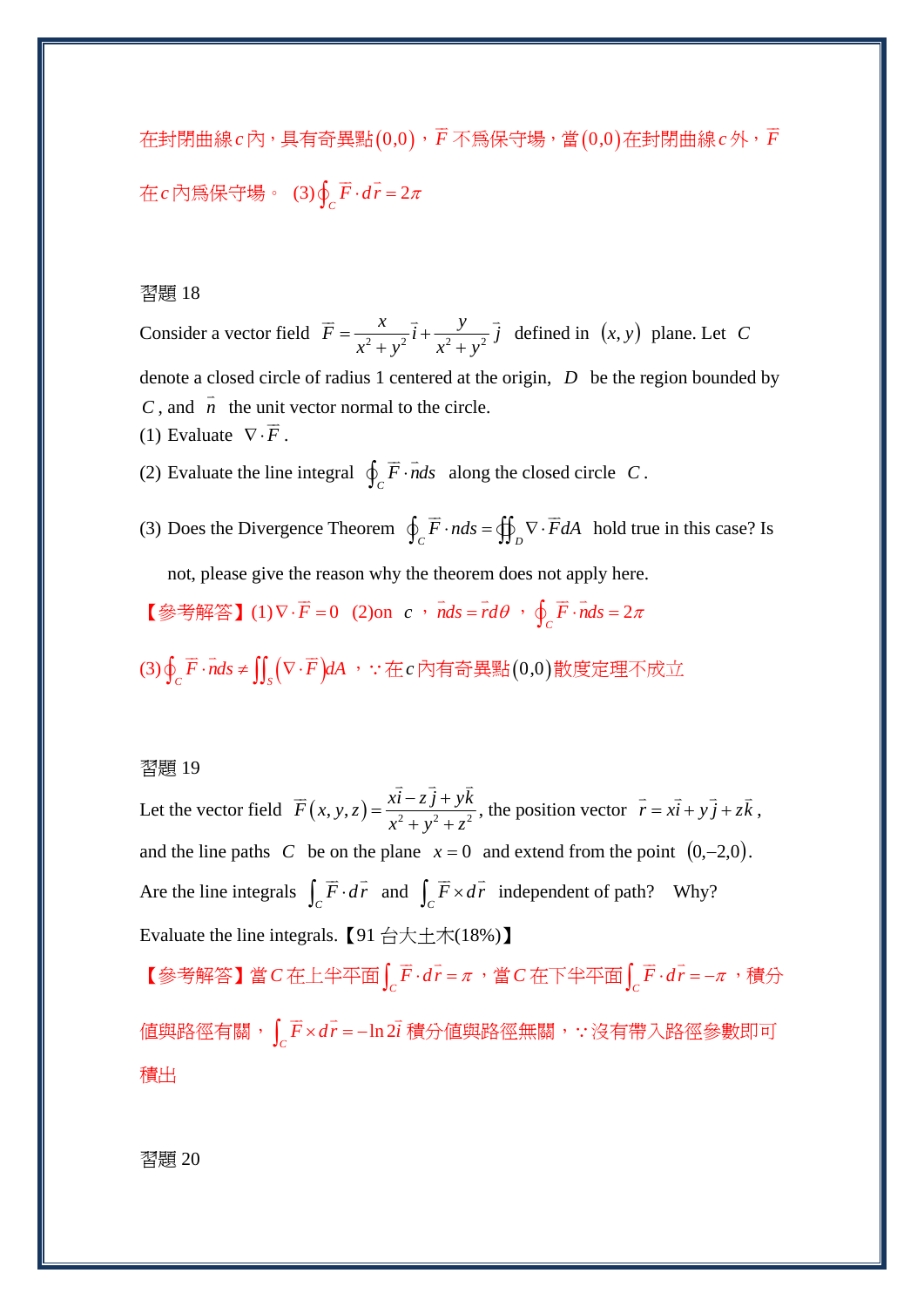Evaluate the following integrals  $\oint$   $\frac{\partial w}{\partial x}$  ds *n w*  $\oint_C \frac{\partial w}{\partial n} ds$  where,  $w = 3x^2y - y^3 + y^2$ , *c*:  $25x^2 + y^2 = 25$ .【87 成大土木(20%)】 【参考解答】 $\oint_c \frac{\partial w}{\partial n} ds = 10$ *n* π  $\oint_{C} \frac{\partial w}{\partial n} ds =$ 

習題 21

(1) Find the gradient  $\nabla \phi$  of the function  $\phi = \ln r$ ,  $r = \sqrt{x^2 + y^2}$ , if in the *xy* plane

$$
C_1 = [(x, y) (x - 2)^2 + y^2 = 1], \quad D_1 = [(x, y) (x - 2)^2 + y^2 < 1]
$$
\n
$$
C_2 = [(x, y) (x^2 + y^2 = 1)], \quad D_2 = [(x, y) (x^2 + y^2 < 1]
$$
\n
$$
C_3 = [(x, y) (x - 1)^2 + y^2 = 1], \quad D_3 = [(x, y) (x - 1)^2 + y^2 < 1]
$$

 $\vec{n}$  = the outward unit normal vector on *C<sub>i</sub>* with respect to *D<sub>i</sub>*,  $\vec{r} = x\vec{i} + y\vec{j}$  find the positively-oriented contour integral.

(2) 
$$
\oint_{C_1} \frac{\vec{r}}{2\pi r^2} \cdot \vec{n} ds
$$
  
\n(3)  $\oint_{C_2} \frac{\vec{r}}{2\pi r^2} \cdot \vec{n} ds$   
\n(4)  $\oint_{C_3} \frac{\vec{r}}{2\pi r^2} \cdot \vec{n} ds$  [87  $\Leftrightarrow$   $\pm \pm \pi (20\%)$ ]  
\n[ $\oint \frac{\vec{r}}{\oint \vec{B} \vec{B} \vec{B}} \vec{B} \vec{B} \vec{B}$  ]  $(1) \phi = \ln r$ ,  $\nabla \phi = \nabla \ln r = \frac{1}{r} \nabla r = \frac{\vec{r}}{r^2}$ ,  $\nabla \phi = \frac{1}{x^2 + y^2} [\vec{x} + y\vec{j}]$   
\n(2)  $\oint_{C_1} \frac{\vec{r}}{2\pi r^2} \cdot \vec{n} ds = 0$  (3)  $\oint_{C_2} \frac{\vec{r}}{2\pi r^2} \cdot \vec{n} ds = 1$  (4)  $\oint_{C_3} \frac{\vec{r}}{2\pi r^2} \cdot \vec{n} ds = \frac{1}{2}$ 

#### ■ GAUSS 散度定理

習題 1

Let *D* be the hemisphere bounded by  $x^2 + y^2 + (z-1)^2 = 9$ ,  $1 \le z \le 4$ , and the plane  $z = 1$ , find the flux over this hemisphere when  $\vec{F} = x\vec{i} + y\vec{j} + (z-1)\vec{k}$ . [90 台科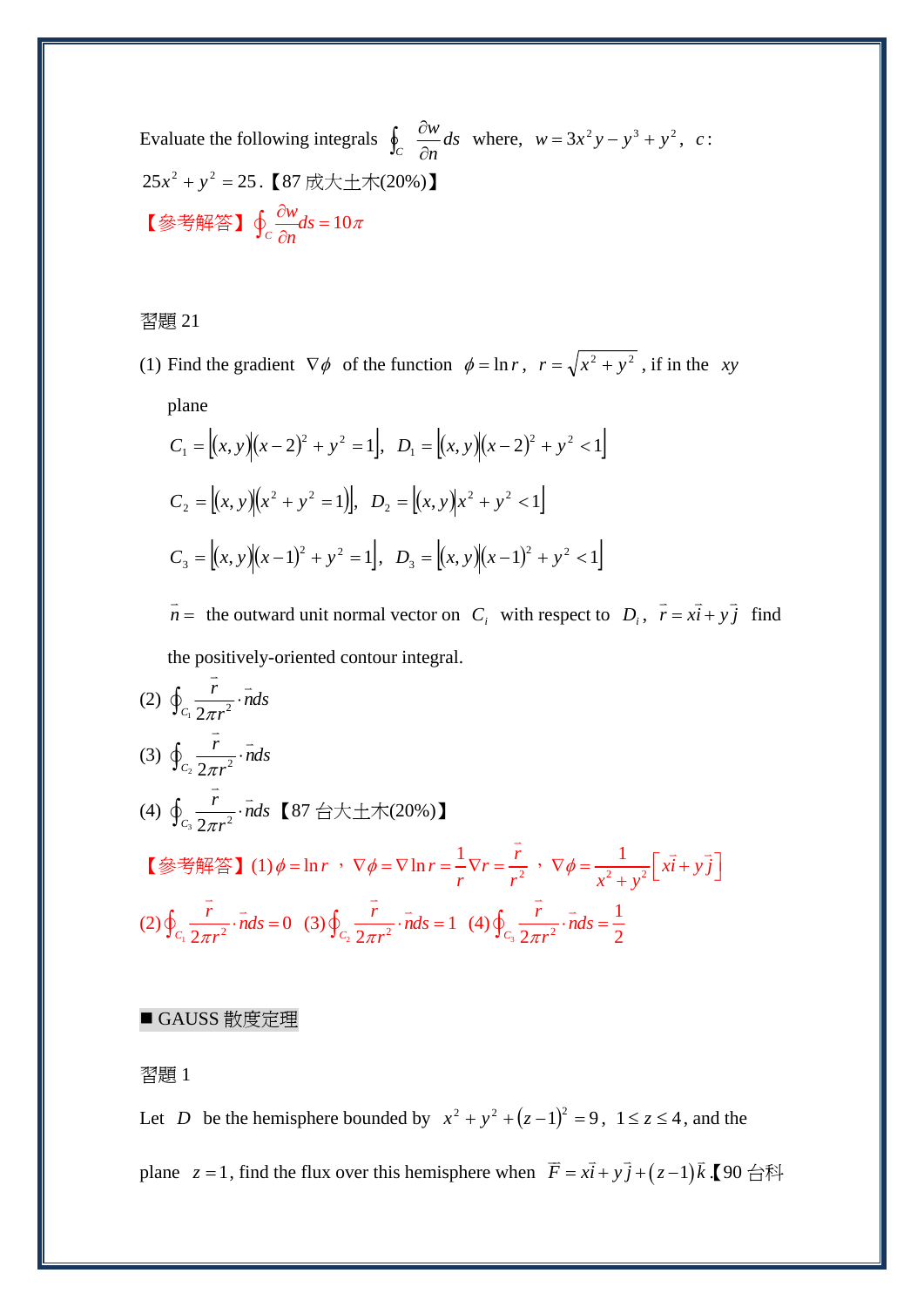# 電子(15%)】

# 【参考解答】 $\iint_D \overline{F} \cdot \overline{n} dA = 54\pi$

# 習題 2

Please verify the Gauss theorem for the volume shown on the figure for the vector  $\vec{v} = x\vec{e}_x + y\vec{e}_y + 2z\vec{e}_z$ . **[**89 台大化工(15%)】

【參考解答】 $\oint \vec{v} \cdot \vec{n} dA = \frac{2}{3}$  $\oiint_S \vec{v} \cdot \vec{n} dA = \frac{2}{3}$ , 故 $\oiint_S \vec{v} \cdot \vec{n} dA = \iiint_V (\nabla \cdot \vec{v}) dV$ 得證

#### 習題 3

Evaluate  $\int_{S} \overline{F} \cdot d\overline{S}$  $\overline{F} \cdot d\overline{S}$ , where vector  $\overline{F}(x, y) = xy^2 \overline{i} + x^2 y \overline{j} + y \overline{k}$  and *S* is the surface of the cylinder  $x^2 + y^2 = 2$ ,  $-1 < z < 2$ , and  $x^2 + y^2 \le 2$  when  $z = \pm 2$ . 【89 清大 工程科學(15%)】

 $\left[ \frac{1}{2} \frac{1}{\sqrt{S}} \frac{1}{S} \right] \int_S \overline{F} \cdot \overline{n} dS = 8\pi$  $\overline{\phantom{a}}$ 

#### 習題 4

Verify divergence theorem for the vector field  $\overline{F}(x, y, z) = \overline{a_x x + a_y 2x + a_z xyz}$  over a cube bounded by  $x = 0$ ,  $x = 1$ ,  $y = 0$ ,  $y = 1$ ,  $z = 0$  and  $z = 1$ .

- (1) Compute  $\nabla \cdot \vec{F}(x, y, z)$ .
- (2) Perform the volume integral.
- (3) Perform the surface integral.  $[91 \text{ }\hat{+} \text{ }\hat{+} \text{ }1 \text{ }3\hat{+} \text{ }1$

\n
$$
\left[ \frac{1}{2} \frac{1}{\sqrt{1-\bar{F}}} \right] (1) \nabla \cdot \vec{F} = 1 + xy \quad (2) \iiint \nabla \cdot \vec{F} \, dv = \frac{5}{4}
$$
\n

$$
(3)\iint_{S} \overrightarrow{F} \cdot \overrightarrow{n} dA = \iint_{\overrightarrow{E}} + \iint_{\overrightarrow{E}} + \iint_{\overrightarrow{E}} + \iint_{\overrightarrow{F}} + \iint_{\overrightarrow{B}} \overrightarrow{F} \cdot \overrightarrow{n} dA \rightarrow \oint_{\overrightarrow{F}} \overrightarrow{F} \cdot \overrightarrow{n} dA = \frac{5}{4}
$$

習題 5

Let  $\sum$  be the closed surface consisting of the surface  $\sum_{1}$  of the cone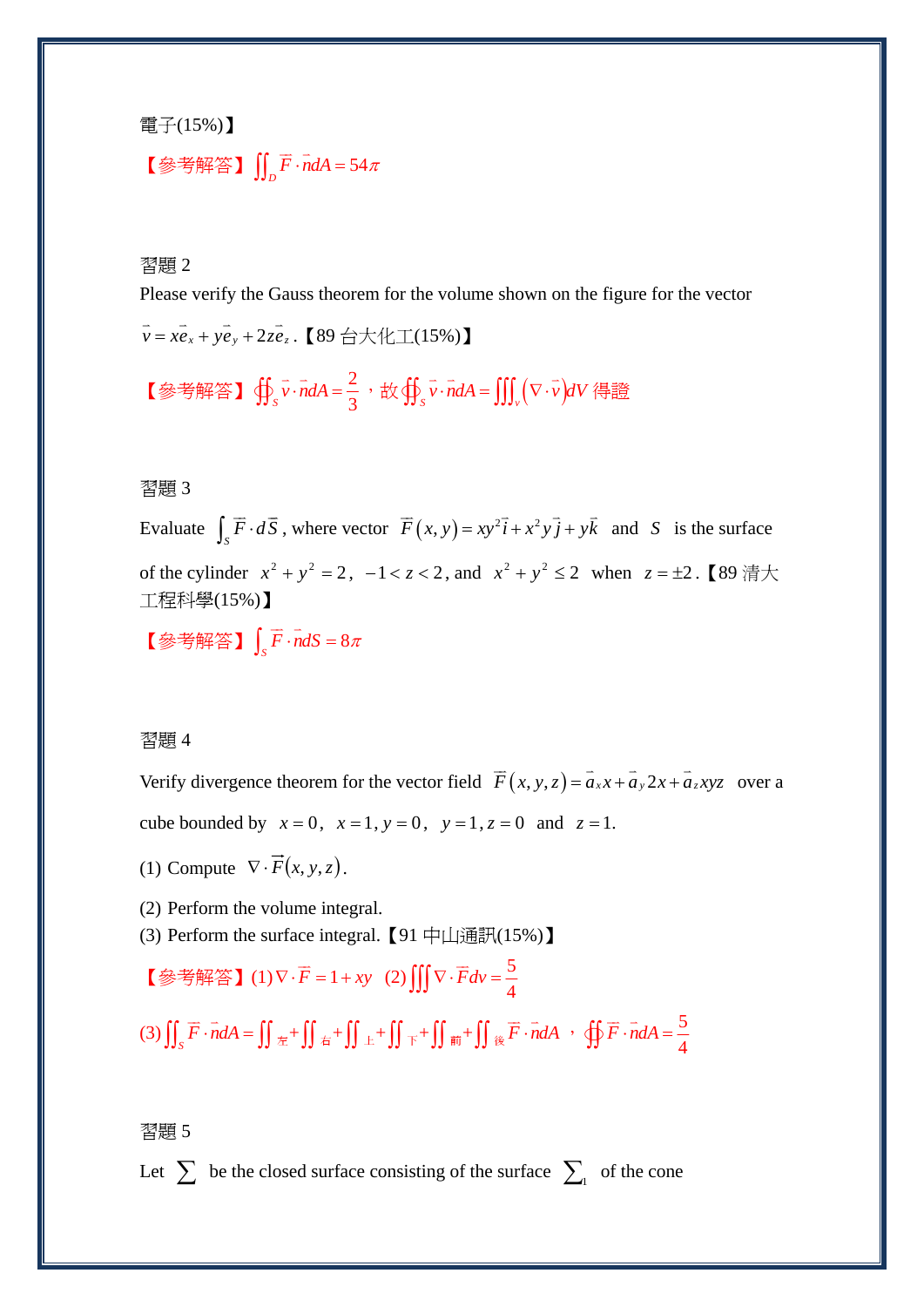$z^2 = x^2 + y^2$  for  $0 \le x^2 + y^2 \le 1$  and the flat cap  $\sum_2$  consisting of the disk  $x^{2} + y^{2} \le 1$ ,  $z = 1$ , as shown in the following figure. Illustrate Gauss's Divergence Theorem by separately computing both sides of the equation for a vector field

 $\vec{F}(x, y, z) = x\hat{a}_x + y\hat{a}_y + z\hat{a}_z$ . 【90 台科電機(10%)】

**【参考解答】**  $\iint_{\sum_{1}} \overrightarrow{F} \cdot \overrightarrow{n} dA + \iint_{\sum_{2}} \overrightarrow{F} \cdot \overrightarrow{n} dA = \iiint_{R} \nabla \cdot \overrightarrow{F} dv = \pi$ 

$$
\mathbb{Z} \boxtimes 6
$$
\nShown that a region *T* with surface *S* has the volume

\n
$$
V = \iint_{S} z \, dx \, dy = \frac{1}{3} \iint_{S} z \, dx \, dy + x \, dy \, dz + y \, dz \, dx. \quad \text{[91 + } \boxplus \pm \text{r} \times (10\%) \text{]}
$$
\n
$$
\mathbf{I} \otimes \mathbb{Z} \otimes \mathbb{Z} \otimes \mathbb{Z} \otimes \mathbb{Z}
$$
\n
$$
V = \frac{1}{3} \iint_{S} z \, dx \, dy + x \, dy \, dz + y \, dz \, dx = \frac{1}{3} \iint_{S} (\overline{x} \, \vec{i} + \overline{y} \, \vec{j} + z \, \vec{k}) \cdot \overline{n} \, dA = \frac{1}{3} \iiint_{S} \nabla \cdot (\overline{x} \, \vec{i} + \overline{y} \, \vec{j} + z \, \vec{k}) \, dv
$$
\n
$$
= \frac{1}{3} \iiint_{R} 3 \, dv
$$

# 習題 7

(1)Evaluate  $\iint_S (x\hat{a}_x + y\hat{a}_y + 3z\hat{a}_z) \cdot d\vec{A}$  over  $S: x^2 + y^2 + z^2 = 4$  and (2) Verify the divergence theorem with (1). Here  $x$ ,  $y$ ,  $z$  are Cartesian coordinates and  $\hat{a}_x$ ,  $\hat{a}_y$  and  $\hat{a}_z$  are unit vectors along *x*, *y* and *z* axes, respectively. [91  $\overline{\mathcal{K}}$ 大電信(15%)】

**【参考解答】(1)**  $\iint_S (\vec{x} + \vec{y} + 3\vec{z}) \cdot dA = \frac{160}{3} \pi$  (2)  $\iint (\vec{x} + \vec{y} + 3\vec{z}) \cdot dA = \frac{160}{3} \pi$ , 散度定理成立

# 習題 8

Let  $T(x, y, z) = x^2 + y^2 + z^2$  represent temperature and let the flow of heat be given by the vector field  $\overline{F} = -\overline{\nabla}T$ . Find the flux of heat out of the sphere  $x^2 + y^2 + z^2 = 4$ . 【91 台大化工(10%)】

**【参考解答】**  $\iint_S \overline{F} \cdot \overline{n} dA = -64\pi$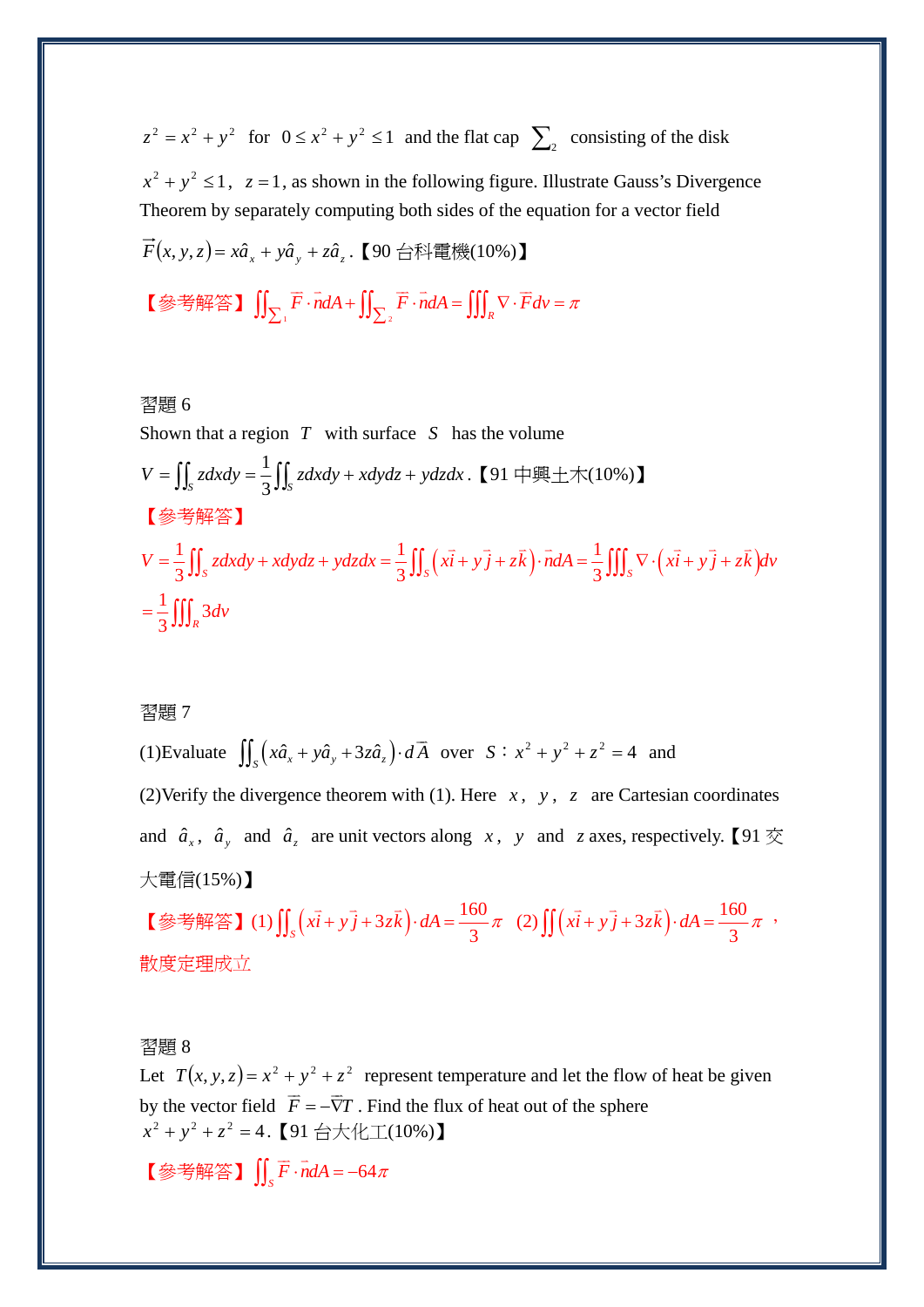Find the (1) volume and (2) centroid of the region *R* bounded by the parabolic cylinder  $z = 4 - x^2$  and the planes  $x = 0$ ,  $y = 6$ ,  $z = 0$  assuming the density to be a constant. The region  $R$  is shown in the Figure as follow.  $[91 \text{ }\text{\textsterling} \mathbb{R}^2 \mathbb{R}^2 \rightarrow \text{\textinterling} \mathbb{R}^2$ 

【參考解答】 $z=\frac{8}{5}$ 5  $\frac{x}{z} = \frac{8}{z}$ ,  $\frac{1}{y} = 3$ ,  $\frac{1}{x} = \frac{3}{z}$ 4  $x =$ 

#### 習題 10

- (1) Prove that for any closed, the surface integral  $\bigoplus_{\infty} \overline{n} ds$  $\overline{a}$  $\oint_{\infty}$  *nds* is equal to zero vector of surface.
- (2) A cone with surface function  $z^2 = 2(x^2 + y^2)$  in  $0 \le z \le 2\sqrt{2}$  is shown below.

Evaluate  $S = \iint_{S_{\infty}} \vec{n} ds = ?$   $S_{\infty}$ : the wall surface of the cone. [91 中原土木(10%)]

【參考解答】(1) *nds* <sup>=</sup> <sup>0</sup> ∫∫  $\oint \vec{n} ds = 0$  (2)  $\vec{S} = -4\pi \vec{k}$ 

習題 11

設 S唯一封閉曲線, R 為其所包圍之區域, 試證明

3 0 原點在S 4 $\pi$  原點在S內 (本例又稱為Gauss Theorem)  $\int_{S} \frac{r}{r^3} \cdot \overline{n} dA = \begin{cases} 4\pi \\ 2\pi \end{cases}$  $\overline{r^3}$ ·*ndA* = {4 $\pi$ } π  $\sqrt{ }$  $\cdot \overrightarrow{n} dA = \left\{$  $\overline{\mathcal{L}}$ ∫∫  $\vec{r}$  - $\bigoplus$ 原點在S外 原點在S內 本例又稱為 原點在S上

【參考解答】(1)若原點不在 *S* 內,則 <mark>*r*</mark> *r*  $\overline{a}$ 在 *S* 內,具有連續一階偏導數,  $\int_S \frac{r}{r^3} \cdot \vec{n} dA = 0$  $\therefore \oint_{S} \frac{1}{r^3} \cdot \overline{n} dA =$  $\vec{r}$  - $\oint_{S} \frac{\cdot}{r^3} \cdot \overline{n} dA = 0$  (2)若原點在 $S$ 內,則在原點附近,挖一半徑∈之圓, $S^*$ :  $x^2 + y^2 + z^2 = \epsilon^2$ 則在 *S*\*與 *S* 所包圍之區域內 *R*\* , <u>;</u> *r*  $\overline{a}$ 具有連續一階偏導數,  $\oiint_{S} \frac{r}{r^3} \cdot \vec{n} dA = 4\pi$  $\vec{r}$  +  $\oint_{S} \frac{r}{r^3} \cdot \overline{n} dA = 4\pi$  (3)設原點在 *S* 表面,定義積分主值,則 $\oiint_{S} \frac{r}{r^3} \cdot \overline{n} dA = 2\pi$  $\vec{r}$  - $\bigoplus$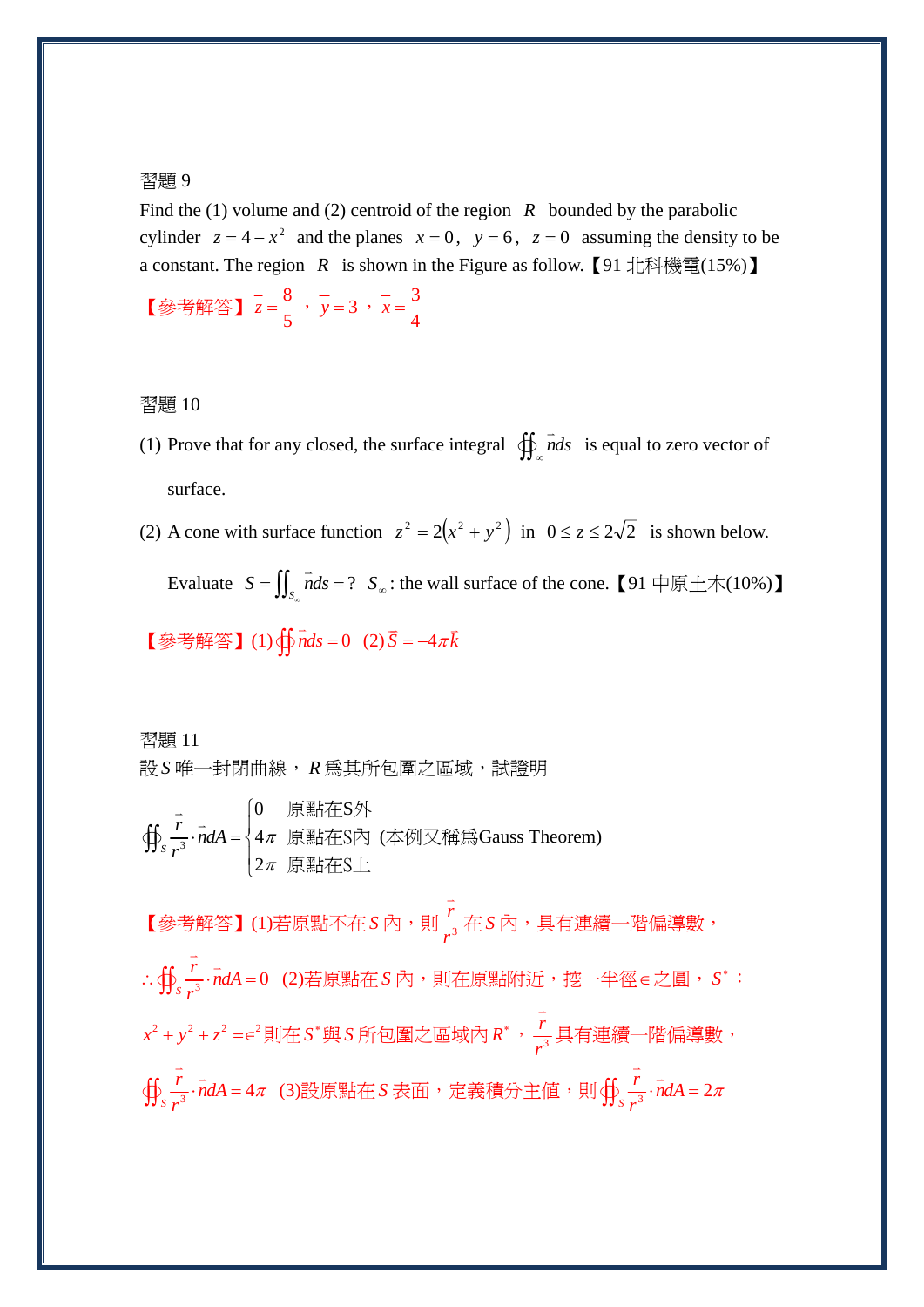(1) Evaluate  $\iint_S (7x\vec{i} - z\vec{k}) \cdot \vec{n} dA$  over the sphere  $S: x^2 + y^2 + z^2 = 4$  by  $\overline{a}$ 

integration directly, where *n* is the outer unit normal vector of *S* . (2) Repeat (1) by using the divergence theorem.  $[90 \times \mathbb{Z} \mathbb{Z} \mathbb{Z} \mathbb{Z} \mathbb{Z} \mathbb{Z} \mathbb{Z} \mathbb{Z} \mathbb{Z} \mathbb{Z}$ 

**【参考解答】(1)**  $\iint_S (7x\vec{i} - z\vec{k}) \cdot \vec{n} dA = 64\pi$ 

 $(2)\iint_S (7x\vec{i} - z\vec{k}) \cdot \vec{n} dA = \iiint (7-1) dv = 6v = 6 \cdot \frac{4}{3} \pi \cdot 2^3 = 64 \pi$ 

習題 13 Find  $I = \oint_S [3y^2 z dx dy + e^x dy dz - ye^x dx dz]$  $I = \oint_{\mathbb{R}} |3y^2z dx dy + e^x dy dz - ye^x dx dz$  over the circular cylinder *S* :  $x^2 + y^2 \le 1$ ,  $|z| \le 2$  including top, bottom and cylinder. 【90 中興土木(10%)】  $[$ 參考解答】令 $\vec{F} = e^x \vec{i} - v e^x \vec{j} + 3v^2 z \vec{k}$ ,  $\nabla \cdot \vec{F} = 3v^2$ ,  $I = 3\pi$ 

#### 習題 14

 $\overrightarrow{F} = x^3 \overrightarrow{a_x} + x^2 y \overrightarrow{a_y} + x^2 z \overrightarrow{a_z}$  Verify the divergence theorem when the region is bounded by a cylinder  $x^2 + y^2 = 16$  and the planes at  $z = 0$  and  $z = 2$ . 【87 元智電機  $(20\%)$ ]

【參考解答】 $\iint_{\mathbb{H}} \overline{F} \cdot \overline{n} dA = 512\pi$  ,  $\iint_{\mathbb{L}} \overline{F} \cdot \overline{n} dA = 128\pi$  ,  $\iint_{\mathbb{T}} \overline{F} \cdot \overline{n} dA = 0$  ,

 $\oiint_{S} \overrightarrow{F} \cdot \overrightarrow{n} dA = 640\pi = \iiint \nabla \cdot \overrightarrow{F} dv \overrightarrow{\mathbb{R}}$ 

習題 15 由散度定理,證明曲線座標中之散度

$$
\nabla \cdot \overline{F} = \frac{1}{h_1 h_2 h_3} \left[ \frac{\partial (F_1 h_2 h_3)}{\partial u_1} + \frac{\partial (F_2 h_1 h_3)}{\partial u_2} + \frac{\partial (F_3 h_2 h_1)}{\partial u_3} \right]
$$
  

$$
\left[ \frac{\partial \overline{F}}{\partial u_1} + \frac{\partial \overline{F}}{\partial u_2} + \frac{\partial \overline{F}}{\partial u_3} + \frac{\partial \overline{F}}{\partial u_4} + \frac{\partial \overline{F}}{\partial u_5} + \frac{\partial \overline{F}}{\partial u_6} + \frac{\partial \overline{F}}{\partial u_7} + \frac{\partial \overline{F}}{\partial u_8} + \frac{\partial \overline{F}}{\partial u_9} + \frac{\partial \overline{F}}{\partial u_9} + \frac{\partial \overline{F}}{\partial u_1} + \frac{\partial \overline{F}}{\partial u_2} + \frac{\partial \overline{F}}{\partial u_2} + \frac{\partial \overline{F}}{\partial u_3} + \frac{\partial \overline{F}}{\partial u_4} + \frac{\partial \overline{F}}{\partial u_5} + \frac{\partial \overline{F}}{\partial u_1} + \frac{\partial \overline{F}}{\partial u_2} + \frac{\partial \overline{F}}{\partial u_3} + \frac{\partial \overline{F}}{\partial u_2} + \frac{\partial \overline{F}}{\partial u_3} + \frac{\partial \overline{F}}{\partial u_4} + \frac{\partial \overline{F}}{\partial u_5} + \frac{\partial \overline{F}}{\partial u_5} + \frac{\partial \overline{F}}{\partial u_6} + \frac{\partial \overline{F}}{\partial u_7} + \frac{\partial \overline{F}}{\partial u_8} + \frac{\partial \overline{F}}{\partial u_8} + \frac{\partial \overline{F}}{\partial u_9} + \frac{\partial \overline{F}}{\partial u_9} + \frac{\partial \overline{F}}{\partial u_9} + \frac{\partial \overline{F}}{\partial u_9} + \frac{\partial \overline{F}}{\partial u_1} + \frac{\partial \overline{F}}{\partial u_2} + \frac{\partial \overline{F}}{\partial u_3} + \frac{\partial \overline{F}}{\partial u_2} + \frac{\partial \overline{F}}{\partial u_4} + \frac{\partial \overline{F}}{\partial u_5} + \frac{\partial
$$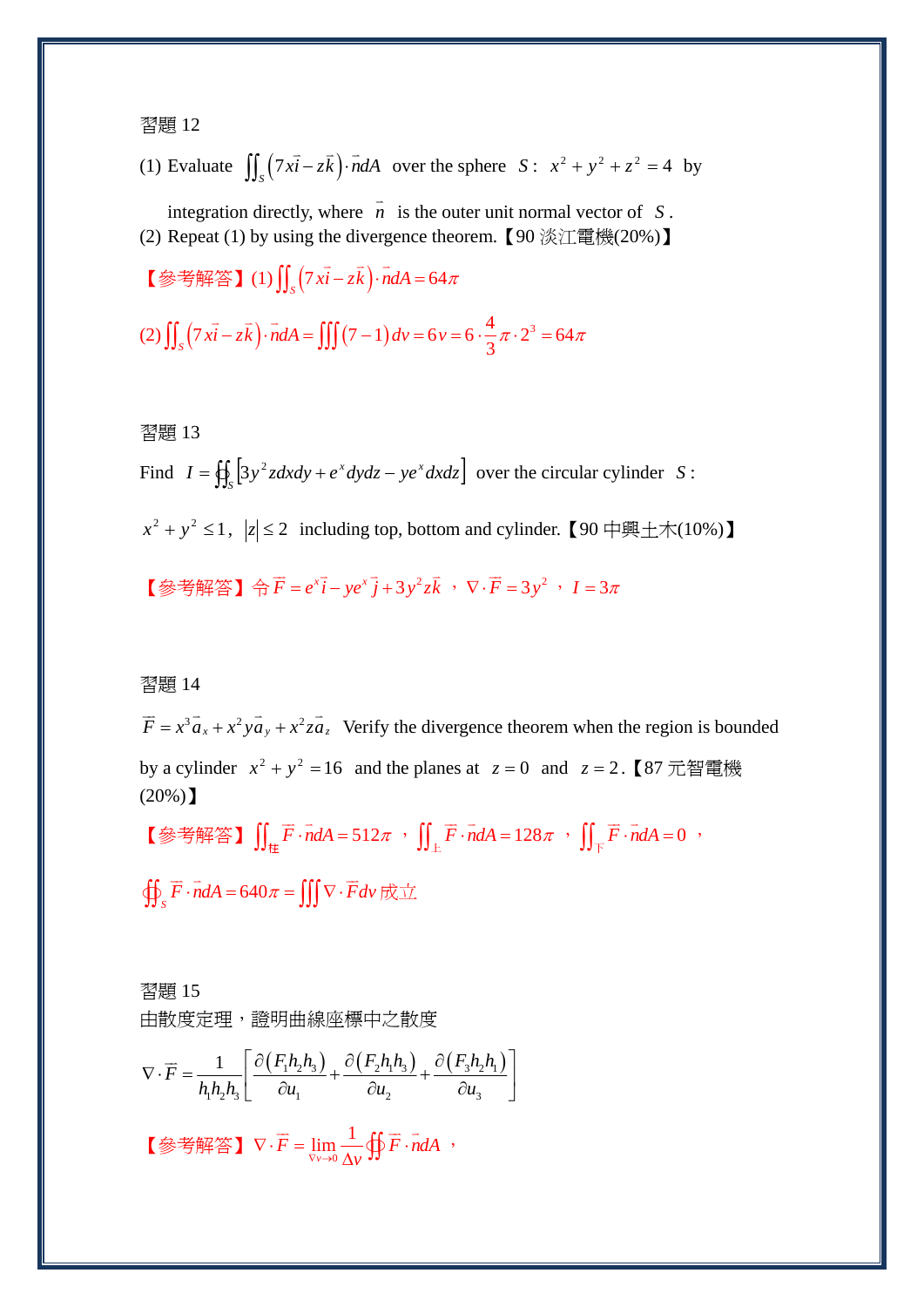$$
\oint \overrightarrow{F} \cdot \overrightarrow{n} dA = \iint_{\overrightarrow{E}} \overrightarrow{F} \cdot \overrightarrow{n} dA + \iint_{\overrightarrow{E}} \overrightarrow{F} \cdot \overrightarrow{n} dA + \iint_{\overrightarrow{F}} \overrightarrow{F} \cdot \overrightarrow{n} dA + \iint_{\overrightarrow{F}} \overrightarrow{F} \cdot \overrightarrow{n} dA + \iint_{\overrightarrow{B}} \overrightarrow{F} \cdot \overrightarrow{n} dA + \iint_{\overrightarrow{B}} \overrightarrow{F} \cdot \overrightarrow{n} dA
$$
\n
$$
= \Delta u_1 \Delta u_2 \Delta u_3 \left[ \frac{\partial (F_1 h_2 h_3)}{\partial u_1} + \frac{\partial (F_2 h_1 h_3)}{\partial u_2} + \frac{\partial (F_3 h_1 h_2)}{\partial u_3} \right]
$$
\n
$$
\vec{V} \cdot \overrightarrow{F} = \lim_{\Delta V \to 0} \frac{1}{\Delta V} \oint \overrightarrow{F} \cdot \overrightarrow{n} dA = \frac{1}{h_1 h_2 h_3} \left[ \frac{\partial (F_1 h_2 h_3)}{\partial u_1} + \frac{\partial (F_2 h_1 h_3)}{\partial u_2} + \frac{\partial (F_3 h_1 h_2)}{\partial u_3} \right]
$$

Let  $\vec{v} = rz\hat{e}_r + 3\hat{e}_{\theta} + rz^2\hat{e}_z$ , evaluate the surface integral  $\int_{\zeta} \hat{n} \cdot \vec{n} da$ , including the top, bottom, and side, for a cylinder  $0 \le r \le 3$  ,  $0 \le z \le 6$ . 【89 交大機械(17%)】 **【参考解答】**  $\iint \vec{v} \cdot \vec{n} dA = \int_0^6 \int_0^{2\pi} \int_{R=0}^3 (2z + 2zr) r dr d\theta dz = 972\pi$ 

# 習題 17

- (1) 已知一穩定流流體之速度向量 v = − y<sup>2</sup>i + 2j ,證明該流體具不可壓縮性並試求 流體內任一質點之運動路徑方程式。
- (2) 向量場  $F = 2z^2 y^2 x^2$ 通過一矩形體在 0 ≤ *x* ≤ 1 , 0 ≤ *y* ≤ 2 , 0 ≤ *z* ≤ 4表面  $S\,:\, \widetilde{\mathbb{E}}\mathbb{H}\,F \mathop\widehat{\mathbb{E}}\mathbb{H}$ 和函數(harmonic function)及 $\iint_S \frac{\partial F}{\partial n} \,dA =$  $\int_{S} \frac{\partial I}{\partial n} dA$ *n*  $\frac{dF}{dt}$ *dA* = 0。【91 中山海還  $(20\%)$

 $\overline{\mathbf{K}}$ 參考解答】(1) $\nabla \cdot \vec{v} = 0$ ,爲不可壓縮,令運動路徑上任一點位置  $\vec{r} = x\vec{i} + y\vec{j}$ ,

$$
d\vec{r}/\vec{v} \cdot \frac{dx}{-y^2} = \frac{dy}{2} \cdot dx = -\frac{1}{2}y^2 dy \cdot x = -\frac{1}{6}y^3 + c
$$
  
(2) 
$$
\nabla^2 F = \frac{\partial^2 F}{\partial x^2} + \frac{\partial^2 F}{\partial y^2} + \frac{\partial^2 F}{\partial z^2} = -2 - 2 + 4 = 0 \cdot F \text{ is a harmonic function}
$$
  

$$
\iint \frac{\partial F}{\partial n} dA = \iint_S \nabla F \cdot \vec{n} dA = \iiint_V \nabla \cdot \nabla F dv = \iiint_V \nabla^2 F dv = \iiint_0^{\infty} 0 \, dv = 0 \text{ }\text{iff} \text{ }\text{if}
$$

■ Stoke 氏定理

習題 1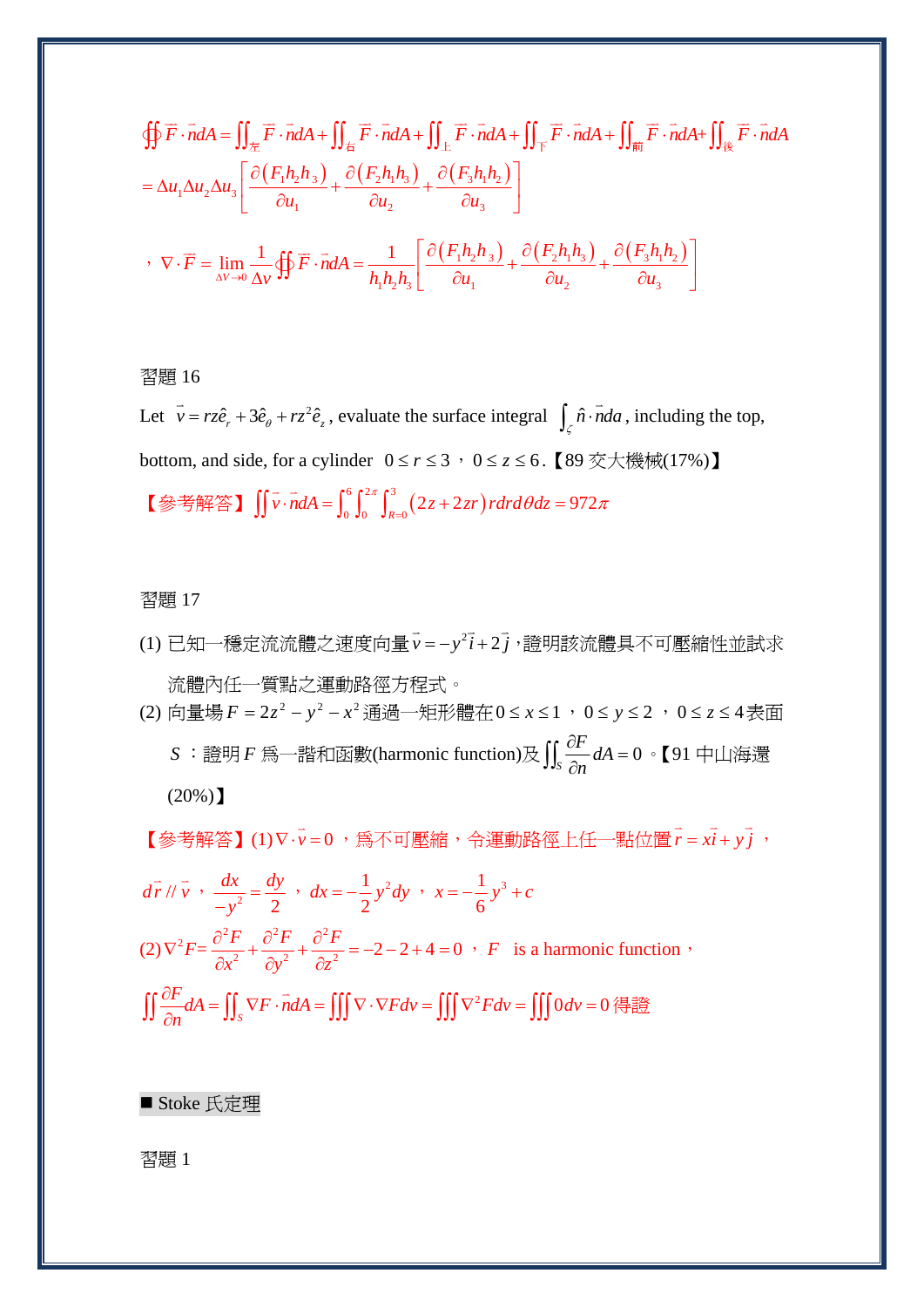Verify Stoke's theorem for the vector field  $\overrightarrow{F}(x, y, z) = \overrightarrow{a}_x x + \overrightarrow{a}_y x + \overrightarrow{a}_z 2xy$  using the hemisphere  $x^2 + y^2 + z^2 = 4$ ,  $z < 0$ .

- (1) Compute  $\nabla \times \overline{F}(x, y, z)$ .
- (2) Perform the line integral.

(3) Perform the surface integral.【90 中山通訊(15%)】

$$
\boxed{\textcircled{\#}\#\mathbb{F}^{\times}\ } \quad (1)\nabla\times\overline{F} = 2x\overline{i} - 2y\overline{j} + \overline{k} \quad (2)}
$$

$$
\oint_C \overrightarrow{F} \cdot d\overrightarrow{r} = \int_{2\pi}^0 \left( -4\cos\theta\sin\theta + 4\cos^2\theta \right) d\theta = -4\pi
$$
\n
$$
(3) \iint_S \left( \nabla \times \overrightarrow{F} \right) \cdot \overrightarrow{n} dA = \int_0^{2\pi} \int_0^2 \frac{2r^2 \cos 2\theta}{\sqrt{4 - r^2}} r dr d\theta - 4\pi = -4\pi
$$

#### 習題 2

Verify Stoke's theorem for  $\vec{f} = (2x - y)\vec{i} - yz^2\vec{j} - y^2z\vec{k}$  where *S* is the upper half surface of the sphere  $x^2 + y^2 + z^2 = 1$ , *C* is its boundary. 【91 中興機械(10%)】 **【参考解答】**  $\int_C \overline{f} \cdot d\overline{r} = \int_0^{2\pi} (-2\sin\theta\cos\theta + \sin^2\theta) d\theta = \pi$ **故**  $\int_{C} \overrightarrow{f} \cdot d\overrightarrow{r} = \iint_{C} (\Delta \times \overrightarrow{f}) \cdot \overrightarrow{n} dA = \pi$ 

# 習題 3

Given 
$$
\vec{V} = 4y\hat{i} + x\hat{j} + 2z\hat{k}
$$
, find  $\int (\nabla \times \vec{V}) \cdot (\hat{n}dA)$  over the hemisphere  
\n $x^2 + y^2 + z^2 = 16$ ,  $z \ge 0$ . [91  $\text{KTE}(\pm 15\%)$ ]  
\n[ $\text{HSE} = \int_S (\nabla \times \vec{V}) \cdot \vec{n} dA = \oint_C \vec{F} \cdot d\vec{r} = \int_0^{2\pi} (-64 \sin^2 \theta + 16 \cos^2 \theta) d\theta = -4\pi$ 

# 習題 4

Verify the Stoke's theorem for the case where the vector field  $v = x\hat{i}$ , and where *S* is the surface  $z = 4 - y^2$ , cut off by the planes  $x = 0$ ,  $z = 0$  and  $y = x$ . 190 清大材 料(10%)】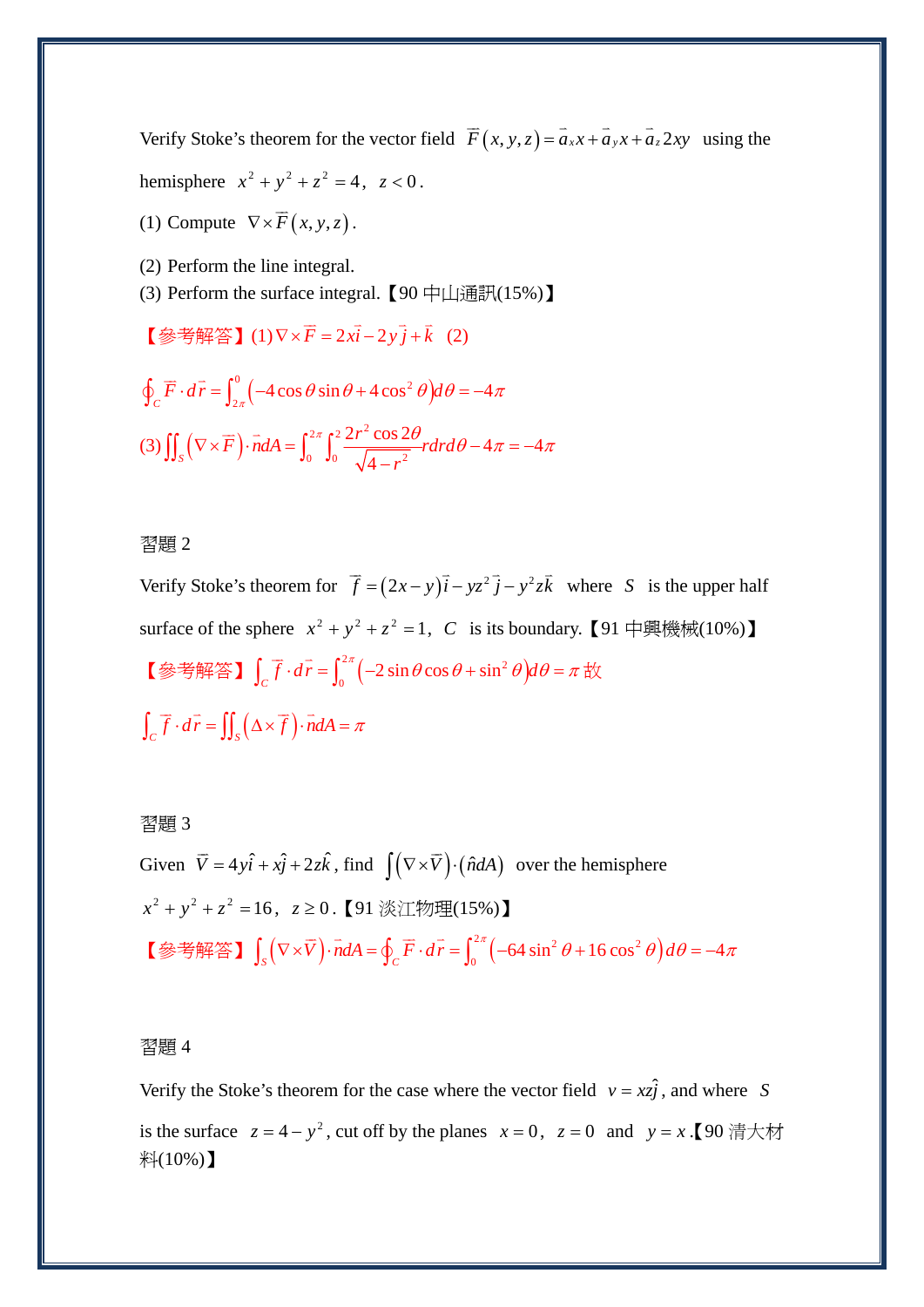**1** 
$$
\frac{2}{3}\pi \mathbb{R} \mathbb{R}
$$
 on  $C_1$ :  $x = 0$ ,  $z = 4 - y^2$ ,  $y = 2 \rightarrow y = 0$ ,  $d\vec{r} = (\vec{j} - 2y\vec{k})dy$ ,  $\vec{v} = 0$ ,  $\int_{C_1} \vec{v} \cdot d\vec{r} = 0$ 

\non  $C_2$ :  $x = y$ ,  $z = 4 - y^2$ ,  $y = 0 \rightarrow y = 2$ ,  $d\vec{r} = (\vec{i} + \vec{j} - 2y\vec{k})dy$ ,  $\vec{v} = y(4 - y^2)\vec{j}$ ,  $\int_{C_2} \vec{v} \cdot d\vec{r} = 4$ 

\non  $C_3$ :  $z = 0$ ,  $x = 2 \rightarrow x = 0$ ,  $y = 2$ ,  $d\vec{r} = dx\vec{i}$ ,  $\vec{v} = 0$ ,  $\int_{C_3} \vec{v} \cdot d\vec{r} = 0$ 

\n**1**  $\int (\nabla \times \vec{v}) \cdot \vec{n} dA = 4 = \int_{C} \vec{v} \cdot d\vec{r}$ 

兩維空間的向量函數  $\overline{f}(x, y)$  定義如下:  $f_x = -y$  ,  $f_y = x \cdot A \cdot B \cdot C \cdot D$  四點 的座標為:  $A(0,0) \cdot B(0,1) \cdot C(1,1) \cdot D(1,0)$ 。

- (1) 沿路徑 *A* → *B* → *C* ,計算 ∫ ƒ ⋅ *d τ* 的值。
- (2) 沿路徑 *A → D → C* ,計算 ∫ *J · d ī* 的值。
- (3) 從A到*C* ,沿路徑 y =  $x^2$  ,再計算 ∫ ƒ ⋅ *d* r 之値
- (4) 直接計算 *<sup>f</sup>* <sup>⋅</sup>*d r* ∫ JK K <sup>沿</sup> *<sup>A</sup>* →→→ *BCD* 繞一封閉矩形的積分值,並用比例解釋 Stoke's 定理。【91 成大光電(20%)】

【參考解答】(1)on  $AB \cdot x = 0 \cdot y = 0 \rightarrow y = 1 \cdot dx = 0 \int \overline{f} \cdot d\overline{r} = 0$ JK K

on BC 
$$
\cdot
$$
  $x=0 \rightarrow 1$   $\cdot$   $y=1$   $\cdot$   $dy=0$   $\cdot$   $\int \overrightarrow{f} \cdot d\overrightarrow{r} = -1$ 

(2)on *AD* ,  $x = 0 \rightarrow 1$ ,  $y = 0$ ,  $dy = 0$ ,  $\int \overline{f} \cdot d\overline{r} = 0$  $\overline{\phantom{a}}$   $\overline{\phantom{a}}$ 

on  $DC$  ,  $x=1$ ,  $y=0 \rightarrow 1$ ,  $dx=0$ ,  $\int \overline{f} \cdot d\overline{r} = 1$  $\rightarrow$ 

(3) on *AC* ,  $y = x^2$ ,  $x = 0 \rightarrow 1$ ,  $\int_C \overline{f} \cdot d\overline{r} = \frac{1}{3}$  $\overline{\phantom{a}}$   $\overline{\phantom{a}}$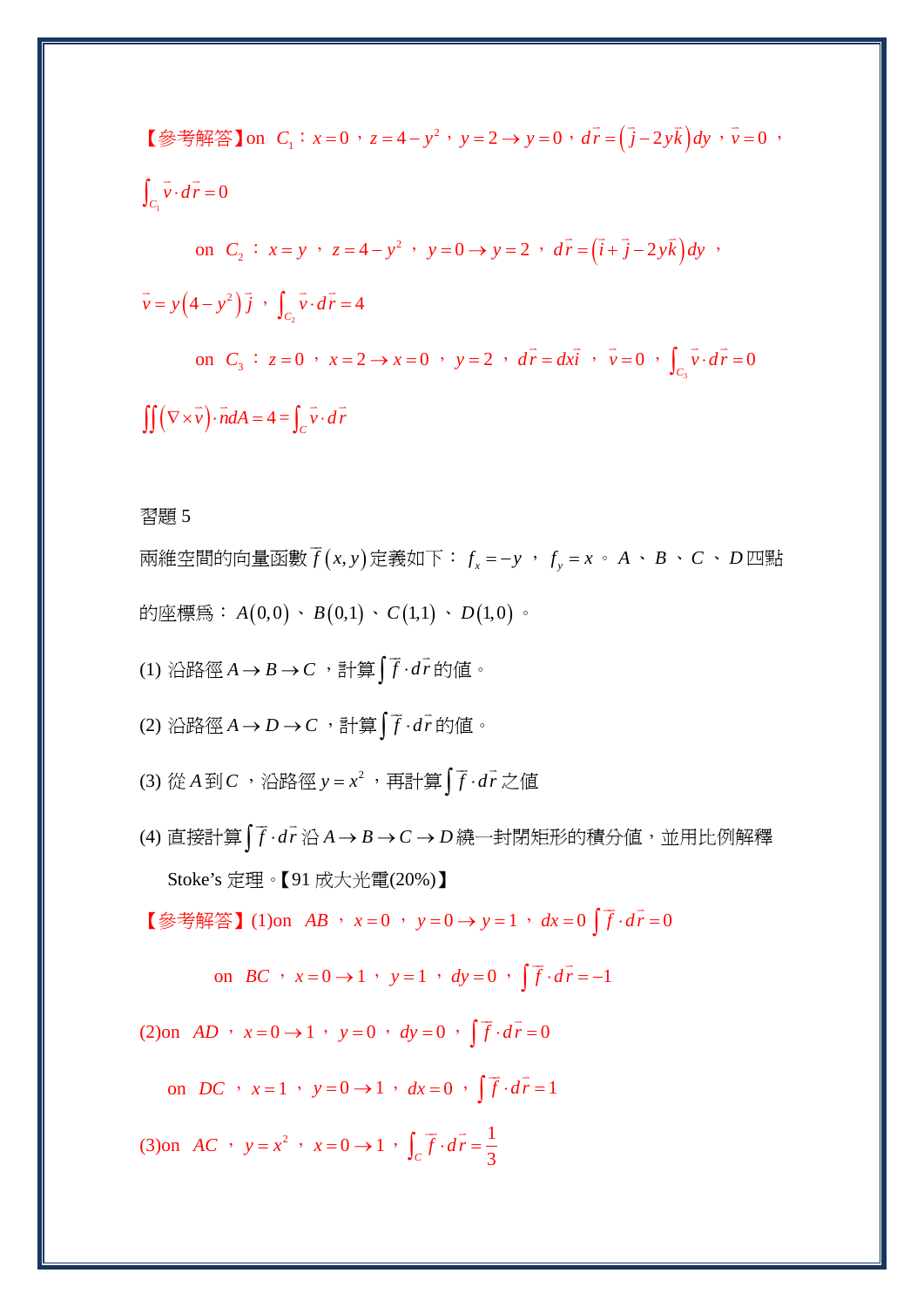$$
(4) \oint_C \overline{f} \cdot d\overline{r} = -\iint \left( \nabla \times \overline{f} \right) \cdot \overline{k} dA = -2
$$

利用 Stoke theorem,求下列線積分  $I = \oint_C y^2 dx + z^2 dy + x^2 dz$  ,  $C$  為連續 $\left( 1, 0, 0 \right)$  ,

( ) 0,1,0 ,( ) 0,0,1 之三角形。【91 海洋船研通訊組(20%)】

【参考解答】  $I = \iint_S (\nabla \times \vec{f}) \cdot \vec{n} dA = \iint_S -2 dx dy = -1$ 

#### 習題 7

Given  $\overline{F} = xy\overline{i} + (x^2 + y)\overline{j} + xy^2z\overline{k}$  and *C* is a closed curve prescribed in the figure as coarse curve shown below. Calculate the line integral  $\oint_C \overline{F} \cdot d\overline{r}$  $\rightarrow$  $\oint_C \overline{F} \cdot d\overline{r}$  and *C*. Hint: Use Stoke's Theorem.【90 中原機械(20%)】

**{{** 
$$
\circled{g}}
$$
  $\circled{f}$   $\circled{f}$  **{{**  $\circled{f}}$  **{{**  $\circled{f}}$  **{{**  $\circled{f}}$  **{{**  $\circled{f}}$  **{{**  $\circled{f}}$  **{{**  $\circled{f}}$  **{{**  $\circled{f}}$  **{{**  $\circled{f}}$  **{{**  $\circled{f}}$  **{{**  $\circled{f}}$  **{{**  $\circled{f}}$  **{{**  $\circled{f}}$  **{{**  $\circled{f}}$  **{{**  $\circled{f}}$  **{{**  $\circled{f}}$  **{{**  $\circled{f}}$  **{{**  $\circled{f}}$  **{{**  $\circled{f}}$  **{{**  $\circled{f}}$  **{{**  $\circled{f}}$  **{{**  $\circled{f}}$  **{{**  $\circled{f}}$  **{{**  $\circled{f}}$  **{{**  $\circled{f}}$  **{{**  $\circled{f}}$  **{{**  $\circled{f}}$  **{{**  $\circled{f}}$  **{{**  $\circled{f}}$  **{{**  $\circled{f}}$  **{{**  $\circled{f}}$  **{{**  $\circled{f}}$  **{{**  $\circled{f}}$  **{{**  $\circled{f}}$  **{{**  $\circled{f}}$  **{{**  $\circled{f}}$  **{{**  $\circled{f}}$  **{{**  $\circled{f}}$  **{{**  $\circled{f}}$  **{{**  $\circled{f}}$  **{{**  $\circled{f}}$  **{{**  $\circled{f}}$  **{{**  $\circled{f}}$  **{{**  $\circled{f$ 

#### 習題 8

Let  $\overline{F}(x, y, z)$  be a vector field and  $\overline{a}$  be an arbitrary unit vector. It can be shown that  $\vec{a} \cdot (\nabla \times \vec{F}) = \lim_{\Delta A \to 0} \frac{1}{\Delta A} \oint_C \vec{F} \cdot d\vec{r}$  $\stackrel{\sim}{\Delta}$ <sup>A</sup>  $\stackrel{\sim}{\Delta}$ A  $\cdot(\nabla\times F)=\lim_{\longrightarrow}\frac{1}{\Phi}F$ .  $\vec{a} \cdot (\nabla \times \vec{F}) = \lim_{\Delta A \to 0} \frac{1}{\Delta A} \oint_C \vec{F} \cdot d\vec{r}$  where the loop *C* enclosing the area  $\Delta A$  is perpendicular to *a*  $\overline{a}$ From this, explain the physical meaning of  $\nabla \times \vec{F}$  in terms of its magnitude and direction.【87 中山電機(10%)】

【參考解答】∇ × *F*  $\overline{\phantom{a}}$ 表單位面積旋轉量, $\left( \nabla \times \overline{F} \right) \cdot \vec{n} = \lim_{\Delta A \to 0} \frac{1}{\Delta A} \oint_C \overline{F} \cdot d\overline{r}$  $\Delta A \rightarrow 0$   $\Delta A$  $\nabla \times F \cdot n = \lim_{n \to \infty} \frac{1}{n} \Phi_n F$  $\overrightarrow{F}$ ) $\cdot \overrightarrow{n}$  =  $\lim_{\Delta A \to 0} \frac{1}{\Delta A} \oint_C \overrightarrow{F} \cdot d\overrightarrow{r}$   $\cdot \not\equiv \nabla \times \overrightarrow{F}$   $\overrightarrow{E}$ 

*n*  $\overline{a}$ 方向上之單位面積旋轉量

習題 9

請在柱座標系統下,求取以下之積分 $\oint_c \overline{V}\cdot d\overline{R}$ =  $\rightarrow$  J $\rightarrow$  $\oint_{C}\overline{V}\cdot d\overline{R}$ =?其中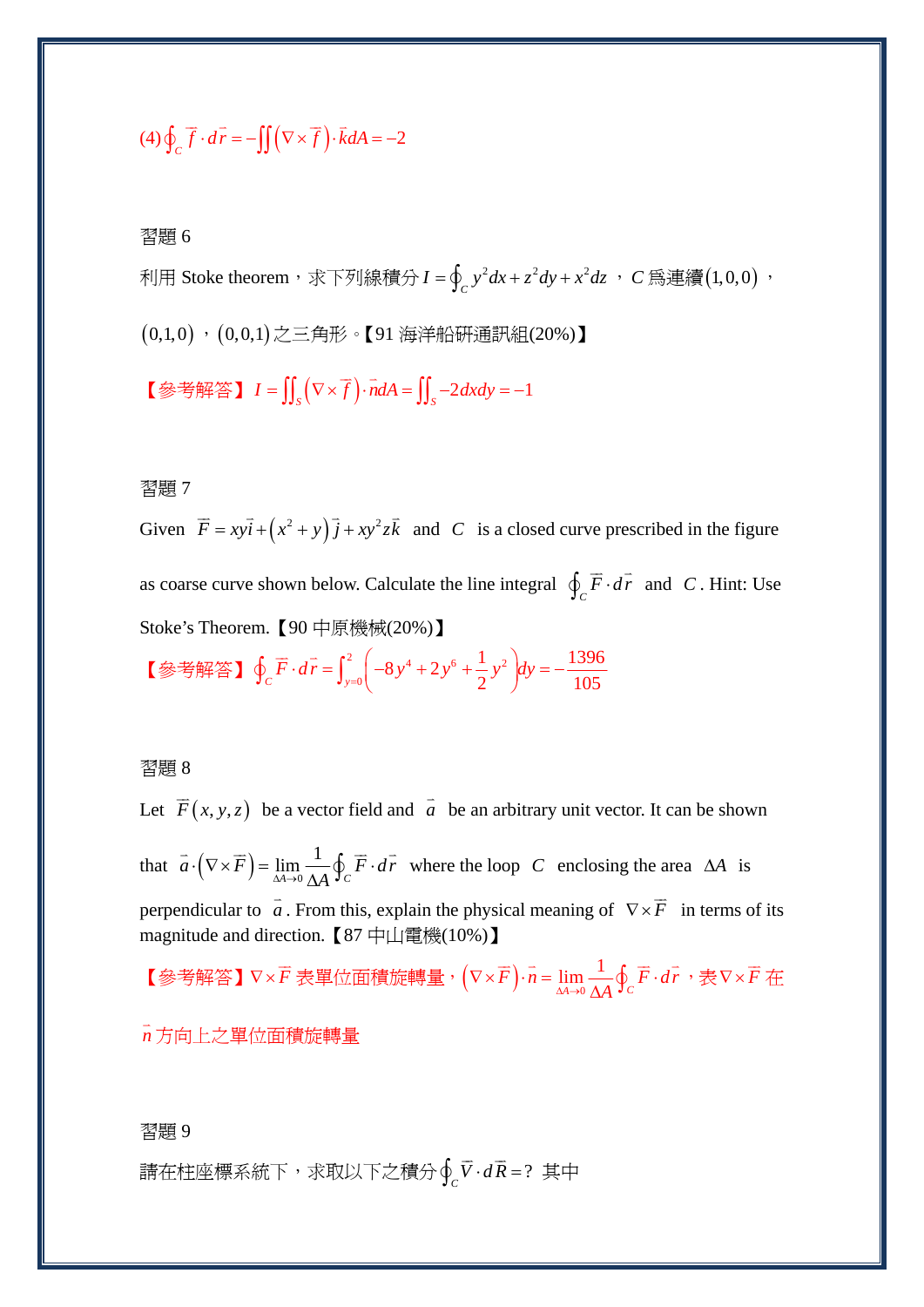$\vec{V} = -r^2 \cos \theta \vec{e_r} + r^2 \vec{e_\theta} + r \sin \theta \vec{e_z}$ ,  $C = C_1 \cup C_2 \cup C_3 \cup C_4 \cup C_5$  而圖中  $S = S_1 \cup S_2$  爲  $C$ 所圍成之曲面, $S_{\rm 1}$ 爲在 $z$ =3之半徑爲2之 $\frac{1}{4}$ 圓, $S_{\rm 2}$ 爲 $\frac{1}{4}$ 圓筒面, $C_{\rm 2}$ 爲 $\frac{1}{4}$ 半徑 為 25 支圓弧。【89 中央土木(15%)】 【參考解答】 $\oint \vec{V} \cdot d\vec{R} = -6 - 4\pi + \frac{8}{5} = \frac{-10}{5} - 4$  $\oint_C \vec{V} \cdot d\vec{R} = -6 - 4\pi + \frac{8}{3} = \frac{-10}{3} - 4\pi$  $\oint$ 

# 習題 10

Given that  $\overrightarrow{F} = x^2 \hat{a}_x - xz \hat{a}_y - y^2 \hat{a}_z$ , calculate the circulation of  $\overrightarrow{F}$  around the (closed) path shown in the following figure. 【88 台科電機(10%)】 【參考解答】 $\iint_{1,5,4} (\nabla \times \vec{F}) \cdot \vec{n} dA = \iint z dx dy = \frac{1}{6}$  $\iint_{1.5,4} (\nabla \times \vec{F}) \cdot \vec{n} dA = \iint z dx dy = \frac{1}{6}$ ,  $\oint_C \vec{F} \cdot d\vec{r} = -\frac{1}{6}$  $\overline{\phantom{a}}$   $\overline{\phantom{a}}$  $\oint$ 

# 習題 11

Let *S* be the part of the cylinder  $z = 1 - x^2$  for  $0 \le x \le 1$ ,  $-1 \le y \le 2$  verify stoke's theorem if  $\vec{F} = xy\hat{i} + yz\hat{j} + xz\hat{k}$ . 【89 台科電子(12%)】 【參考解答】 $\oint_C \vec{F} \cdot d\vec{r} = \int_{C_1} \vec{F} \cdot d\vec{r} + \int_{C_2} \vec{F} \cdot d\vec{r} + \int_{C_3} \vec{F} \cdot d\vec{r} + \int_{C_4} \vec{F} \cdot d\vec{r} = -3$ ,  $\iint_S (\nabla \times \overline{F}) \cdot \overline{n} dA = \int_{-1}^{2} \int_0^1 (-2xy - x) dx dy = -3 \rightarrow \exists x \int_S (\nabla \times \overline{F}) \cdot \overline{n} dA = \oint_C \overline{F} \cdot d\overline{r}$ 

#### 向量內積與外積

習題 1 Find the unit vector that is orthogonal to both

 $\vec{u} = \vec{i} - 4\vec{j} + \vec{k}$  and  $\vec{v} = 2\vec{i} + 3\vec{j}$ . 【91 中山環工(15%)】

[
$$
d^{\frac{1}{2}}\frac{1}{2} \pm \frac{1}{\sqrt{134}} \left(-3\vec{i} + 2\vec{j} + 11\vec{k}\right)
$$
, 5

習題 2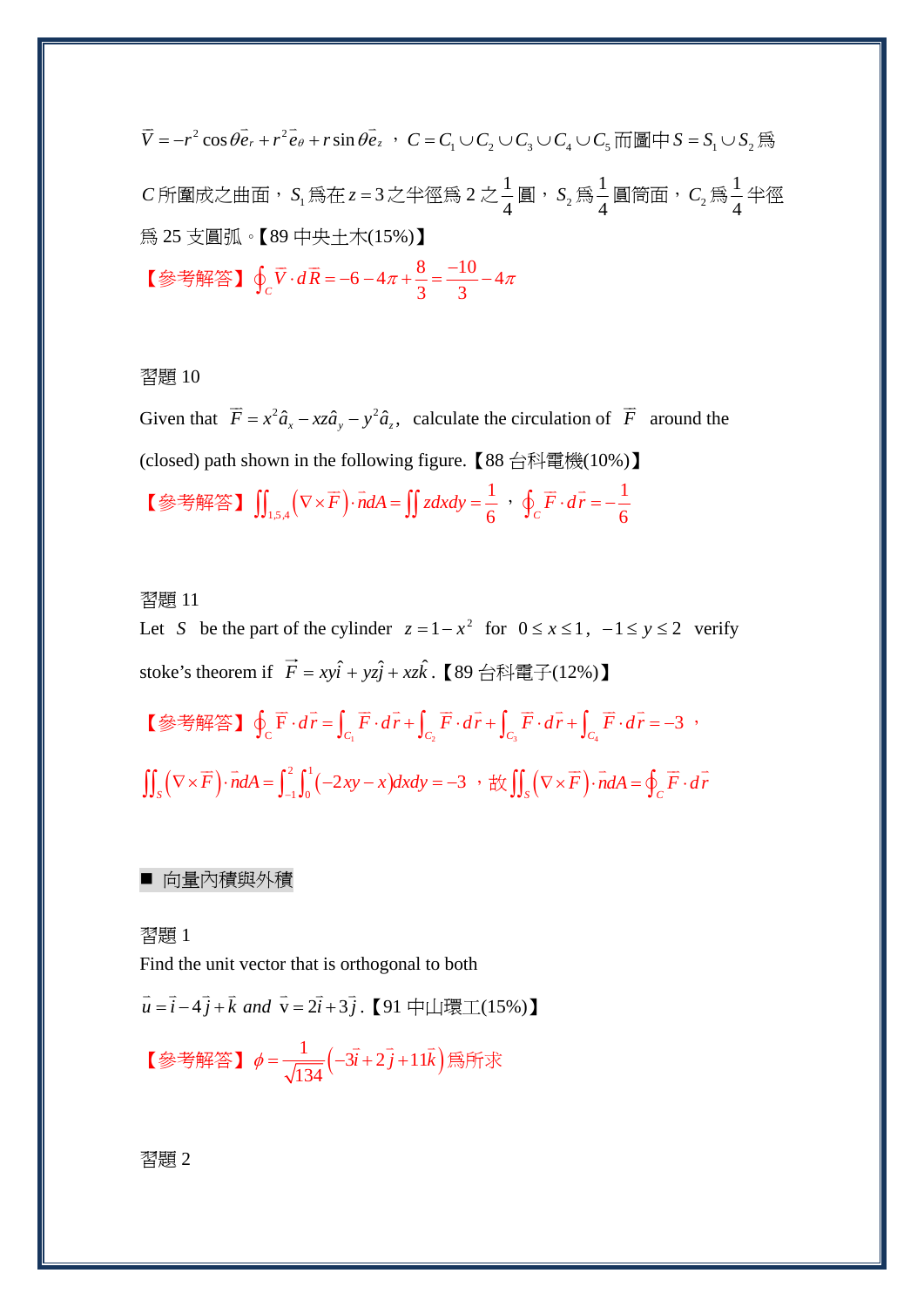Use Gram-Schmidt process to find three orthonomal vectors from  $V_1 = [1 \ 7 \ 1 \ 7] \cdot V_2 = [0 \ 7 \ 2 \ 7] \cdot V_3 = [1 \ 8 \ 16]$  【91 台科電子(10%)】 【參考解答】  $u_1 = \frac{1}{10} [0 \ 1 \ 0 \ -1], \ \ u_2 = \frac{1}{\sqrt{2}} [-1 \ 0 \ 1 \ 0]$ 2  $u_2 = \frac{1}{\sqrt{2}} \left[ -1 \ 0 \ 1 \ 0 \right], \ u_3 = \frac{1}{\sqrt{2}} \left[ 0 \ 1 \ 0 \ -1 \right]$ 2  $u_3 = \frac{1}{\sqrt{2}} \left[ 0 \ 1 \ 0 \ -1 \right]$ ,  $\{ u_1, u_2, u_3 \}$  is an

orthonormal set

習題 3

(1) Give a vector  $\vec{a} = \hat{e}_1 + 2\hat{e}_2 + 3\hat{e}_3$ , where  $\hat{e}_1$ ,  $\hat{e}_2$  and  $\hat{e}_3$  are the 3 unit vectors

along the x-, y-, and z-axis. Find the equation for a plane normal to this vector and passing the origin of the coordinate system.

(2) Find the equation for the plane normal to this vector and passing the point  $(0,1,0)$ . 【91 中央光電(10%)】

【參考解答】(1)  $x+2y+3z = 0$  (2)  $x+2y+3z = 2$ 

#### 習題 4

A parallelogram has two incident sides extending from  $(0, 1, -2)$  to  $(1, 2, 2)$  and from  $(0, 1, -2)$  to  $(1, 4, 1)$ . Find the area of this parallelogram. 【90 台科電機(10%)】

【參考解答】平行四邊形面積= $\sqrt{85}$ 

#### 習題 5

Find the point  $(x, y, z)$  on the given plane  $x - y + 2z = 4$ , that is closest to the point A(2,0, –1), and the shortest distance. 【90 中原化工(10%)】

[
$$
∛
$$
等解答え� (1)  $P\left(\frac{8}{3}, -\frac{2}{3}, \frac{1}{3}\right)$  (2)  $d = \frac{4}{\sqrt{6}}$ 

習題 6

Through  $(-1, 2, 3)$  perpendicular to both the lines  $x = -1 + 3t$ ,  $y = 2$ ,  $z = 3 - t$ and  $x = -1-t$ ,  $y = 2+3t$ ,  $z = 3+t$ . 【90 北科自動化(10%)】 【參考解答】  $x = 3t-1$ ,  $y = -2t+2$ ,  $z = 9t+3$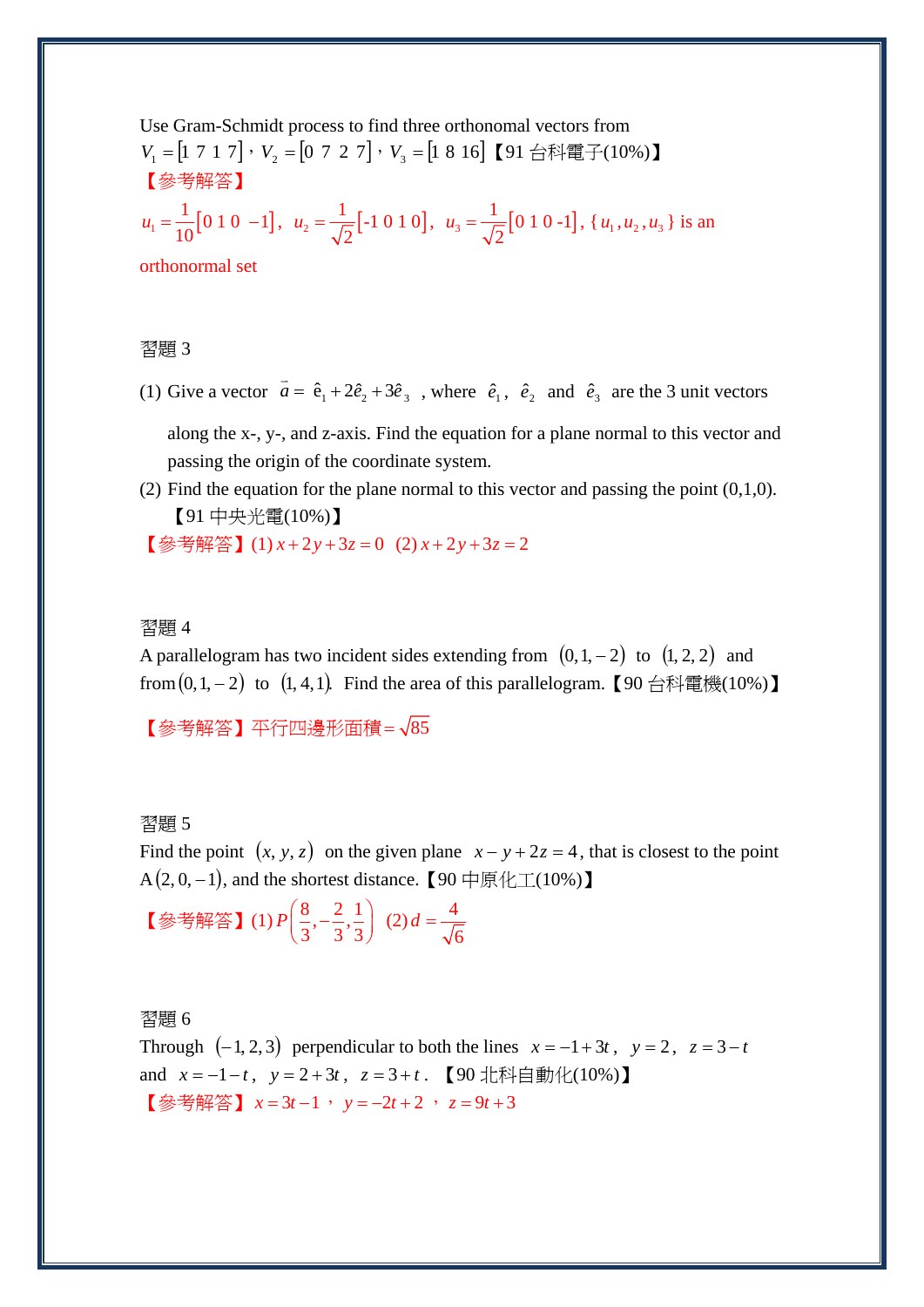求一含(1,2,1),(-1,1,3),(-2,-2,-2)之平面。【90 北科環境(10%)】 【參考解答】11x-12y+5z = -8

# 習題 8 求空間中二直線間最短距離*d* :

$$
L_1: \frac{x-2}{3} = \frac{y-5}{2} = \frac{z-1}{-1}
$$
  
\n
$$
L_2: \frac{x-4}{-4} = \frac{y-5}{4} = \frac{z+2}{1}
$$
  
\n**[85 + 4 + 10%]  
\n**[85 + 10%]  
\n
$$
d = \frac{48}{\sqrt{437}}
$$****

# 習題 9

Find the distance between the two straight lines:  $(x, y, z) = (3 + t, 1 - 2t, 2 + 2t)$  and  $(x, y, z) = (7 + t, 1 - 2t, -3 + 2t)$ , where *t* is a parameter.【90 清大動機(10%)】

 $[$ 參考解答】*d* =  $\sqrt{37}$ 

# 習題 10

Let *a*  $\overline{a}$ and *b*  $\overline{a}$ be nonzero vectors, prove that the vector  $\vec{c} = |\vec{a}|\vec{b} + |\vec{b}|\vec{a}$  bisects the

angle between *a*  $\overline{a}$  and *b* l<br>H .【90 海洋電機通訊組(15%)】

 $\left[\frac{1}{2}, \frac{1}{2}, \frac{1}{2}\right]$   $\alpha = \beta$ 

# 習題 11

Find an unit projection vector *u*  $\overline{a}$ of line  $x = 2t + 1$ ,  $y = 3$ ,  $z = -t + 2$  on the plane  $3x + y - 2z + 6 = 0$  【89 中興土木(20%)】 【參考解答】  $u = \frac{1}{\sqrt{21}} (2\vec{i} - 4\vec{j} + \vec{k})$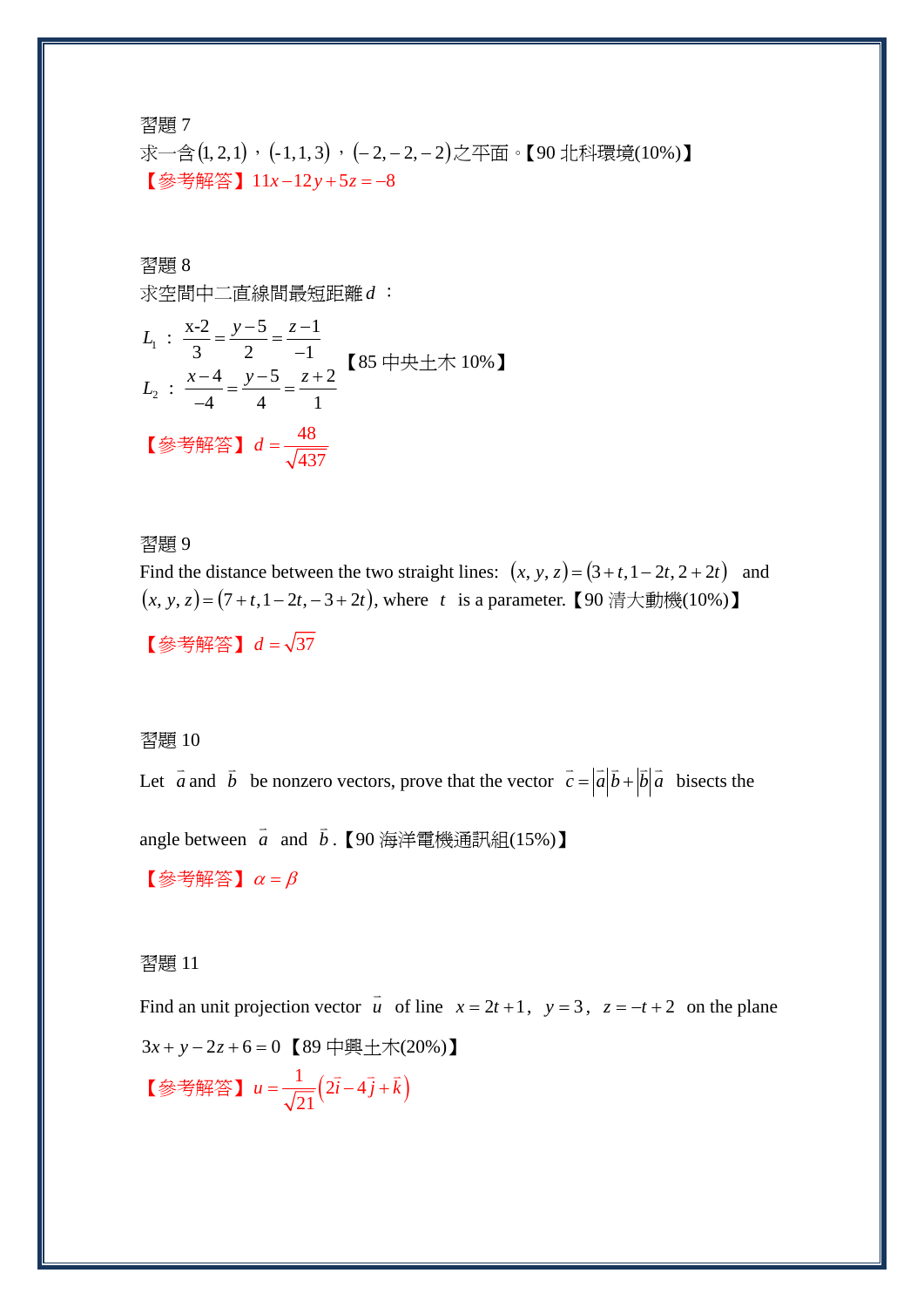Given Point *A*(1, 0, 2), *B*(4, 5, 0), *C*(0, −3,5), *D*(−2, 0,7), and *E*(0, −1,7) in the space, please find:

- (1) The normal unit vector of plane CDE.
- (2) The equation, which is the perpendicular bisector of line *AB* .
- (3) The coordinate of piercing point *M* , where the line *AB* intersects the plane CDE.【91 清大動機(15%)】

\n
$$
\begin{aligned}\n &\text{[$\frac{1}{2}$, $\frac{1}{2}$, $\frac{1}{2}$, $\frac{1}{2}$, $\frac{1}{2}$, $\frac{1}{2}$, $\frac{1}{2}$, $\frac{1}{2}$, $\frac{1}{2}$, $\frac{1}{2}$, $\frac{1}{2}$, $\frac{1}{2}$, $\frac{1}{2}$, $\frac{1}{2}$, $\frac{1}{2}$, $\frac{1}{2}$, $\frac{1}{2}$, $\frac{1}{2}$, $\frac{1}{2}$, $\frac{1}{2}$, $\frac{1}{2}$, $\frac{1}{2}$, $\frac{1}{2}$, $\frac{1}{2}$, $\frac{1}{2}$, $\frac{1}{2}$, $\frac{1}{2}$, $\frac{1}{2}$, $\frac{1}{2}$, $\frac{1}{2}$, $\frac{1}{2}$, $\frac{1}{2}$, $\frac{1}{2}$, $\frac{1}{2}$, $\frac{1}{2}$, $\frac{1}{2}$, $\frac{1}{2}$, $\frac{1}{2}$, $\frac{1}{2}$, $\frac{1}{2}$, $\frac{1}{2}$, $\frac{1}{2}$, $\frac{1}{2}$, $\frac{1}{2}$, $\frac{1}{2}$, $\frac{1}{2}$, $\frac{1}{2}$, $\frac{1}{2}$, $\frac{1}{2}$, $\frac{1}{2}$, $\frac{1}{2}$, $\frac{1}{2}$, $\frac{1}{2}$, $\frac{1}{2}$, $\frac{1}{2}$, $\frac{1}{2}$, $\frac{1}{2}$, $\frac{1}{2}$, $\frac{1}{2}$, $\frac{1}{2}$, $\frac{1}{2}$, $\frac{1}{2}$, $\frac{1}{2}$, $\frac{1}{2}$, $\frac{1}{2}$, $\frac{1}{2}$, $\frac{1}{2}$, $\frac{1}{2}$, $\frac{1}{2}$, $\frac{1}{2}$, $\frac{1}{2}$, $\frac{1}{2}$, $\frac{1}{2}$, $\frac{1}{2}$, $\frac{1}{2}$, $\frac{1}{2}$, $\frac{1}{2}$, $\frac{1}{2}$, $\frac{1}{2}$, $\frac{1}{2}$, $\frac{1}{2}$, $\frac{1}{2}$, $\frac{1}{2}$, $\frac{1}{2}$, $\frac{1}{2}$, $\frac{1}{2}$, $\frac{1}{2}$, $\frac{1}{2}$, $\frac{1}{2}$, $\frac{1}{2}$, $\frac{1}{2}$, $\frac{1}{2}$, $\frac{1}{2}$, $\frac{
$$

#### 習題 13

Assume that there are two lines whose parametric descriptions are, respectively,  $(1, -2, 1)t + (2, 4, 5)$  and  $(2, 4, 4)r + (2, 0, 4)$ . Will these two lines intersect? Explain. (If your answer is TES, find the point of intersection.)【91 高科通訊(10%)】 【參考解答】 *L*1與 *L*<sup>2</sup> 有交點,交點座標 *x* = 3, *y* = 2 , *z* = 6

#### 習題 14

- (1) The points  $A(1, -2, 1)$ ,  $B(0, 1, 6)$  and  $C(-3, 4, -2)$ , form a triangle. Find the angle between the line *AB* and the line from *A* to the midpoint of the line *BC* .
- (2) Find the equation of a plane passing through  $(-6, 1, 1)$  and perpendicular to

 $-2\vec{i} + 4\vec{j} + \vec{k}$  【91 交大機械(10%)】

【參考解答】(1) <sup>1</sup> <sup>2</sup> cos 21 35 55 <sup>θ</sup> <sup>−</sup> ⎛ ⎞ <sup>=</sup> ⎜ ⎟ × ⎝ ⎠ (2) −2 4 17 *x yz* + += 為所求

#### ■ 純量三重積與向量三重積

習題 1

An unknown vector *x* x satisfies the relations:  $\vec{x} \cdot \vec{b} = \beta$ , and  $\vec{x} \times \vec{b} = \vec{c}$ . Try to

express *x*  $\overline{a}$ in terms of  $\beta$ , *b*  $\overline{a}$ , and *c*  $\overline{a}$ .【91 清大物理(10%)】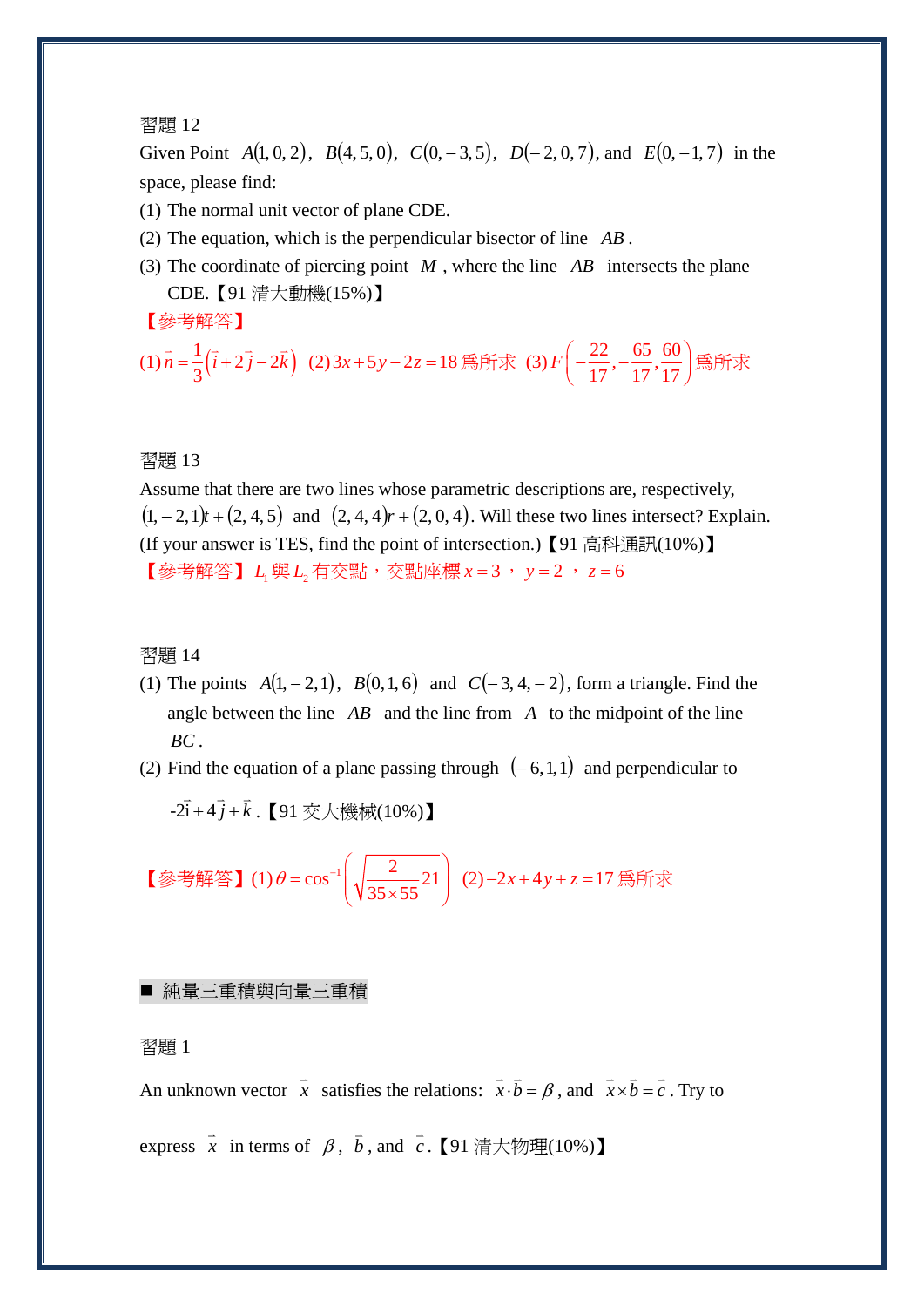$$
\left[\frac{1}{2} \frac{\partial \psi}{\partial x} + \frac{\partial \psi}{\partial y} \frac{\partial \psi}{\partial y} + \frac{\partial \psi}{\partial z} \frac{\partial \psi}{\partial z} \right]
$$

以向量的概念,計算出a、b、c、d四點所圍出的四面體的體積,此四點的座標 分別是:

 $a = (0,1,2) \cdot b = (5,5,6) \cdot c = (1,2,1) \cdot d = (3,3,1)$ 【91 中央化工、化工(10%)】 【參考解答】 $V = \frac{7}{5}$ 6  $V =$ 

#### 習題 3

One corner of a rectangular parallelepiped is at  $(-1, 2, 2)$  and three incident sides extend from this point to  $(0, 1, 1), (-4, 6, 8),$  and  $(-3, -2, 4)$ . Find the volume of this parallelepiped.【90 台科電機(10%)】

【參考解答】*V* =18

#### 習題 4

Simplify  $\vec{a} \times (\vec{b} \times \vec{c}) + \vec{b} \times (\vec{c} \times \vec{a}) + \vec{c} \times (\vec{a} \times \vec{b})$ . 【91 中央物理(5%)】

【參考解答】 $\vec{a} \times (\vec{b} \times \vec{c}) + \vec{b} \times (\vec{c} \times \vec{a}) + \vec{c} \times (\vec{a} \times \vec{b}) = 0$ 

#### 習題 5

若*a*  $\overline{a}$ 、*b*  $\overline{a}$ 、*c*  $\overline{a}$  $\overline{d}$  ∈  $R$ <sup>3</sup> , 且 4 向量共面,求 $(\overline{a} \times \overline{b}) \times (\overline{c} \times \overline{d})$  。【89 北科電機(10%)】

【參考解答】 $(\vec{a} \times \vec{b}) \times (\vec{c} \times \vec{d}) = 0$ 

# 習題 6

(1) If the vector  $F$ ,  $G$ ,  $H$  $\rightarrow$   $\rightarrow$   $\rightarrow$ are linear independent in  $R^3$  space and the *V* also a vector in  $R^3$  space, then please prove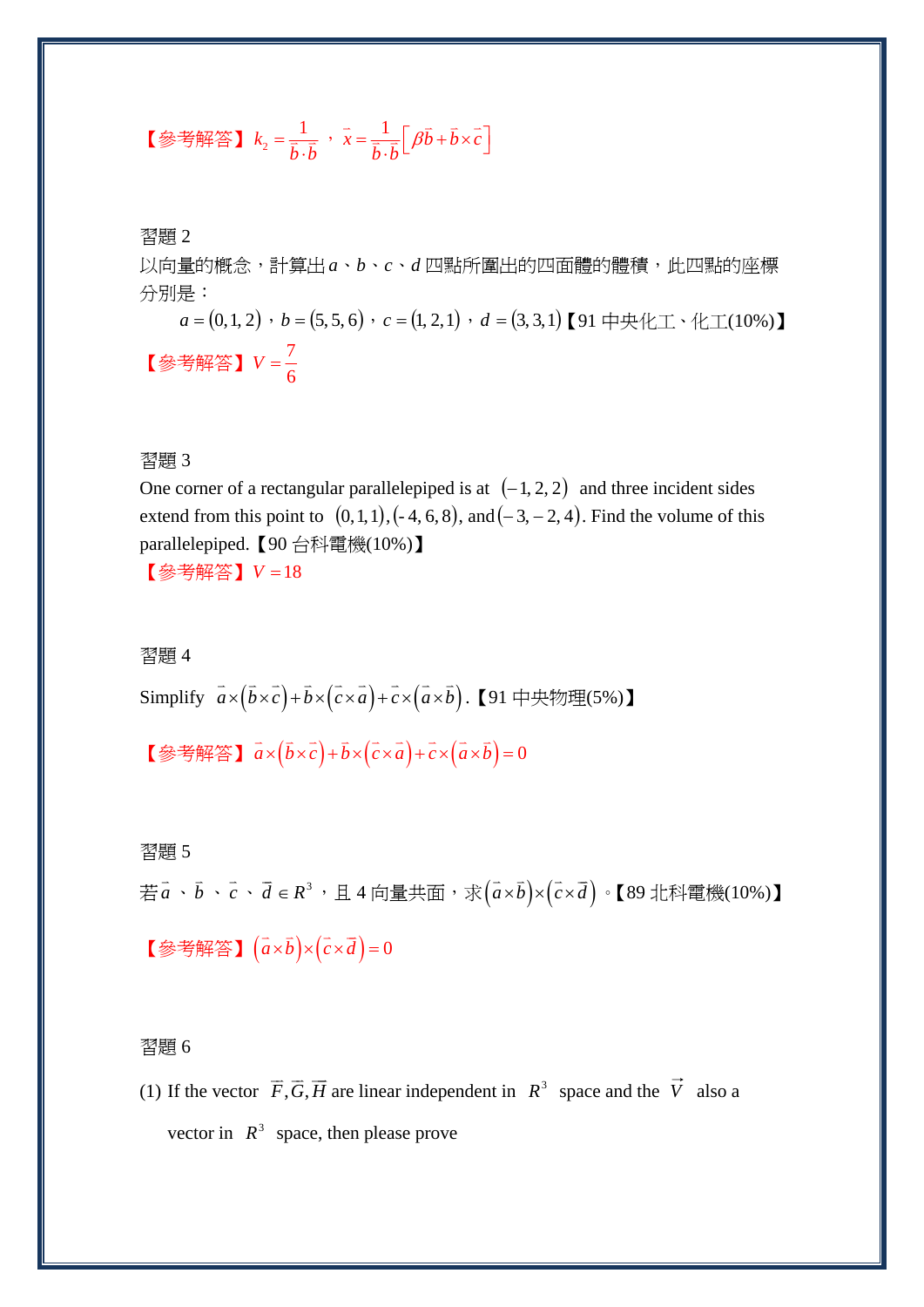$$
\overline{V} = \frac{\left[\overrightarrow{V}\overrightarrow{GH}\right]}{\left[\overrightarrow{F}\overrightarrow{GH}\right]} \overline{F} + \frac{\left[\overrightarrow{V}\overrightarrow{HF}\right]}{\left[\overrightarrow{F}\overrightarrow{GH}\right]} \overline{G} + \frac{\left[\overrightarrow{V}\overrightarrow{FG}\right]}{\left[\overrightarrow{F}\overrightarrow{GH}\right]} \overline{H}
$$
 Where  $\left[\right]$  is the triple vector product.

(2) If the vector  $\vec{F} = (1, 2, 3), \vec{G} = (2, 4, 2), \vec{H} = (2, 1, 3)$  and  $\vec{V} = (11, 13, 16),$ 

Please find the  $\vec{V} = \alpha \vec{F} + \beta \vec{G} + \gamma \vec{H}$ ,  $\alpha = ?$   $\beta = ?$   $\gamma = ?$  By using the (1)

results. 【90 北科電機(20%)】

$$
\begin{aligned}\n\left[\frac{1}{2} \frac{\partial \overline{\partial}}{\partial x} + \frac{\overline{\partial}}{\partial y} \frac{\partial}{\partial y}\right] &= \frac{\overline{\partial}}{\overline{G}} \frac{\overline{\partial}}{\overline{G}} \\
\overline{\overline{G}} \frac{\overline{\partial}}{\overline{G}} \\
\overline{\overline{G}} \frac{\overline{\partial}}{\overline{G}}\n\end{aligned}\n\right]\n\overline{G} + \frac{\overline{\partial}}{\overline{G}} \frac{\overline{\partial}}{\overline{G}} \frac{\overline{\partial}}{\overline{G}}\n\overline{G} \\
\overline{\overline{G}} \frac{\overline{\partial}}{\overline{G}}\n\overline{G}\n\overline{H}\n\right]\n\overline{G} + \frac{\overline{\partial}}{\overline{G}} \frac{\overline{\partial}}{\overline{G}} \frac{\overline{\partial}}{\overline{G}}\n\overline{H}\n\right]\n\overline{G} + \frac{\overline{\partial}}{\overline{G}} \frac{\overline{\partial}}{\overline{G}} \frac{\overline{\partial}}{\overline{G}}\n\overline{H}\n\right]\n\overline{G} + \frac{\overline{\partial}}{\overline{G}} \frac{\overline{\partial}}{\overline{G}} \frac{\overline{\partial}}{\overline{G}}\n\overline{H}\n\right]\n\overline{G} + \frac{\overline{\partial}}{\overline{G}} \frac{\overline{\partial}}{\overline{G}} \frac{\overline{\partial}}{\overline{G}}\n\overline{H}\n\end{aligned}
$$

習題 7

Find the volume of a tetrahedron( $\text{Zm}$ ) bounded by coordinate surfaces ( $x = 0$ , *y* = 0, *z* = 0) and the plane  $x + \frac{y}{2} + \frac{z}{2} = 1$ 32  $x+\frac{y}{2}+\frac{z}{2}=1$ .【90 中山材料(15%)】 【參考解答】*V* =1

習題 8

For a given basis in a three-dimensional space  $g_1 = [1, -1, 2], g_2 = [0, 1, 1],$  $f_3 = [-1, -2, 1]$ (1) Find the coordinate of the vector  $h = [3, 3, 6]$  in this basis.

(2) Let us introduce a set of reciprocal base vectors  $g^1, g^2, g^3$  so that  $g_i \cdot g^i = 1$ ,

 $i = 1, 2, 3$ ,  $g^{j} = 0$ ,  $i \neq j$ . Find the reciprocal base vectors  $g^{1}, g^{2}, g^{3}$ .

(3) Find the coordinate of the vector  $h = [3, 3, 6]$  in the reciprocal basis.  $[87 \text{ R} \pm \text{A}]$ 木(20%)】 【參考解答】

$$
(1) a = 2 \cdot b = 3 \cdot c = -1
$$

(2) 
$$
g^1 = \frac{1}{6} \left( 3\vec{i} - \vec{j} + \vec{k} \right) , g^2 = \frac{1}{6} \left( -3\vec{i} + 3\vec{j} + 3\vec{k} \right) , g^3 = \frac{1}{6} \left( -3\vec{i} - \vec{j} + \vec{k} \right)
$$
  
(3)  $\alpha = 12 , \beta = 9 , \gamma = -3 , h = 12g^1 + 9g^2 - 3g^3$ 

習題 9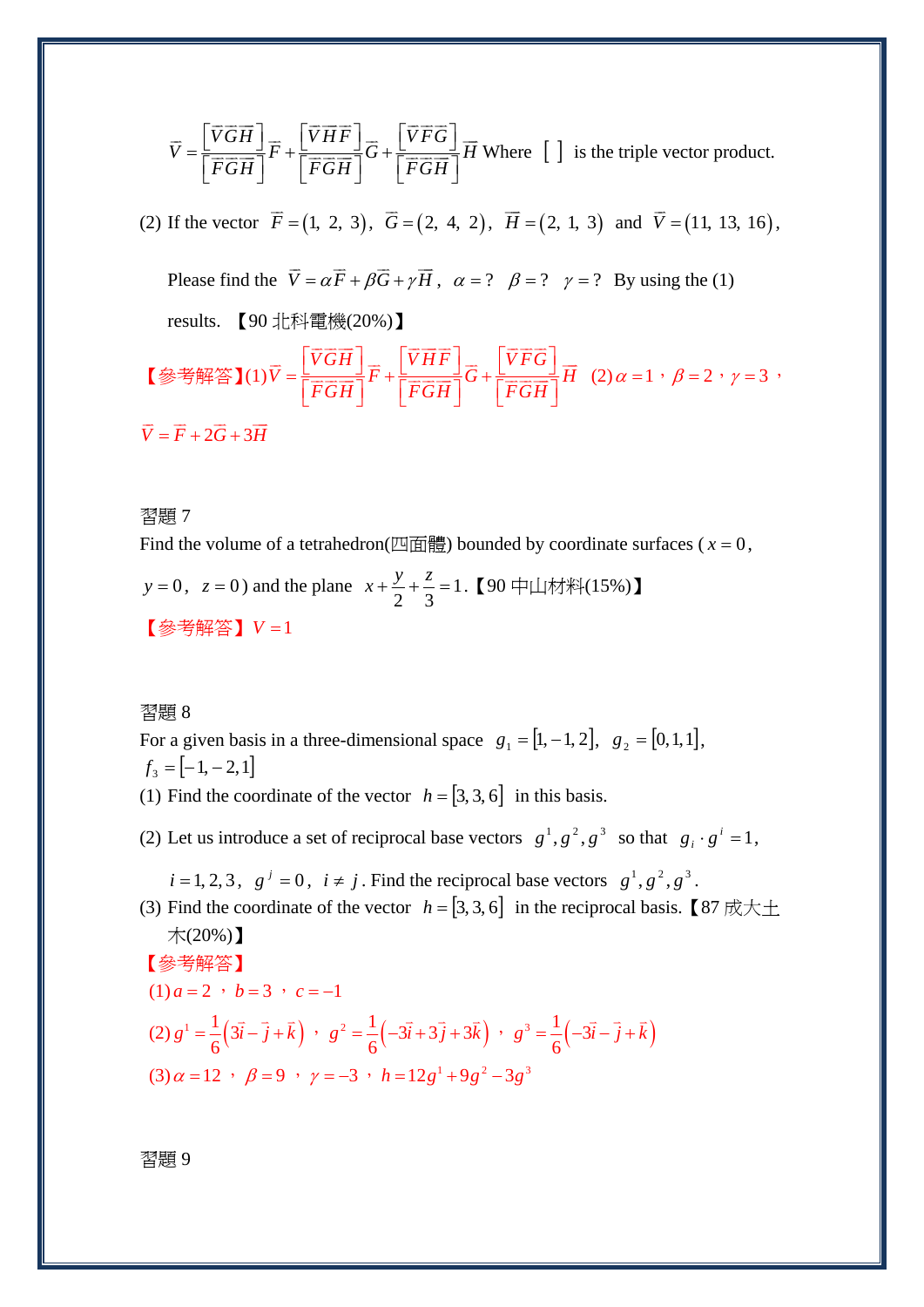- (1) Prove Cauchy-Schwarz inequality  $|\vec{F} \cdot \vec{G}| \leq ||\vec{F}|| ||\vec{G}||$ , where  $|\vec{F}|$ and  $\overrightarrow{G}$  are vectors.
- (2) Use Cauchy-Schwarz inequality to verify  $\|\vec{F} + \vec{G}\| \le \|\vec{F}\| + \|\vec{G}\|$ . 【88 台科電機
- $(10\%)$ 【參考解答】  $(1)$   $\left|\overline{F}\cdot\overline{G}\right| = \left|\left|\overline{F}\right|\cdot\left|\overline{G}\right|\right| \cdot \cos\theta \le \left|\overline{F}\right|\cdot\left|\overline{G}\right| \left(\frac{\overline{F}}{G}\right) \cdot \left(\frac{\overline{F}}{G} + \overline{G}\right)^2 \le \left(\left|\overline{F} + \overline{G}\right|\right)^2 \cdot \frac{\overline{F}}{F} + \left|\overline{G}\right| \le \left|\overline{F}\right| + \left|\overline{G}\right|$

# ■ 向量微分

#### 習題 1

Find the volume of the solid bounded below the paraboloid  $z = 4 - x^2 - y^2$  and above by the plane  $z = 4 - 2x$ . 【91 交大機械(5%)】

 $\left[$ 參考解答  $V = \frac{\pi}{2}$ 

#### 習題 2

A funnel, as shown in the figure, whose angle at the outlet is  $60^\circ$  and whose outlet has a cross-sectional area of 0.5  $cm^2$ , contains water. At time  $t = 0$  the outlet is opened and the water flows out. Determine the time when the funnel will be empty, assuming that the initial height of water is  $h(0) = 10$  cm. The velocity with witch a

liquid issues from an orifice is  $v = 0.6 (2gh)^{\frac{1}{2}}$ .【89 中央機械(25%)】 【參考解答】when empty,  $h = 0$ ,  $t = 99.6$ 

#### 習題 3

The position vector in a cylindrical coordinates  $(R, \theta, Z)$  is given by  $\bar{r} = R\hat{e}_R + Z\hat{e}_Z$ .

Show what the velocity and Newton's  $2^{nd}$  Law of motion,  $\overline{V} = \frac{dr}{dt}$  $\overrightarrow{V} = \frac{d\overrightarrow{r}}{r}$  and

2  $\overline{F} = m \frac{d^2 r}{dt^2}$  $\overline{F} = m \frac{d^2 \vec{r}}{dt^2}$ , for a particle of mass m can be written in component from in cylindrical

coordinates as  $(V_R, V_\theta, V_z) = (\dot{R}, R\dot{\theta}, \dot{Z})$  and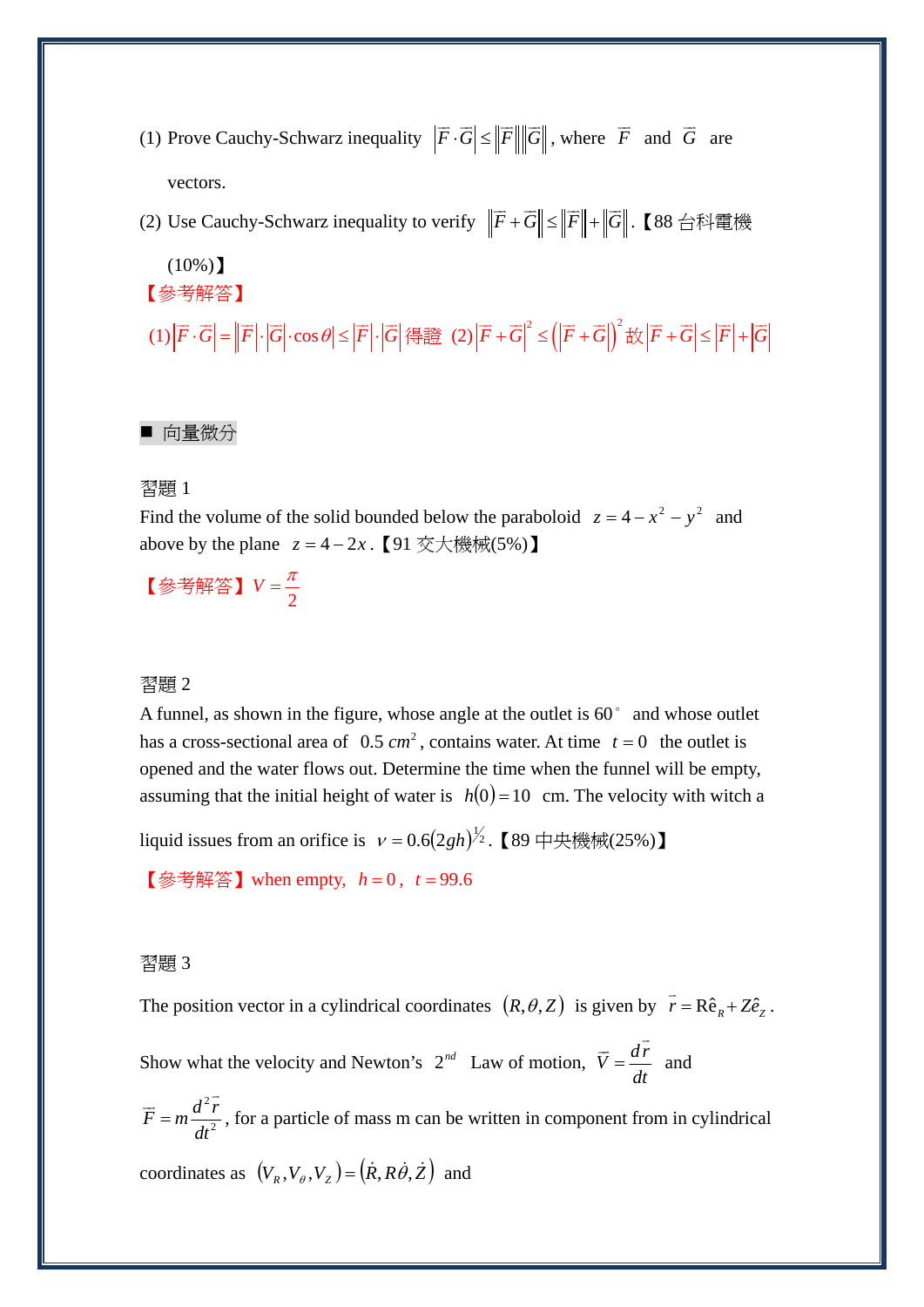$$
(F_R, F_{\theta}, F_Z) = [m(\ddot{R} - R\dot{\theta}^2), m(R\ddot{\theta} + 2\dot{R}\dot{\theta}), m\ddot{Z}].
$$
 [89 中興精密(20%)]  
 [ $\textcircled{g}$ 等解答え�]  $\overline{F} = m[(\ddot{R} - R\dot{\theta}^2), (R\ddot{\theta} + 2\dot{R}\ddot{\theta}), \ddot{z}]$ 

A bead moves on a disk toward the edge, the position vector being  $\vec{r}(t) = t^2 \vec{b}$  where

*b* denotes a unit vector in radial direction, rotating together with the disk with constant angular speed  $\omega$  in the counter clock wise sense. Find the acceleration of the bead. You have to use vector differential calculus to derive your result. No score if you directly employ a mechanic formula. 【87 交大機械(20%)】

【參考解答】 $\vec{v} = 2t\vec{e}_b + t^2w\vec{e}_\theta$ ,  $\vec{a} = (2 - t^2w^2)\vec{e}_b + 4tw\vec{e}_\theta$ 

# 習題 5

Find the stream line of the vector field  $\vec{F} = -y^2 \vec{i} + 2 \vec{j} + \vec{k}$  through the point  $(2, 0, 4)$ .

【91 中山、海洋環工(10%)】

【參考解答】代入點 $(2,0,4)$ ,  $c_1 = 4$ ,  $c_2 = -8$ ,  $2x + \frac{1}{3}y^3 = 4$ ,  $y - 2z = -8$  stream line 為二曲面交線

#### 習題 6

The path of motion is given by a vector function  $\vec{r}(t) = t\vec{i} - t^2\vec{j}$ . Find the corresponding tangential and normal acceleration.【91 交大土木(15%)】  $\sim$  1 m  $\sim$   $\sim$ 

$$
\left[\frac{1}{2} \cdot \frac{1}{2} \cdot \frac{1}{2} \cdot \frac{1}{2} \cdot \frac{1}{2} \cdot \frac{1}{2} \cdot \frac{1}{2} \cdot \frac{1}{2} \cdot \frac{1}{2} \cdot \frac{1}{2} \cdot \frac{1}{2} \cdot \frac{1}{2} \cdot \frac{1}{2} \cdot \frac{1}{2} \cdot \frac{1}{2} \cdot \frac{1}{2} \cdot \frac{1}{2} \cdot \frac{1}{2} \cdot \frac{1}{2} \cdot \frac{1}{2} \cdot \frac{1}{2} \cdot \frac{1}{2} \cdot \frac{1}{2} \cdot \frac{1}{2} \cdot \frac{1}{2} \cdot \frac{1}{2} \cdot \frac{1}{2} \cdot \frac{1}{2} \cdot \frac{1}{2} \cdot \frac{1}{2} \cdot \frac{1}{2} \cdot \frac{1}{2} \cdot \frac{1}{2} \cdot \frac{1}{2} \cdot \frac{1}{2} \cdot \frac{1}{2} \cdot \frac{1}{2} \cdot \frac{1}{2} \cdot \frac{1}{2} \cdot \frac{1}{2} \cdot \frac{1}{2} \cdot \frac{1}{2} \cdot \frac{1}{2} \cdot \frac{1}{2} \cdot \frac{1}{2} \cdot \frac{1}{2} \cdot \frac{1}{2} \cdot \frac{1}{2} \cdot \frac{1}{2} \cdot \frac{1}{2} \cdot \frac{1}{2} \cdot \frac{1}{2} \cdot \frac{1}{2} \cdot \frac{1}{2} \cdot \frac{1}{2} \cdot \frac{1}{2} \cdot \frac{1}{2} \cdot \frac{1}{2} \cdot \frac{1}{2} \cdot \frac{1}{2} \cdot \frac{1}{2} \cdot \frac{1}{2} \cdot \frac{1}{2} \cdot \frac{1}{2} \cdot \frac{1}{2} \cdot \frac{1}{2} \cdot \frac{1}{2} \cdot \frac{1}{2} \cdot \frac{1}{2} \cdot \frac{1}{2} \cdot \frac{1}{2} \cdot \frac{1}{2} \cdot \frac{1}{2} \cdot \frac{1}{2} \cdot \frac{1}{2} \cdot \frac{1}{2} \cdot \frac{1}{2} \cdot \frac{1}{2} \cdot \frac{1}{2} \cdot \frac{1}{2} \cdot \frac{1}{2} \cdot \frac{1}{2} \cdot \frac{1}{2} \cdot \frac{1}{2} \cdot \
$$

#### 習題 7

A helix is described by  $r(t) = a_x 2\cos\left(\frac{t}{2}\right) + a_y 2\sin\left(\frac{t}{2}\right) + a_z$  $\vec{r}(t) = \vec{a}_x 2 \cos\left(\frac{t}{2}\right) + \vec{a}_y 2 \sin\left(\frac{t}{2}\right) + \vec{a}_z t$ .

(1)Write  $d\vec{r}(t) = \vec{A}(t) dt$ . Determine the vector  $\vec{A}(t)$ .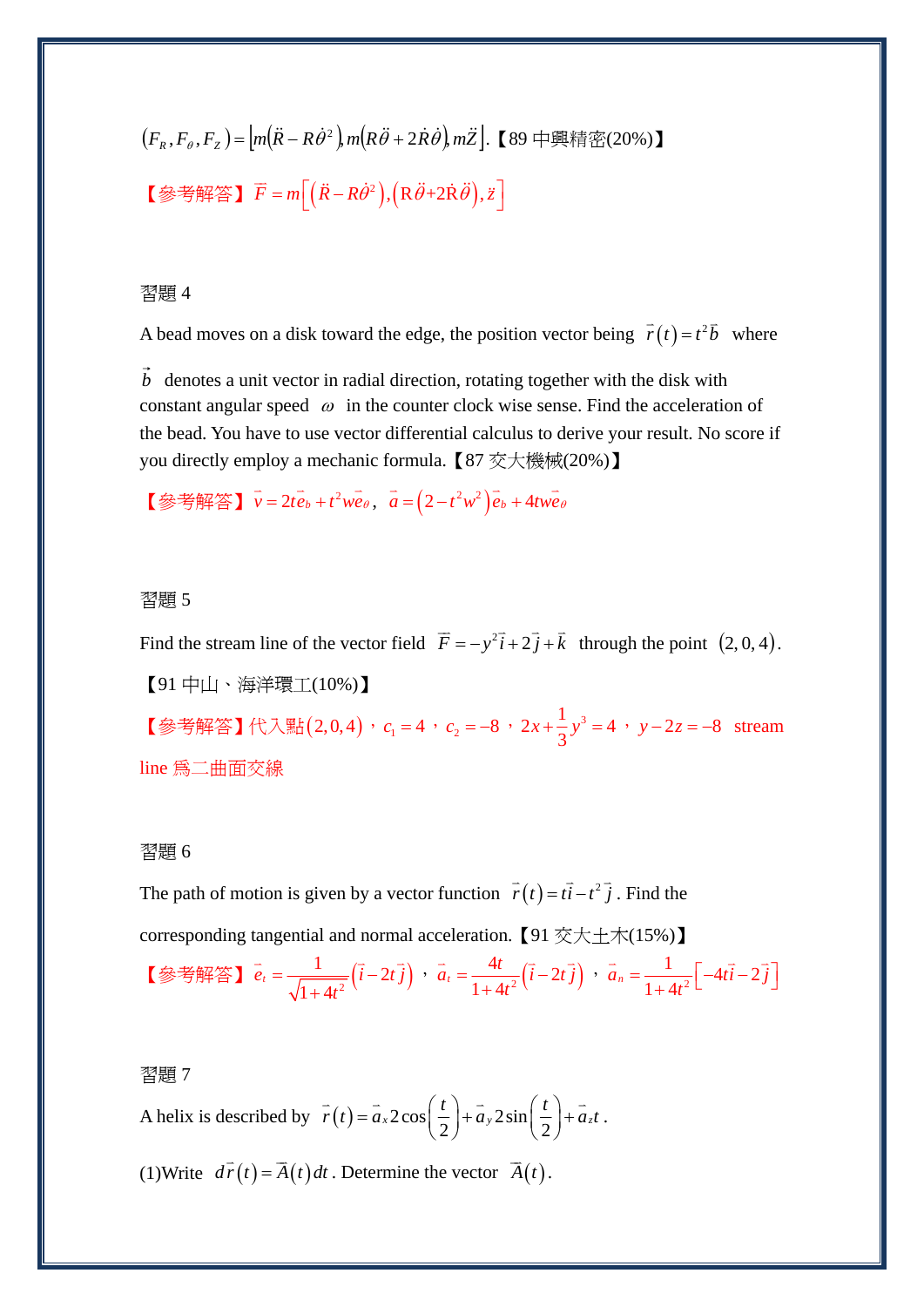(2) Find a unit tangent vector to the curve at  $(2, 0, 0)$ .

(3) Find the length of the curve from  $(2,0,0)$  to  $(0,2,\pi)$ . 【90 中山通訊(15%)】 【參考解答】

(1) 
$$
\vec{A} = -\sin\frac{t}{2}\vec{i} + \cos\frac{t}{2}\vec{j} + \vec{k}
$$
,  $x = 2\cos\frac{t}{2}$ ,  $y = 2\sin\frac{t}{2}$ ,  $z = t$  (2)  $\vec{e} = \frac{1}{\sqrt{2}}(\vec{j} + \vec{k})$   
(3)  $s = \sqrt{2}\pi$ 

習題 8

Find the total length of four-cusped hypocycloid  $\vec{r}(t) = a \cos^3 t \vec{i} + a \sin^3 t \vec{j}$ . 【90 彰師

電機(10%)】  $s = 6a$ 

#### 習題 9

Let s be the path  $s(t) = (2t, t^2, \ln t)$ , defined for  $t > 0$ . Find the area length of s between the points  $(2,1,0)$  and  $(4,4,\ln 2)$ . 【90 清大工程科學(10%)】 【參考解答】  $s = 3 + \ln 2$ 

習題 10

一質點於 x-y 平面之位置向量(position vector)  $\overline{F}(t)$  是由

$$
\overline{F}(t) = p(t)\overline{i} + p'(t)\overline{j} \cdot t \ge 0
$$
 \n If\n 
$$
\overline{F}(t) = p(t)\overline{i} + p'(t)\overline{j} \cdot t \ge 0
$$

 $p(0) = 1 \cdot p'(0) = 0$ 

(1) 試繪出此質點於 x-y 平面之運動軌跡圖。

(2) 求此質點之最小運動速率,並於 x-y 平面標示其發生點。【90 台科營建(15%)】 【參考解答】

 $y = p(t)$ ,  $y = p'(t)$ ,  $y^2 + x^4 = 1$ 爲質點運動軌跡方程式

(2)最小連率
$$
v = \left(\frac{316}{54}\right)^{\frac{1}{2}}
$$
, 鏏生駅 $\left(\frac{1}{6}, \pm \frac{1}{36}\sqrt{1295}\right)$ 

習題 11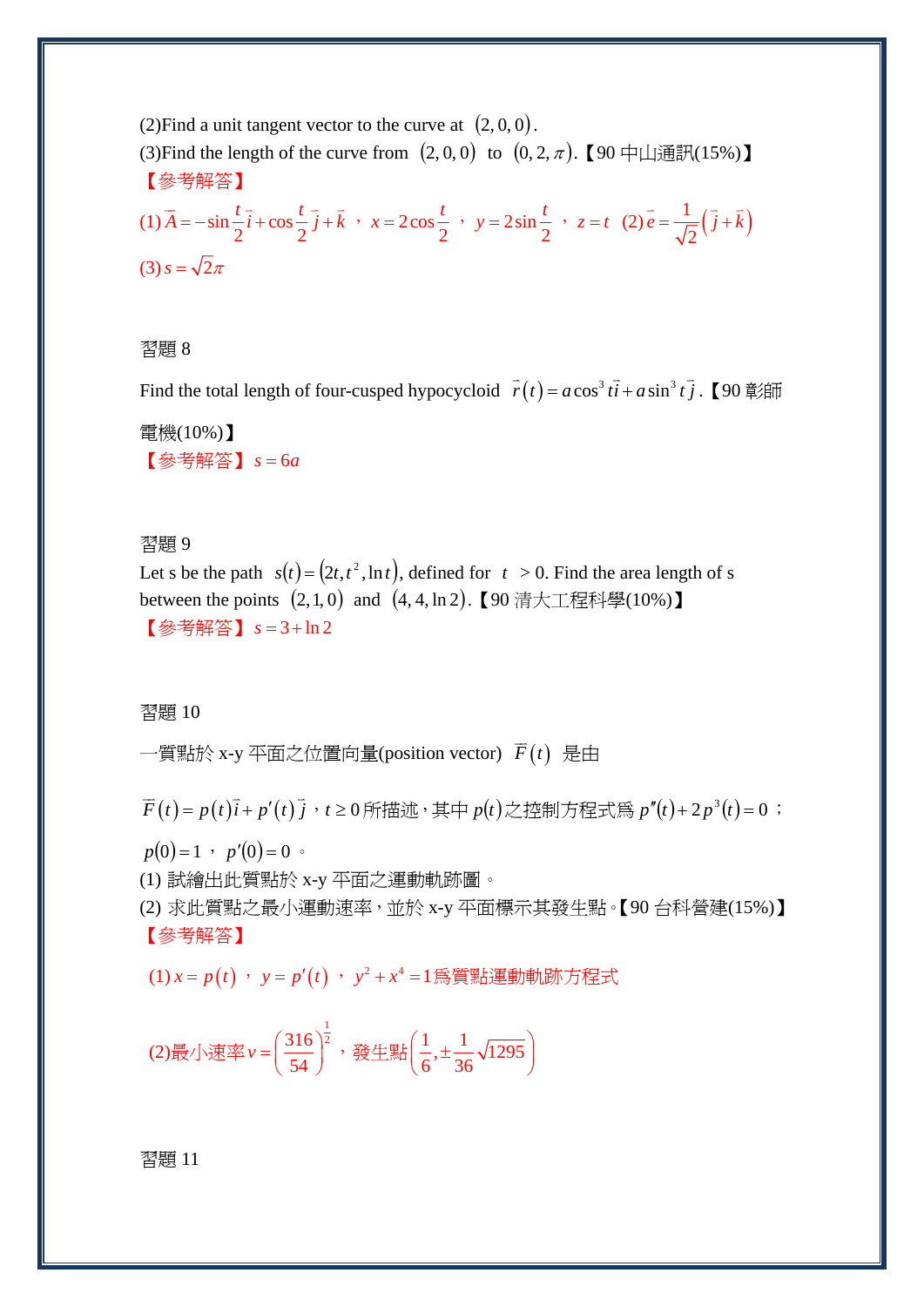若一心臟線之極座標表示為 $r = 2(1 + cos \theta)$ , 求此心臟線所包絡之面積?曲線 長?【91 成大資源(10%)】  $\sqrt{8}$ 考解答】  $A = 6\pi$ , 曲線長  $s = 16$ 

習題 12

If a particle is attracted toward the origin by a force whose magnitude is proportional to the distance r of the particle from the origin, how much work is done when the particle is moved from the point  $(0, 1)$  to the point  $(1, 2)$  along the path  $y = 1 + x^2$ , assuming a coefficient of friction  $\mu$  between the particle and the path? 【91 台師大 光電(20%)】

$$
[
$$
  **l** $\frac{1}{2}$  $\frac{1}{2}$  $W = 2 + \frac{2}{3} \mu$ 

習題 13

空間中一曲線以下式定義  $\overline{f}(t) = e^t (\cos 2t) \overline{i} + e^t (\sin 2t) \overline{j} + e^t \overline{k}$ 

- (1) 請以弧長(arc length) *S* 表示此一曲線之參數式(以*t* = 0點為參考點)並請說 明此一轉換是正確的。
- (2) 在*t* = π/4, 請找曲線之
- a.單位切向量*T*  $\overline{\phantom{a}}$  b.單位法向量*n*  $\overline{a}$
- c.雙法線向量(binormal) $\vec{B}$  d.曲率  $K$  【90 中央十木(20%)】

【參考解答】

$$
(1)\overrightarrow{f}(t) = \left(\frac{s}{\sqrt{6}} + 1\right) \left[ \cos\left(2 \cdot \ln\left(\frac{s}{\sqrt{6}} + 1\right)\overrightarrow{i} + \sin\left(2\ln\left(\frac{s}{\sqrt{6}} + 1\right)\right)\overrightarrow{j} + \overrightarrow{k}\right) \right]
$$

$$
(2)\overrightarrow{T} = \frac{1}{\sqrt{6}}\left(-2\overrightarrow{i} + \overrightarrow{j} + \overrightarrow{k}\right) \; , \; \overrightarrow{n} = \frac{-1}{\sqrt{5}}\left(\overrightarrow{i} + 2\overrightarrow{j}\right) \; , \; k = \frac{\sqrt{5}}{3}e^{-\frac{\pi}{4}} \; , \; \overrightarrow{B} = \frac{1}{\sqrt{30}}\left(2\overrightarrow{i} - \overrightarrow{j} + 5\overrightarrow{k}\right)
$$

習題 14

Given the position vector  $2\overline{z}$ ,  $2t^3$ 3  $\vec{r} = t\vec{i} + t^2\vec{j} + \frac{2t^3}{s}\vec{k}$ , where  $\vec{i}$ ,  $\vec{j}$ ,  $\vec{k}$  are rectangular unit vectors.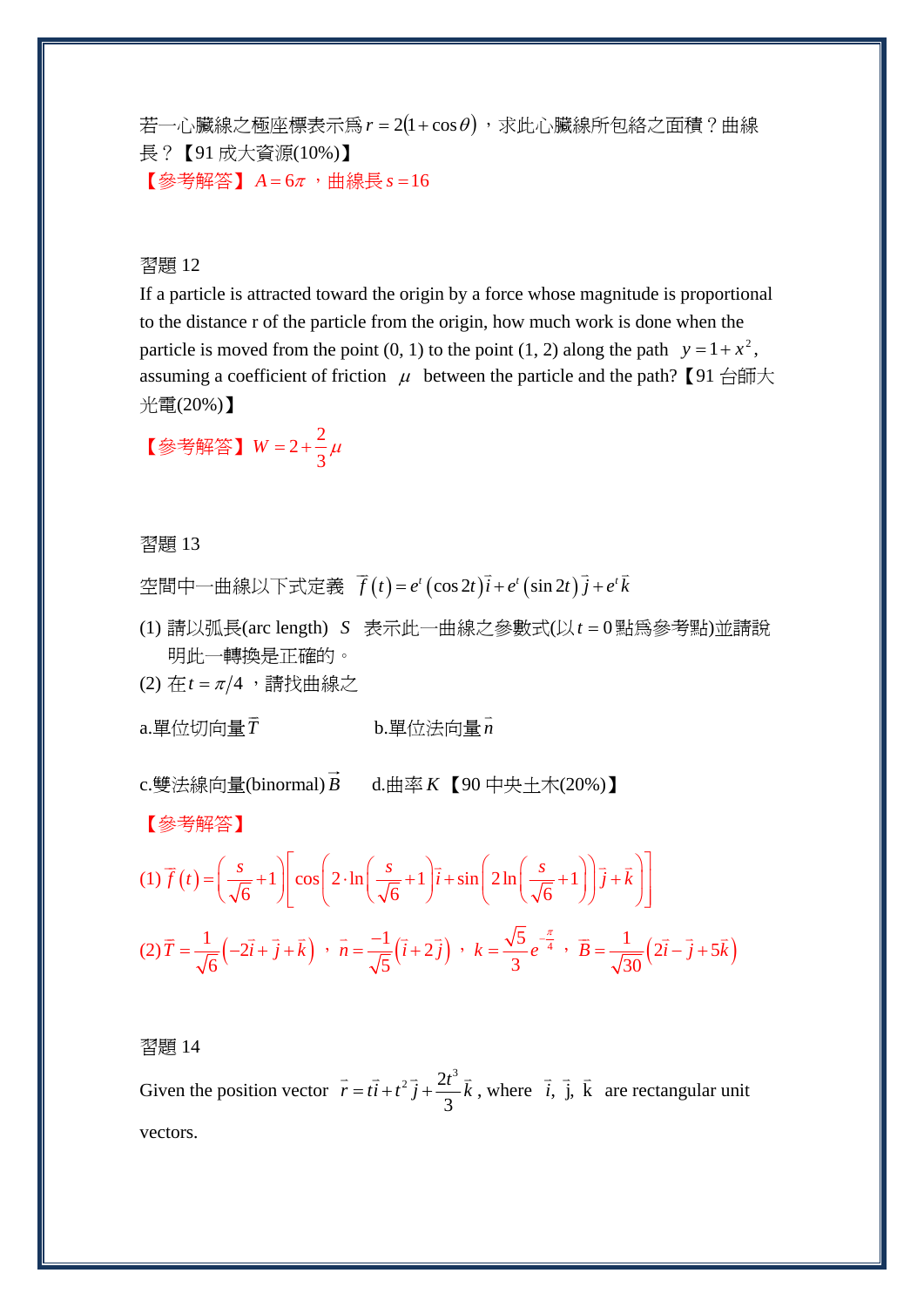(1) Find the curvature *k*, where  $k = \left| \frac{dT}{ds} \right|$  $\overline{\phantom{a}}$  $\overline{T} = \frac{dr}{ds}$  $\vec{T} = \frac{d\vec{r}}{dt}$ .

(2) Find the unit vector *B*  $\overrightarrow{B}$ , where  $\overrightarrow{B} = \overrightarrow{T} \times \overrightarrow{N}$  and  $\overrightarrow{N} = \frac{1}{k} \frac{d\overrightarrow{T}}{ds}$  $\overline{N} = \frac{1}{2} \frac{d\overline{T}}{dt}$ .【91 交大機械(25%)】

$$
\left[\frac{1}{2} \frac{1}{2} \frac{1}{2} \frac{1}{2} \left(1\right) - \frac{2}{\left(1+2t^2\right)^2} \right] (2) \overline{B} = \frac{1}{1+2t^2} \left[2t^2 \overline{i} - 2t \overline{j} + \overline{k}\right]
$$

# 習題 15

For the circular helix curve  $\vec{r}(t) = x(t)\vec{i} + y(t)\vec{j} + z(t)\vec{k}$ 

 $\vec{r}(t) = a \cos t \vec{i} + a \sin t \vec{j} + b t \vec{k}$ ,  $t \ge 0$ , find

 $(1)$ are length s, and in terms of s the (2) unit tangent vector  $\vec{e}_t$ (3)unit normal vector *en*  $\vec{e}_n$  (4)unit binormal vector  $\vec{e}_b$ (5)curvature k and torsion  $\tau$ 【參考解答】

(1) 
$$
s = \sqrt{a^2 + b^2}t
$$
  
\n(2)  $\vec{e}_t = -\frac{a}{\sqrt{a^2 + b^2}} \sin \frac{s}{\sqrt{a^2 + b^2}} \vec{i} + \frac{a}{\sqrt{a^2 + b^2}} \cos \frac{s}{\sqrt{a^2 + b^2}} \vec{j} + \frac{b}{\sqrt{a^2 + b^2}} \vec{k}$   
\n(3)  $\vec{e}_n = -\cos \frac{s}{\sqrt{a^2 + b^2}} \vec{i} - \sin \frac{s}{\sqrt{a^2 + b^2}} \vec{j}$   
\n(4)  $\vec{e}_b = \left(b \sin \frac{s}{\sqrt{a^2 + b^2}} \vec{i} - b \cos \frac{s}{\sqrt{a^2 + b^2}} \vec{j} + a \vec{k}\right) \frac{1}{\sqrt{a^2 + b^2}}$   
\n(5)  $\tau = \frac{a^2b}{(a^2 + b^2)^3}$ 

習題 16

A position vector  $\overrightarrow{P}(t)$  is given,  $\overrightarrow{P}(t) = [\cos t + t \sin t] \overrightarrow{i} + [\sin t - t \cos t] \overrightarrow{j} + t^2 \overrightarrow{k}$ ,  $t >$ 0 determine the normal component of the acceleration, the curvature, and the unit normal vector.【91 淡江環工(20%)】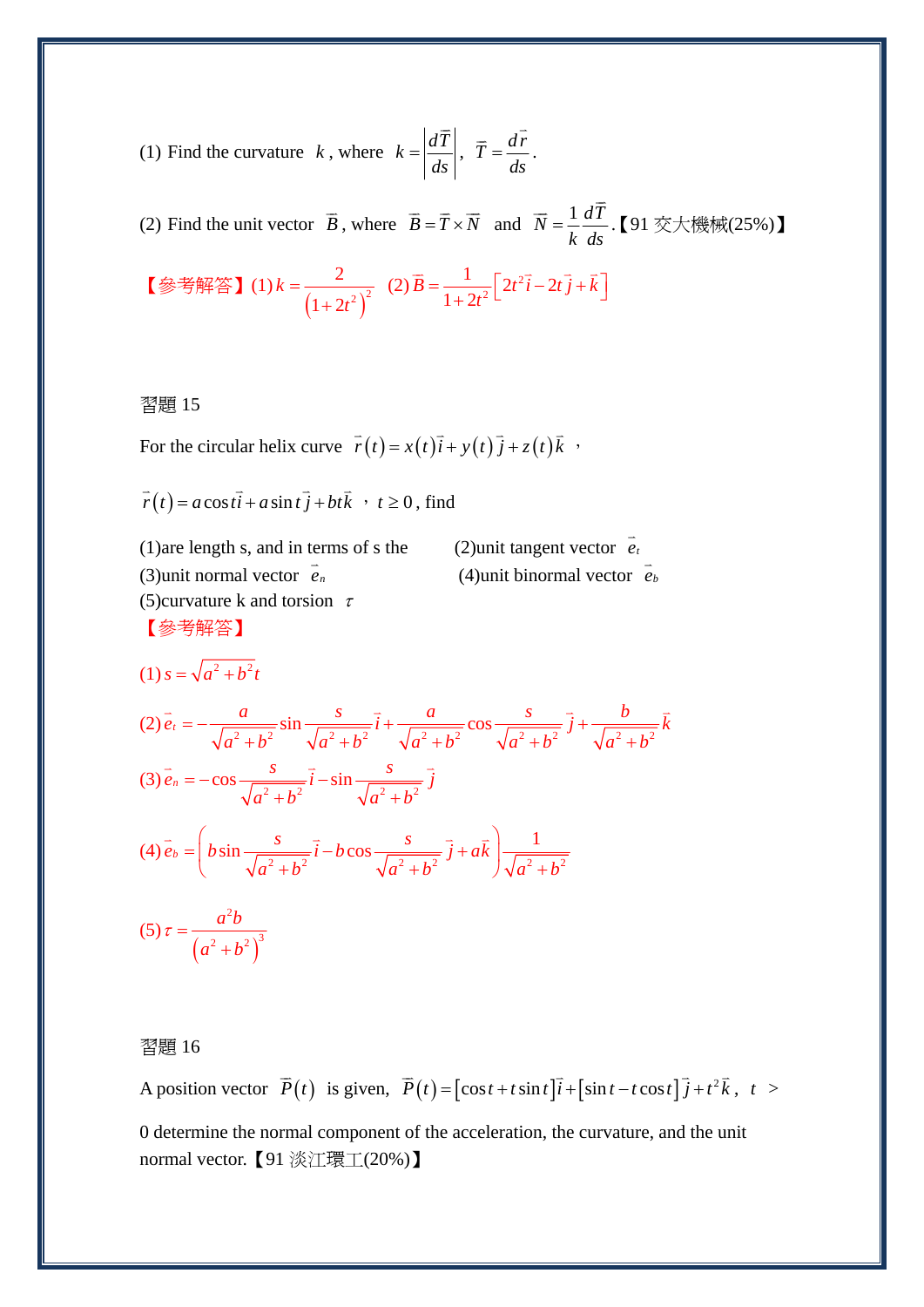【參考解答】<sup>*e<sub>n</sub>* is the unit normal vector,  $\overline{a_n}$  is normal component of acceleration</sup>

習題 17 Evaluate the area of a sphere using  $(1) A(s) = \iint_S dA = \iiint_{u} \times r_v |dudv|$  and  $(2) A(s) = \iint \sqrt{1 + \left( \frac{cy}{\partial r} \right) + \left( \frac{q}{\partial v} \right)}$ ⎠  $\mathcal{A}$  $\parallel$ ⎝  $\sqrt{}$  $\left(\frac{\partial f}{\partial x}\right)^2 + \left(\frac{\partial}{\partial x}\right)^2$ ⎝  $\big($ ∂  $=\iint_{\Omega} \left|1+\left(\frac{\partial f}{\partial x}\right)^2+\left(\frac{\partial f}{\partial x}\right)^2\right| dx dy$ *y f x*  $A(s) = \iint_A \left|1 + \left(\frac{\partial f}{\partial s}\right)^2 + \left(\frac{\partial f}{\partial s}\right)^2\right|$  $|1+|\frac{9}{2}|+|\frac{9}{2}|$  dxdy . 【91 彰師機電(30%)】  $[$ 參考解答】(1)  $A = 4\pi r^2$  (2)  $A = 4\pi r^2$ 

#### 習題 18

There is a new museum on Taoyuan city. The surface of the dome on the new museum is given by  $\vec{r}(u, v) = 20 \sin u \cdot \cos v \vec{i} + 20 \sin u \cdot \sin v \vec{j} + 20 \cos u \vec{k}$  where 3  $0 \le u \le \frac{\pi}{2}$ ,  $0 \le v \le 2\pi$  and *r*  $\overline{a}$  is in meters. Find the surface area of the dome.【91 元智機械 (15%)】

 $\sqrt{8}$ 考解答】  $A = 400\pi$ 

#### 習題 19

The area element of a surface *r*  $\overline{r}$  is  $dA = |\overline{N}| du dv$ , where  $\overline{N}$  is the normal vector of the surface. Find the area of a torus surface

 $\vec{r}(u, v) = (a + b \cos v) \cos u \vec{i} + (a + b \cos v) \sin u \vec{j} + b \sin v \vec{k}$ . 【91 彰師機械(15%)】  $\sqrt{8}$ 考解答】  $A = 4\pi^2ab$ 

習題 20

(1) Evaluate the line integral  $\int_{(0,2)}^{(1,\pi)} \sin xy(ydx + xdy)$  $\int_{0}^{\pi}$  sin xy(ydx + xdy).

(2) Evaluate the double integral  $\iint_R f(x, y)$  $f(x, y)dx dy$ , where  $f(x, y) = cos(x^2 + y^2)$ , R: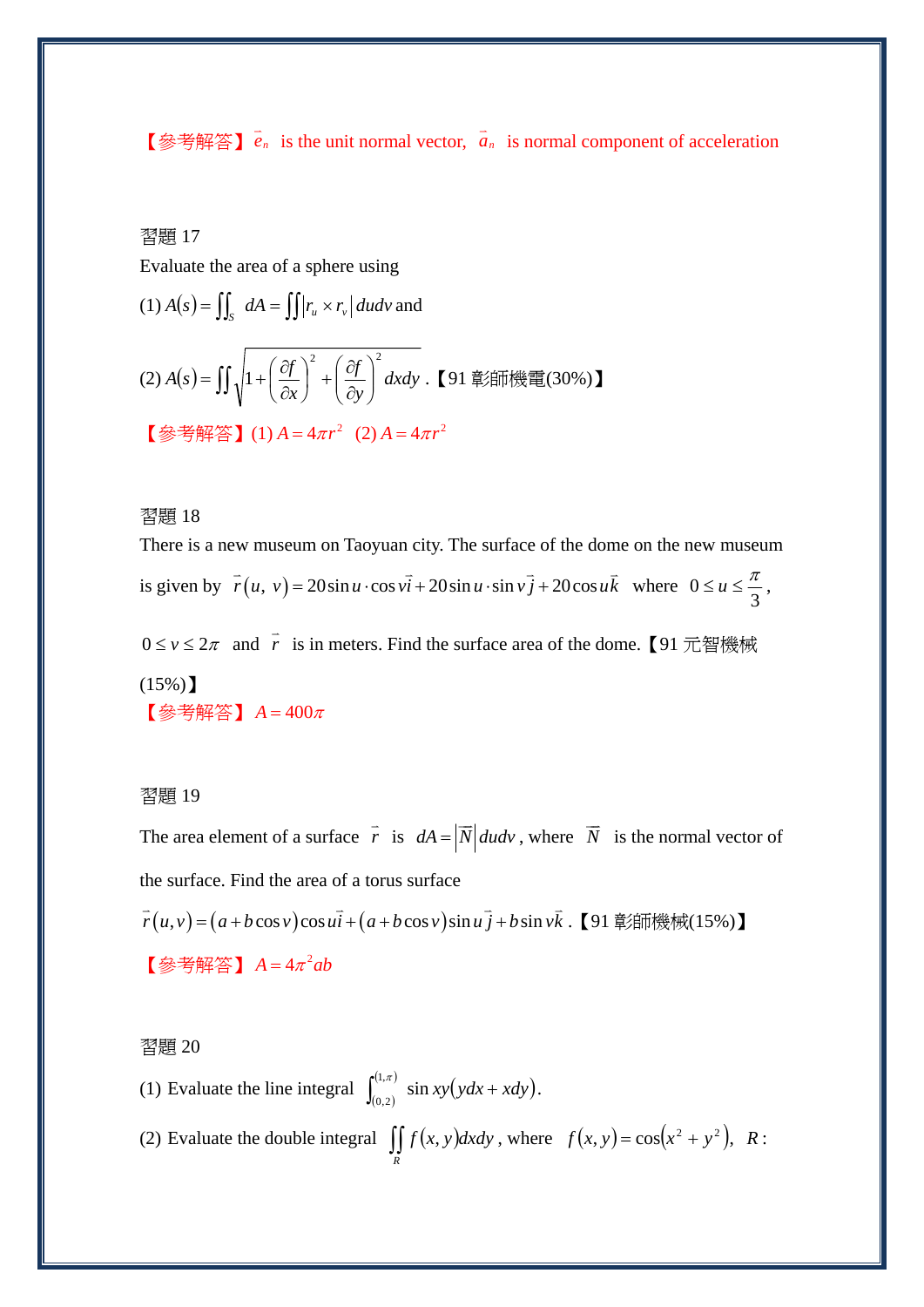$$
x^{2} + y^{2} \leq \frac{\pi}{2}, \quad x \geq 0. \text{ [89 } \#\#\#\#\text{[20\%)}\text{]}
$$
  

$$
\text{[$\frac{1}{2}$ } \#\#\#\text{[1] } \text{[1,1] } \int_{(0,2)}^{(1,\pi)} \sin xy \left( y dx + x dy \right) = 2 \quad (2) \iint_{R} \cos \left( x^{2} + y^{2} \right) dxdy = \frac{\pi}{2}
$$

$$
\mathbb{Z} \boxplus 21
$$
\nFind\n
$$
\int_{0}^{\frac{1}{2}} \int_{0}^{1-2y} e^{\frac{x}{x+2y}} dx dy \cdot \left[ 87 \right] \div \mathbb{Z} \cong 21
$$
\n
$$
\mathbb{Z} \otimes \mathbb{Z} \cong \mathbb{Z} \otimes \mathbb{Z} \otimes \mathbb{Z} \otimes \mathbb{Z} \otimes \mathbb{Z} \otimes \mathbb{Z} \otimes \mathbb{Z} \otimes \mathbb{Z} \otimes \mathbb{Z} \otimes \mathbb{Z} \otimes \mathbb{Z} \otimes \mathbb{Z} \otimes \mathbb{Z} \otimes \mathbb{Z} \otimes \mathbb{Z} \otimes \mathbb{Z} \otimes \mathbb{Z} \otimes \mathbb{Z} \otimes \mathbb{Z} \otimes \mathbb{Z} \otimes \mathbb{Z} \otimes \mathbb{Z} \otimes \mathbb{Z} \otimes \mathbb{Z} \otimes \mathbb{Z} \otimes \mathbb{Z} \otimes \mathbb{Z} \otimes \mathbb{Z} \otimes \mathbb{Z} \otimes \mathbb{Z} \otimes \mathbb{Z} \otimes \mathbb{Z} \otimes \mathbb{Z} \otimes \mathbb{Z} \otimes \mathbb{Z} \otimes \mathbb{Z} \otimes \mathbb{Z} \otimes \mathbb{Z} \otimes \mathbb{Z} \otimes \mathbb{Z} \otimes \mathbb{Z} \otimes \mathbb{Z} \otimes \mathbb{Z} \otimes \mathbb{Z} \otimes \mathbb{Z} \otimes \mathbb{Z} \otimes \mathbb{Z} \otimes \mathbb{Z} \otimes \mathbb{Z} \otimes \mathbb{Z} \otimes \mathbb{Z} \otimes \mathbb{Z} \otimes \mathbb{Z} \otimes \mathbb{Z} \otimes \mathbb{Z} \otimes \mathbb{Z} \otimes \mathbb{Z} \otimes \mathbb{Z} \otimes \mathbb{Z} \otimes \mathbb{Z} \otimes \mathbb{Z} \otimes \mathbb{Z} \otimes \mathbb{Z} \otimes \mathbb{Z} \otimes \mathbb{Z} \otimes \mathbb{Z} \otimes \mathbb{Z} \otimes \mathbb{Z} \otimes \mathbb{Z} \otimes \mathbb{Z} \otimes \mathbb{Z} \otimes \mathbb{Z} \ot
$$

்30

\nFind 
$$
\iint_{R} (x^{2} + y^{2}) \, dx \, dy = \frac{8}{3}.
$$
 [90, 15\%]

\n[
$$
\frac{3}{2} \cdot \frac{15}{3} \cdot \frac{15}{3} = \frac{15}{3}.
$$

Find the flux of  $\vec{F} = x\vec{i} + y\vec{j} + z\vec{k}$  across the part of the sphere  $x^2 + y^2 + z^2 = 4$ lying between the planes *z* = 1 and *z* = 2 .【91 北科化工(20%)】【89 台科電機  $(10\%)$  $[$ 參考解答】  $I = 8\pi$ 

習題 24

Find the surface area of the portion of the sphere  $x^2 + y^2 + z^2 = a^2$  that is above the xy-plane and within the cylinder  $x^2 + y^2 = b^2$  where  $0 < b < a$ . [91 成大工程科 學(15%)】

[
$$
d^*
$$
 $≢$  $¥$  $β$  $+$  $β$  $+$  $2πa^2$  $\left[1-\frac{\sqrt{a^2-b^2}}{a}\right]$ 

■ 方向導數與梯度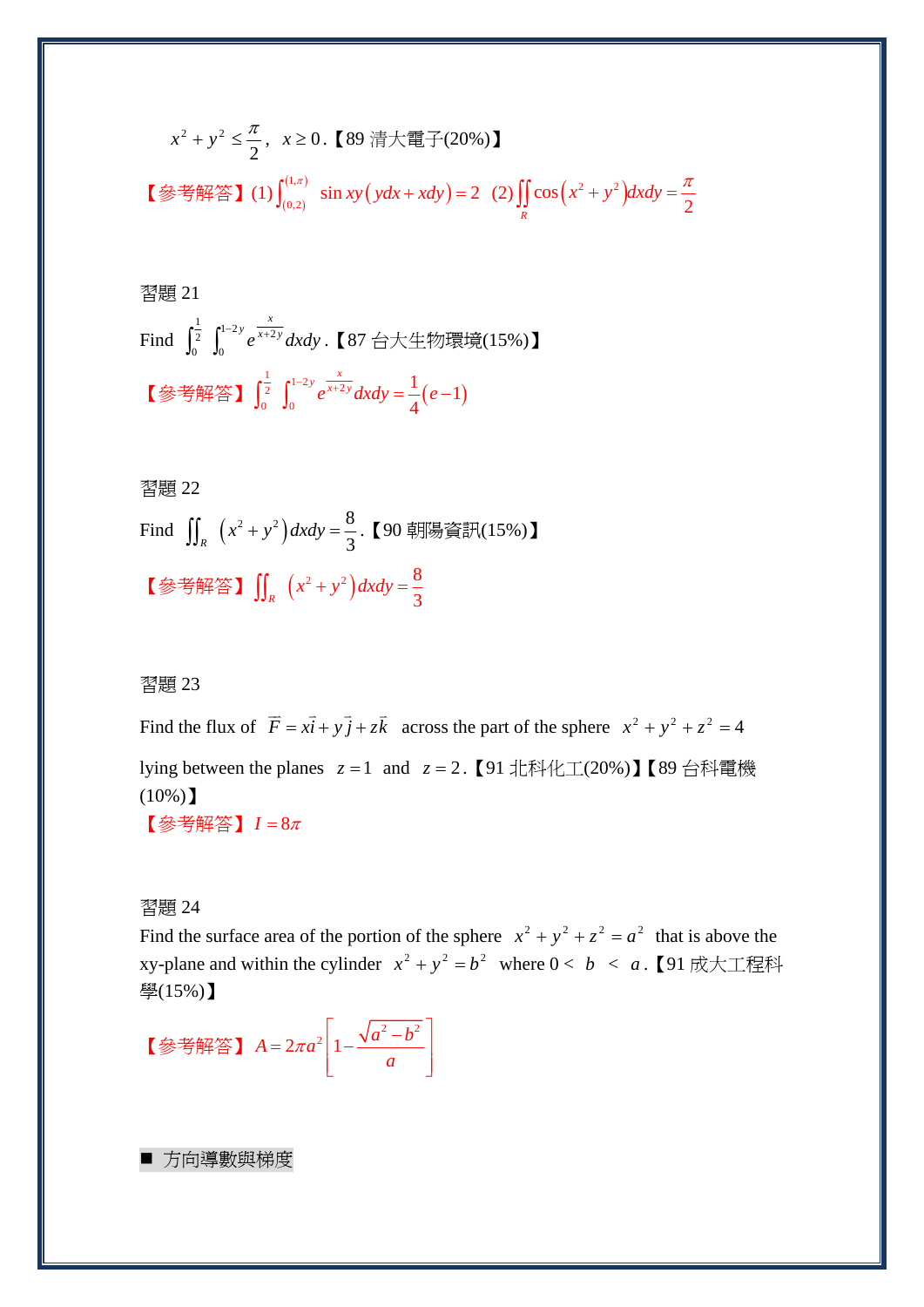For a temperature distribution  $T(x, y, z) = x^2z + yz^2$ , in a cone represented by the position vector as  $r = u \cos v i + u \sin v j + 2uk$  $\vec{r} = u \cos v \vec{i} + u \sin v \vec{j} + 2u \vec{k}$ , find  $\frac{dT}{dn}$  at position  $P(1, 0, 2)$  in the

outer normal direction *n*  $\overline{a}$ .【88 成大土木(20%)】

【參考解答】 $\frac{dT}{dt} = \frac{7}{4}$ 5  $\frac{dT}{dn}$  =

#### 習題 2

 $\Box$ 知函數  $F(x, y, z) = axy^2 +byz + cz^2x^3$ 在點 $(1, 2, -1)$ 處沿著 *z* 軸的方向有最大的 方向導數(directional derivative), 其值為 64, 請問 a, b, c三個常數值分別為何? 【91 中央土木(9%)】 【參考解答】 $a = \pm 6$ ,  $b = \pm 24$ ,  $c = \pm 8$ 

#### 習題 3

Let the electric potential (i.e. the voltage) be given by  $V(x, y, z) = 3x^2y - xz$ . If a positive charge is placed at  $P(1, 1, -1)$ , in what direction will the charge begin to move? (Note: It is known, from electric field theory, that such a charge will begin to move in the direction of maximum rate of voltage drop.) 【91 雲科機械(25%)】

【參考解答】−VV = - (7i + 3j - k)即為質點運動方向

# 習題 4

The temperature distribution in a homogeneous spherical solid filling the closed *z*<sup>2</sup> +  $y^2 + z^2 \le 1$  and time *t* is given by  $u = (z^2 - z)e^{-2t}$ . Let  $\overline{n}$ u<br> be the unit outer normal on the boundary of the sphere. Find the point at which  $\partial u/\partial n$  is minimum. 【91 成大十木(15%)】

$$
\begin{array}{l}\n \left( \frac{1}{2} \frac{1}{2} \frac{1}{2} \frac{1}{2} \frac{1}{2} \frac{1}{2} \frac{1}{2} \frac{1}{2} \frac{1}{2} \frac{1}{2} \frac{1}{2} \frac{1}{2} \frac{1}{2} \frac{1}{2} \frac{1}{2} \frac{1}{2} \frac{1}{2} \frac{1}{2} \frac{1}{2} \frac{1}{2} \frac{1}{2} \frac{1}{2} \frac{1}{2} \frac{1}{2} \frac{1}{2} \frac{1}{2} \frac{1}{2} \frac{1}{2} \frac{1}{2} \frac{1}{2} \frac{1}{2} \frac{1}{2} \frac{1}{2} \frac{1}{2} \frac{1}{2} \frac{1}{2} \frac{1}{2} \frac{1}{2} \frac{1}{2} \frac{1}{2} \frac{1}{2} \frac{1}{2} \frac{1}{2} \frac{1}{2} \frac{1}{2} \frac{1}{2} \frac{1}{2} \frac{1}{2} \frac{1}{2} \frac{1}{2} \frac{1}{2} \frac{1}{2} \frac{1}{2} \frac{1}{2} \frac{1}{2} \frac{1}{2} \frac{1}{2} \frac{1}{2} \frac{1}{2} \frac{1}{2} \frac{1}{2} \frac{1}{2} \frac{1}{2} \frac{1}{2} \frac{1}{2} \frac{1}{2} \frac{1}{2} \frac{1}{2} \frac{1}{2} \frac{1}{2} \frac{1}{2} \frac{1}{2} \frac{1}{2} \frac{1}{2} \frac{1}{2} \frac{1}{2} \frac{1}{2} \frac{1}{2} \frac{1}{2} \frac{1}{2} \frac{1}{2} \frac{1}{2} \frac{1}{2} \frac{1}{2} \frac{1}{2} \frac{1}{2} \frac{1}{2} \frac{1}{2} \frac{1}{2} \frac{1}{2} \frac{1}{2} \frac{1}{2} \frac{1}{2} \frac{1}{2} \frac{1}{2} \frac{1}{2} \frac{1}{2} \frac{1}{2} \frac{1}{2} \frac{1}{2} \frac{1}{2} \frac{1}{2} \frac{1}{2} \frac{1}{2} \frac{1}{2} \frac{1}{2} \frac{1}{2
$$

*n*  $\frac{\partial u}{\partial n}$ 之極小値爲− $\frac{1}{8}e^{-2}$  $-\frac{1}{c}e^{-2t}$ ,發生於 cos  $\theta = \frac{1}{c}$ 4  $\theta = \frac{1}{4}$   $\text{E} z = \frac{1}{4}$ 4  $z = \frac{1}{4}$ ,  $x^2 + y^2 = \frac{15}{16}$ 

習題 5

Given a analytic function  $f(z) = F_1(x, y) + iF_2(x, y)$ , where  $z = x + iy$  and  $i = \sqrt{-1}$ .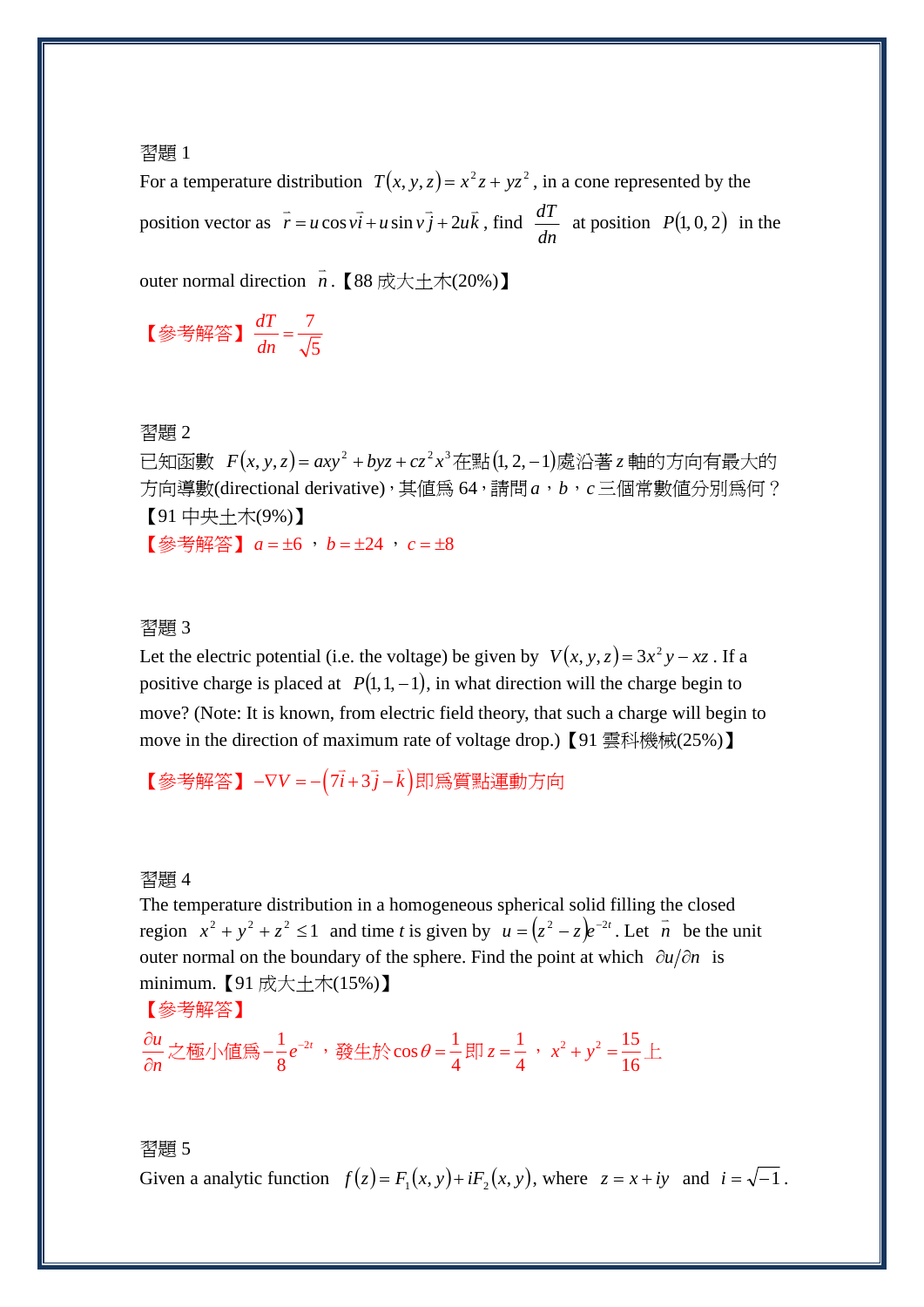If the real part  $F_1(x, y)$  and the imaginary part  $F_2(x, y)$  of  $f(z)$  serve as the components of a vector  $\overline{F}$ , i.e.  $\overline{F} = F_1 \overline{i} + F_2 \overline{j}$  where  $\overline{i}$  and *j*  $\overline{a}$  denote the unit vector in *x* − and *y* − direction respectively. Then, is the vector *F* JK a conservative one? Why?【91 成大土木(10%)】

【參考解答】 $\frac{\partial F_1}{\partial t} = \frac{\partial F_2}{\partial t}$  $\frac{\partial F_1}{\partial x} = \frac{\partial F_2}{\partial y}$ ,  $\frac{\partial F_2}{\partial x} = -\frac{\partial F_1}{\partial y}$ ,  $\overline{F}$ is not a conservative

#### 習題 6

We would like to evaluate the directional derivative of a scalar field  $V(x, y, z) = xy + x + z + 1$  at the origin. (1) At first let us find the derivative along the direction  $(1, 1, 1)$ . Choose a nearby

point  $\Delta \vec{r} = (\Delta t, \Delta t, \Delta t)$ .

 a. Find Δ*V* , the increment of *V* from the origin to Δ*r*  $\overline{a}$ .

b. Determine the derivative  $\lim_{|\Delta \overline{r}| \to 0}$ *V*  $\Delta \vec{r} \rightarrow 0$   $\Delta r$  $\lim_{\overline{r}\to 0}\frac{\Delta V}{\Delta \overline{r}}$ .

(2)Consider the derivative along any direction in the *xy* − plane. We should now use  $\Delta \vec{r} = (\Delta x, \Delta y, 0)$ . Which direction will give the maximum derivative? 【91 中山通訊

# (15%)】

【參考解答】

 (1) Δ = *V dt* 2 , 0 2 <sup>3</sup> lim*<sup>r</sup> V* Δ → *r* <sup>Δ</sup> <sup>=</sup> <sup>Δ</sup> <sup>K</sup> <sup>K</sup> (2)當Δ*<sup>y</sup>* <sup>=</sup> <sup>0</sup>,即Δ*r xi* = Δ K K 方向導數 <sup>1</sup> *<sup>V</sup> r* <sup>Δ</sup> = − <sup>Δ</sup> K 為最

大

#### 習題 7

Determine the maximum and minimum rate of change of the function  $\phi(x, y, z) = xyz$ at the point  $(1, 1, 1, ...)$ . 【91 海洋電機 $(15%)$ 】

【參考解答】maximum rate of change  $|\nabla \phi| = \sqrt{3}$ , minimum rate of change

 $-|\nabla \phi| = -\sqrt{3}$ 

習題 8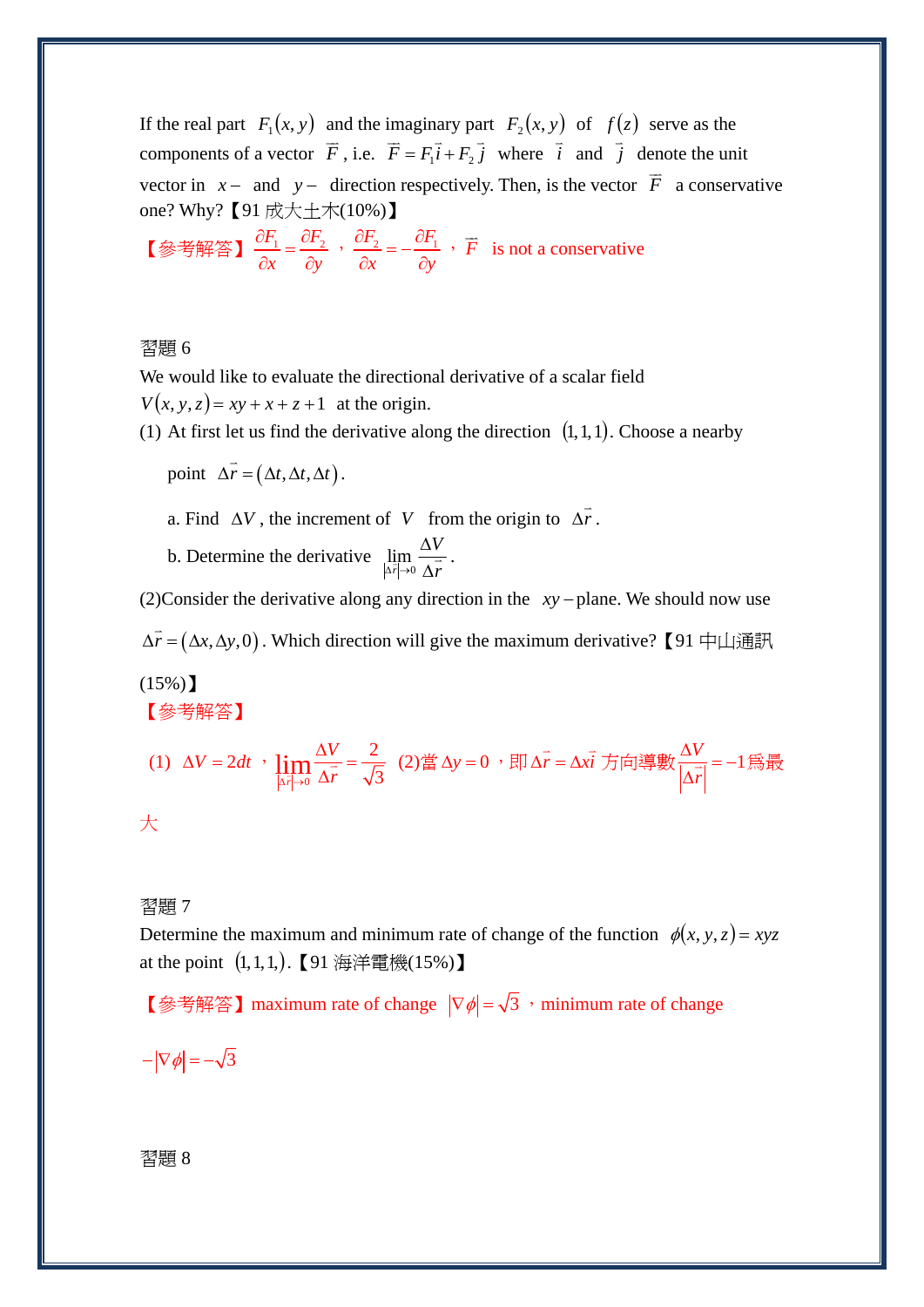Construct the tangential plane passing through an arbitrary point  $P(x_0, y_0, z_0)$  on an ellipsoidal surface given by  $rac{x^2}{a^2} + \frac{y^2}{b^2} + \frac{z^2}{c^2} = 1$  $+\frac{y}{12}+\frac{z}{2}=1.$  【91 清大物理(10%)】 【參考解答】得 $\frac{x_0}{a^2}x + \frac{y_0}{b^2}y + \frac{z_0}{c^2}z = 1$ 爲切平面方程式

# 習題 9

(1) Suppose  $[x, y, z] = x\vec{i} + y\vec{j} + z\vec{k}$  denotes a vector function, where *x*, *y*, *z* are

Cartesian coordinates. If we have a function  $f(x, y, z) = 2x^2 + 3y^2 + z^2$ , find its directional derivative at the point  $P: (2,1,3)$  in the direction of the vector

 $\vec{v} = \vec{i} - 2\vec{k}$ , and then explain the mathematic meaning of the above result.

(2) Using the gradient of  $f(x, y, z) = 2x^2 + 3y^2 + z^2$  to find the divergence of grad *f*. 【91 中央電機(15%)】

# 【參考解答】

(1) 
$$
\frac{df}{ds}\bigg|_{\bar{v}} = -\frac{4}{5} \hat{\text{m}} \hat{\text{m}} \hat{\text{m}} \hat{\text{m}} \hat{\text{m}} \hat{\text{m}} \hat{\text{m}} \hat{\text{m}} \hat{\text{m}} \hat{\text{m}} \hat{\text{m}} \hat{\text{m}} \hat{\text{m}} \hat{\text{m}} \hat{\text{m}} \hat{\text{m}} \hat{\text{m}} \hat{\text{m}} \hat{\text{m}} \hat{\text{m}} \hat{\text{m}} \hat{\text{m}} \hat{\text{m}} \hat{\text{m}} \hat{\text{m}} \hat{\text{m}} \hat{\text{m}} \hat{\text{m}} \hat{\text{m}} \hat{\text{m}} \hat{\text{m}} \hat{\text{m}} \hat{\text{m}} \hat{\text{m}} \hat{\text{m}} \hat{\text{m}} \hat{\text{m}} \hat{\text{m}} \hat{\text{m}} \hat{\text{m}} \hat{\text{m}} \hat{\text{m}} \hat{\text{m}} \hat{\text{m}} \hat{\text{m}} \hat{\text{m}} \hat{\text{m}} \hat{\text{m}} \hat{\text{m}} \hat{\text{m}} \hat{\text{m}} \hat{\text{m}} \hat{\text{m}} \hat{\text{m}} \hat{\text{m}} \hat{\text{m}} \hat{\text{m}} \hat{\text{m}} \hat{\text{m}} \hat{\text{m}} \hat{\text{m}} \hat{\text{m}} \hat{\text{m}} \hat{\text{m}} \hat{\text{m}} \hat{\text{m}} \hat{\text{m}} \hat{\text{m}} \hat{\text{m}} \hat{\text{m}} \hat{\text{m}} \hat{\text{m}} \hat{\text{m}} \hat{\text{m}} \hat{\text{m}} \hat{\text{m}} \hat{\text{m}} \hat{\text{m}} \hat{\text{m}} \hat{\text{m}} \hat{\text{m}} \hat{\text{m}} \hat{\text{m}} \hat{\text{m}} \hat{\text{m}} \hat{\text{m}} \hat{\text{m}} \hat{\text{m}} \hat{\text{m}} \hat{\text{m}} \hat{\text{m}} \hat{\text{m}} \hat{\text{m}} \hat{\text{m}} \hat{\text{m}} \hat{\text{m}} \hat{\text{m}} \hat{\text{m}} \hat{\text{m}} \hat{\text{m}} \hat{\text{m}} \hat{\text{m}} \hat{\text{m}} \hat{\text{m}} \hat{\text
$$

# 習題 10

The temperature at a point  $(x, y)$  on a flat surface is given by

 $T(x, y) = 100 - 2x^{2} - y^{2}$ . Find the path a heat-seeking robot will take, starting at  $(3,4)$ , as it moves in the direction in which the temperature increases most rapidly.  $\blacksquare$ 中山機電(15%)】

【參考解答】  $x = \frac{3}{2}y^2$ 16  $x = \frac{3}{2}y^2$ 爲所求

習題 11

如果一座山的高度z與水平座標(*x*, y)之關係爲 z(*x*, y)=1500−6*x*<sup>2</sup>−4y<sup>2</sup>(單 位:公尺),且現今你所在山上位置的水平座標為 (-10,-10),

(1) 若你希望往最陡峭的方向前進,則此方向為何?

(2) 若你由此位置向山頂方向前進,則須走多少公尺才能攻頂?

$$
-\frac{1}{2}\left[\sqrt{x^2+a^2}dx-\frac{1}{2}\left[x\sqrt{x^2+a^2}+a^2\log\left(x+\sqrt{x^2+a^2}\right)\right]\right]
$$
 91\n
$$
\left[\frac{1}{2}\right]\left[\frac{1}{2}\right]
$$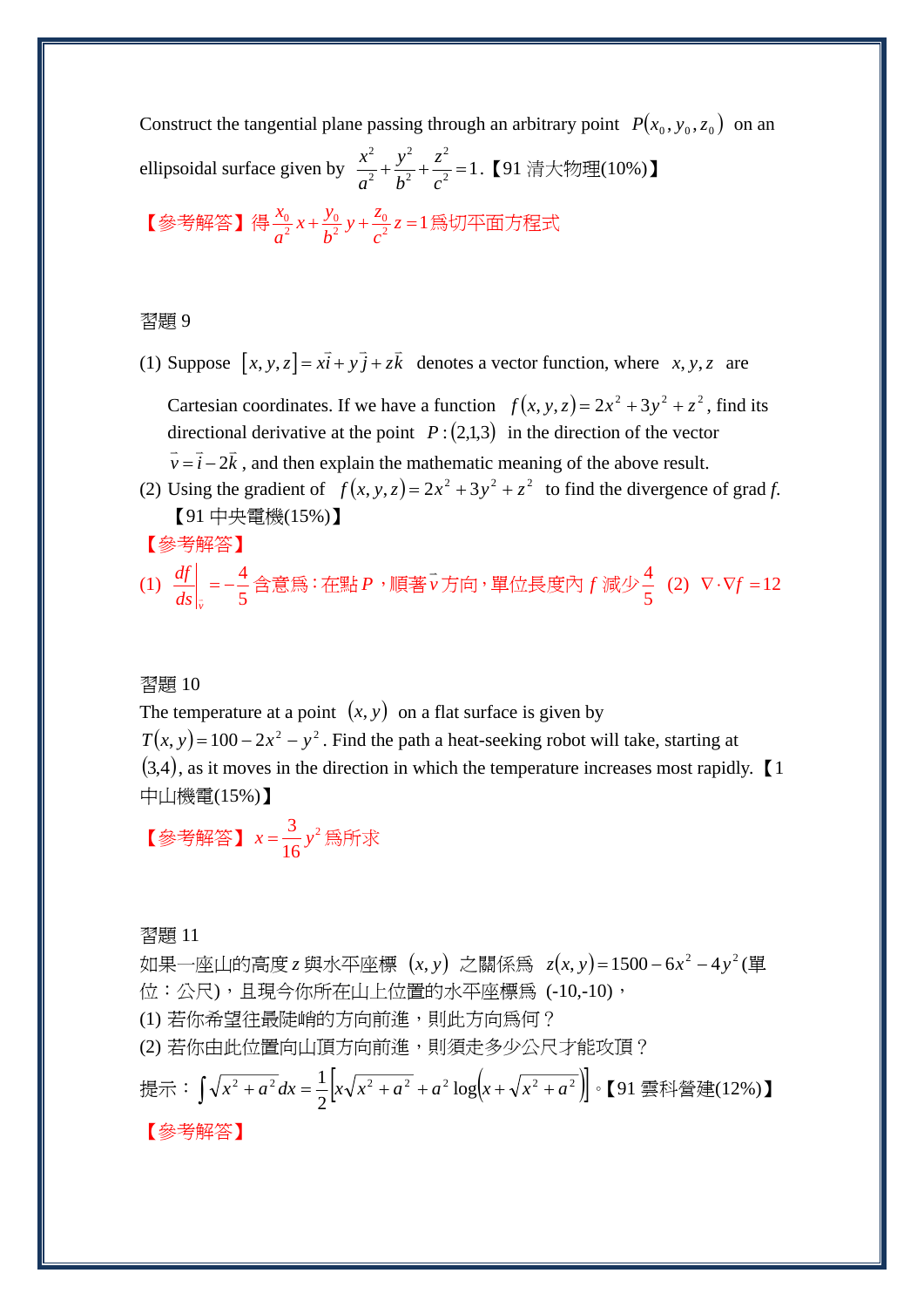(1) 
$$
\nabla z = \frac{1}{\sqrt{13}} (3\vec{i} - 2\vec{j}) \triangleq \text{Im} \left[ 10 + \sqrt{100 + \frac{1}{200}} \right] + \frac{1}{10} \ln 200 \triangleq \text{Im} \left[ 10 + \sqrt{100 + \frac{1}{200}} \right] + \frac{1}{10} \ln 200 \triangleq \text{Im} \left[ \text{Im} \left( 10 + \sqrt{100 + \frac{1}{200}} \right) \right] + \frac{1}{10} \ln 200 \triangleq \text{Im} \left[ \text{Im} \left( 10 + \sqrt{100 + \frac{1}{200}} \right) \right]
$$

Consider the following mathematical expression

$$
\sqrt{x^3 y} + 6x^2 \sin \frac{y}{z} \pi = c
$$
 (*c* is a costant)..........(a)

It describes a surface in the 3-dimensional space. Why is that

- (1) The gradient of the function is a vector?
- (2) The gradient is normal to the surface?

Consider 
$$
f(x, y, z) = \sqrt{x^3 y} + 6x^2 \sin \frac{y}{z} \pi
$$
............(b)

(3) What is the directional derivative *ds*  $\frac{df}{dx}$  of this function at  $x = 1$ ,  $y = 2$ ,  $z = 3$  and

in the direction  $\hat{i} + 2\hat{j} + 3\hat{k}$ .

- (4) What is the differential increment df of this function at  $x = 1$ ,  $y = 2$ ,  $z = 3$ , for  $\Delta x = 10^{-3}$  ,  $\Delta y = 2 \times 10^{-3}$  and  $\Delta z = 3 \times 10^{-3}$ ?
- (5) Can you calculate the same differential increment *df* in (4) for the surface described in EQ. 1?【90 中央光電(15%)】
- 【參考解答】
- (1) ∇*f* 為一向量
- (2) ∇*f* 為曲面法向量
- (3)  $\frac{df}{dx} = \frac{1}{\sqrt{2}} (2\sqrt{2} + 6\sqrt{3})$ *<sup>e</sup>* 14 *df*  $\frac{dy}{ds}\Big|_{\bar{e}} = \frac{1}{\sqrt{14}}(2\sqrt{2}+6\sqrt{3})$

(4) 
$$
df = (2\sqrt{2} + 6\sqrt{3}) \times 10^{-3}
$$

(5) 
$$
\frac{df}{ds}ds = \frac{1}{\sqrt{14}}(2\sqrt{2} + 6\sqrt{3}) \cdot \sqrt{14} \cdot 10^{-3}
$$

# 習題 13

Find the directional derivative of  $f(x, y) = x^4 - 3x^3y + x^2y^2$  at (2,1) along the curve  $x = t^2 + 1$ ,  $y = t^3$  in the direction of increasing *t*. [89 成大土木(15%)]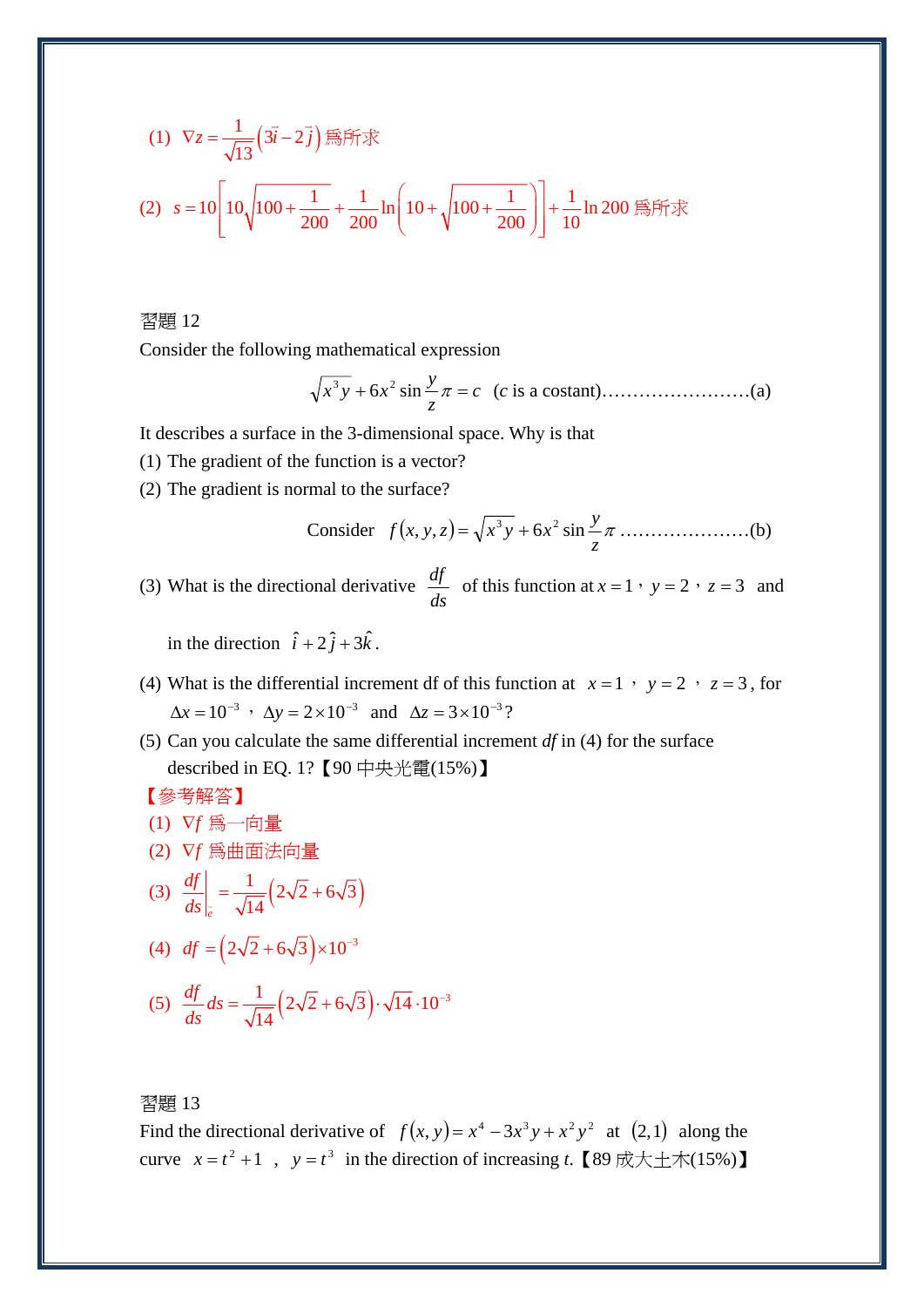$$
\left[\frac{1}{2} \frac{1}{2} \frac{df}{ds}\right]_{\bar{e}} = -\frac{48}{\sqrt{13}}
$$

$$
\begin{aligned}\n\mathbb{Z} \mathbb{E} \mathbf{1} & 14 \\
\mathbb{E} \phi &= \phi(u, v) \cdot u = u(x, y, z) \cdot v = v(x, y, z) \quad \text{and} \quad \nabla \phi = \frac{\partial \phi}{\partial u} \nabla u + \frac{\partial \phi}{\partial v} \nabla v \cdot \nabla \phi \\
\mathbb{E} \mathbb{E} \mathbb{E} \mathbb{E} \mathbb{E} \mathbb{E} \mathbb{E} \mathbb{E} \mathbb{E} \mathbb{E} \mathbb{E} \mathbb{E} \mathbb{E} \mathbb{E} \mathbb{E} \mathbb{E} \mathbb{E} \mathbb{E} \mathbb{E} \mathbb{E} \mathbb{E} \mathbb{E} \mathbb{E} \mathbb{E} \mathbb{E} \mathbb{E} \mathbb{E} \mathbb{E} \mathbb{E} \mathbb{E} \mathbb{E} \mathbb{E} \mathbb{E} \mathbb{E} \mathbb{E} \mathbb{E} \mathbb{E} \mathbb{E} \mathbb{E} \mathbb{E} \mathbb{E} \mathbb{E} \mathbb{E} \mathbb{E} \mathbb{E} \mathbb{E} \mathbb{E} \mathbb{E} \mathbb{E} \mathbb{E} \mathbb{E} \mathbb{E} \mathbb{E} \mathbb{E} \mathbb{E} \mathbb{E} \mathbb{E} \mathbb{E} \mathbb{E} \mathbb{E} \mathbb{E} \mathbb{E} \mathbb{E} \mathbb{E} \mathbb{E} \mathbb{E} \mathbb{E} \mathbb{E} \mathbb{E} \mathbb{E} \mathbb{E} \mathbb{E} \mathbb{E} \mathbb{E} \mathbb{E} \mathbb{E} \mathbb{E} \mathbb{E} \mathbb{E} \mathbb{E} \mathbb{E} \mathbb{E} \mathbb{E} \mathbb{E} \mathbb{E} \mathbb{E} \mathbb{E} \mathbb{E} \mathbb{E} \mathbb{E} \mathbb{E} \mathbb{E} \mathbb{E} \mathbb{E} \mathbb{E} \mathbb{E} \mathbb{E} \mathbb{E} \mathbb{E} \mathbb{E} \mathbb{E} \mathbb{E} \mathbb{E} \mathbb{E} \mathbb{E}
$$

The directional derivative of a function  $\phi(x, y)$  at  $(x_0, y_0)$  in the direction of a unit

vector 
$$
\vec{a}_u = \vec{a}_x u_x + \vec{a}_y u_y
$$
 is defined by 
$$
\frac{d\phi}{d\vec{a}_u} = \lim_{h \to 0} \frac{\phi(x_0 + hu_x, y_0 + hu_y) - \phi(x_0, y_0)}{h}
$$

Express this quantity in terms of  $\overline{a}_u$  and  $\nabla \phi(x_0, y_0)$ . Show your derivative. 【90 中 山通訊(15%)】

$$
\left[\frac{1}{2} \frac{\partial \phi}{\partial \dot{q}} + \nabla \phi \cdot \vec{a}_u \right]
$$

$$
\begin{aligned}\n\mathbb{Z} \mathbb{E} \, 16 \\
\overleftrightarrow{E} \, \hat{\Theta} \, \nabla &= \frac{\partial}{\partial x} \mathbf{i} + \frac{\partial}{\partial y} \mathbf{j} + \frac{\partial}{\partial z} \mathbf{k} \, \cdot \, \vec{r} = x \mathbf{i} + y \mathbf{j} + z \mathbf{k} \, \cdot \, r = \sqrt{x^2 + y^2 + z^2} = |\vec{r}| \, \cdot \, \mathbb{E} \, \nabla \cdot \vec{r} \\
\nabla \cdot \vec{r} &= 3 \, \cdot \, \nabla \times \vec{r} = 0 \, \cdot \, \nabla \vec{r} = \mathbf{i} \mathbf{i} + \mathbf{j} \mathbf{j} + \mathbf{k} \mathbf{k} \, \cdot \nabla\n\end{aligned}
$$

【參考解答】 *<sup>r</sup> r r*  $\nabla r =$  $\vec{r}$ ,  $\nabla \cdot \vec{r} = 3$ ,  $\nabla \times \vec{r} = 0$ ,  $\nabla \vec{r} = \vec{i} \vec{i} + \vec{j} \vec{j} + \vec{k} \vec{k}$ ,  $\nabla \vec{r}$ 類似單位矩陣, 任何向量與其內積,皆為自己本身向量

$$
\overline{\mathbb{Z}}\overline{\mathbb{E}}\,17
$$

【参考解答】  $\overline{A} \cdot (\overline{B} \overline{C}) = (\overline{A} \cdot \overline{B}) \overline{C}$ , 同理,  $(\overline{B} \overline{C}) \cdot \overline{A} = \overline{B} (\overline{C} \cdot \overline{A})$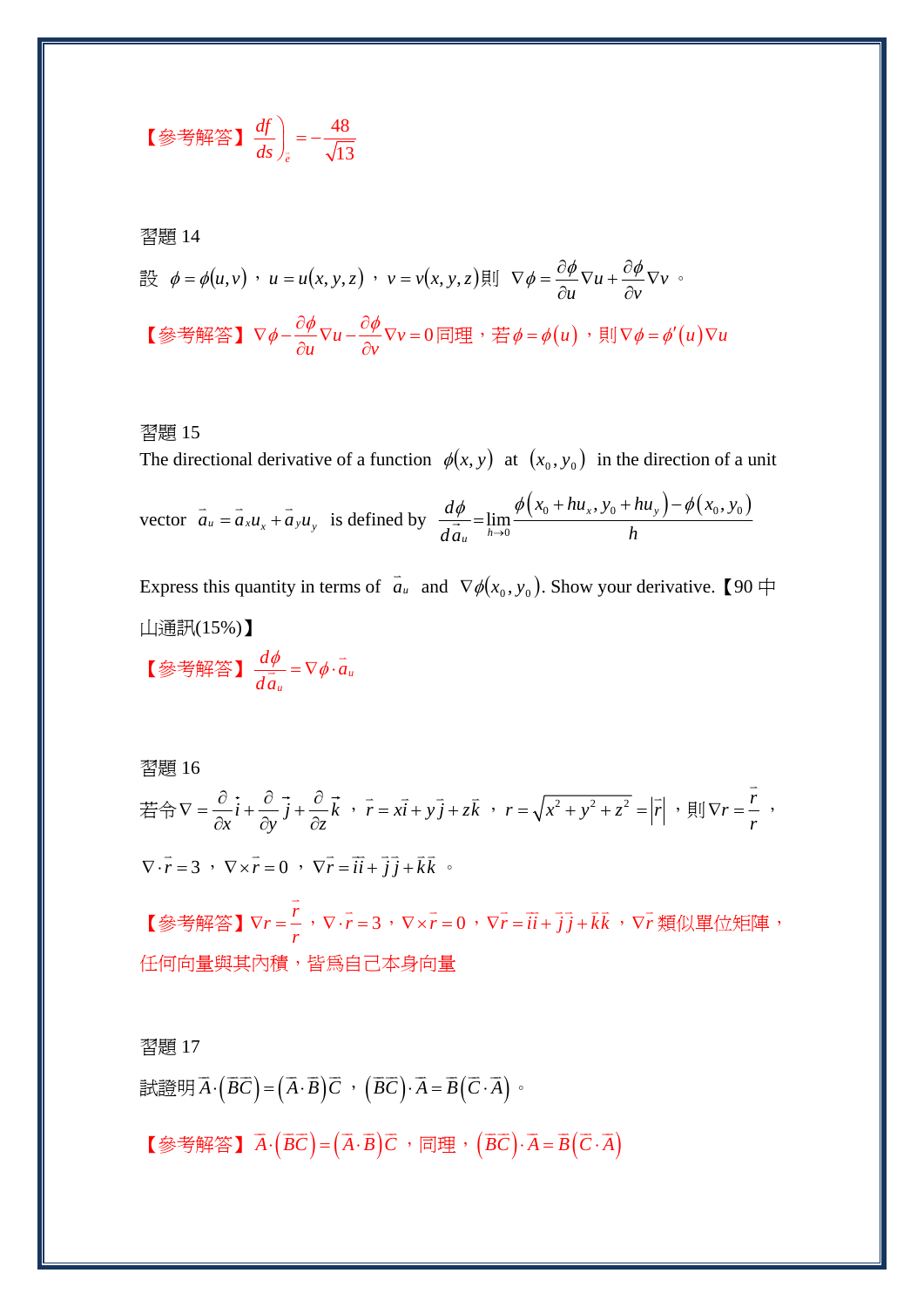試證明 $\overline{A}\cdot(\nabla\overline{B}) = (\overline{A}\cdot\nabla)\overline{B}$ 。

【參考解答】 $\vec{A} \cdot (\nabla \vec{B}) = (\vec{A} \cdot \nabla) \vec{B} \cdot \vec{A} + \vec{A} \cdot \nabla = a_1 \frac{\partial}{\partial x} + a_2 \frac{\partial}{\partial y} + a_3 \frac{\partial}{\partial z}$  $\cdot \nabla = a_1 \frac{\partial}{\partial t} + a_2 \frac{\partial}{\partial t} + a_3 \frac{\partial}{\partial t}$  $\partial x$   $\partial y$   $\partial z$   $\partial$  $\overline{\phantom{a}}$ 

習題 19 試說明∇ $\overrightarrow{B} \cdot \overrightarrow{A} \neq \overrightarrow{A} \cdot (\nabla \overrightarrow{B})$ ,  $\nabla \cdot \overrightarrow{B} \neq \overrightarrow{B} \cdot \nabla$  。 【參考解答】  $\nabla \overrightarrow{B} \cdot \overrightarrow{A}$  表  $\overrightarrow{B}$ 被微分, *B*  $\Rightarrow$ 方向與 *A* \_<br>*A* 方向內積,最後結果為∇方向。 *A* · (∇*B*)表 *B* 微分, *A*  $\rightarrow$ 方向與∇方向內積,最後結果爲*B*  $\overline{\phantom{a}}$ 方向。∇*⋅B*  $\overline{\phantom{a}}$ 表 *B*  $\overline{\phantom{a}}$ 被微分,且 *B*  $\overline{\phantom{a}}$  $\overline{\phantom{a}}$ 

被

方向

和∇ 方向內積, *B*⋅∇ JK <sup>表</sup> *<sup>B</sup>* JK 不被微分,但 *B* 方向和∇ 方向內積。

#### ■ 運算子

習題 1

Prove  $\nabla \times (\vec{A} \times \vec{B}) = (\vec{B} \cdot \nabla) \vec{A} - (\vec{A} \cdot \nabla) \vec{B} + \vec{A} (\nabla \cdot \vec{B}) - \vec{B} (\nabla \cdot \vec{A})$ .【89 逢甲機械(18%)】

【参考解答】∇× $(\vec{A} \times \vec{B}) = (\vec{B} \cdot \nabla) \vec{A} - (\vec{A} \cdot \nabla) \vec{B} + \vec{A} (\nabla \cdot \vec{B}) - \vec{B} (\nabla \cdot \vec{A})$ 

習題 2

Show  $\nabla \times (\nabla \times \vec{v}) = \nabla (\nabla \cdot \vec{v}) - (\nabla \cdot \nabla) \vec{v}$ . 【88 台大生物環境(5%)】

 $[$ 參考解答】∇× $(\nabla \times \vec{v}) = grad (div \vec{v}) - \nabla^2 \vec{v}$  $\rightarrow$  (  $\rightarrow$   $\rightarrow$   $\rightarrow$ 

習題 3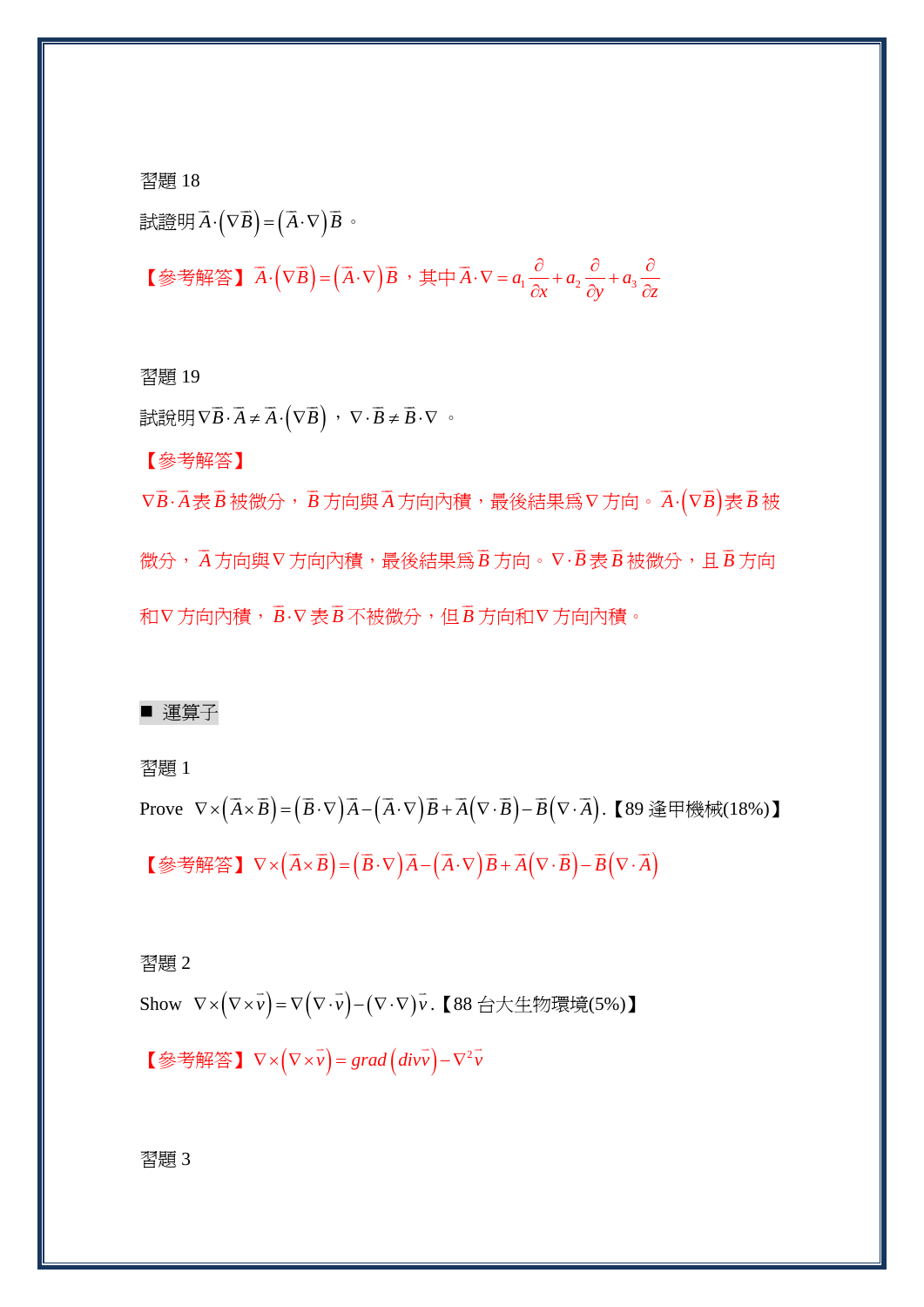$\vec{F}$  is a continuous 3-Dimensional vector field whose component have continuous first and second partial derivatives, and  $\phi$  is a scalar function in *xyz* plane with continuous first and second partial derivatives.

(1) Prove 
$$
\nabla \cdot (\overline{\nabla} \times \overline{F}) = 0
$$
.

(2) Prove  $\overrightarrow{\nabla} \times (\nabla \phi) = 0$ . 【90 台科電子(10%)】

【參考解答】 (1)  $\nabla \cdot (\overrightarrow{\nabla} \times \overrightarrow{F}) = 0$  (2)  $\overrightarrow{\nabla} \times (\nabla \phi) = 0$ 

#### 習題 4

Prove  $\nabla \cdot (\overrightarrow{f} \times \overrightarrow{g}) = (\nabla \times \overrightarrow{f}) \cdot \overrightarrow{g} - \overrightarrow{f} \cdot (\nabla \times \overrightarrow{g})$ 【參考解答】 $\nabla \cdot (\overrightarrow{f} \times \overrightarrow{g}) = (\nabla \times \overrightarrow{f}) \cdot \overrightarrow{g} - \overrightarrow{f} \cdot (\nabla \times \overrightarrow{g})$ 

# 習題 5

Let vector  $\vec{r}(x, y, z) = (\vec{xi} + y \vec{j} + z \vec{k})$  and  $r = (x^2 + y^2 + z^2)^{1/2}$ . Find (1) $\nabla (1/r)$ ,  $r \neq 0$ . (2) $\nabla^2 (1/r)$ ,  $r \neq 0$  $(3) \nabla \cdot (\vec{r}/r^3)$ (4)  $\nabla \times (r^n r)$  【90 清大工程科學(20%)】

【參考解答】

(1) 
$$
\nabla \frac{1}{r} = -\frac{\vec{r}}{r^3}
$$
 (2)  $\nabla^2 \left(\frac{1}{r}\right) = 0$  (3)  $\nabla \cdot \left(\frac{\vec{r}}{r^3}\right) = 0$  (4)  $\nabla \times \left(r^n \vec{r}\right) = 0$ 

# 習題 6

Let *a*  $\overline{a}$ be a constant vector,  $\vec{r} = x\vec{i} + y\vec{j} + z\vec{k}$ ,  $\vec{\nabla}$  be gradient operator,  $\times$  be cross product, and ⋅ be dot product. Evaluate the followings:

 $(1)\left(\vec{a}\times\vec{\nabla}\right)\times\vec{r}$  $\vec{a} \times \vec{\nabla}$ )  $\times \vec{r}$  (2)  $\vec{\nabla} \times [(\vec{r} \cdot \vec{r}) \vec{a}]$  $(3)\overrightarrow{\nabla}\cdot\left[\left(\overrightarrow{r}\cdot\overrightarrow{r}\right)\overrightarrow{a}\right]$  $(4)\overrightarrow{\nabla}\cdot(\overrightarrow{a}\times\overrightarrow{r})$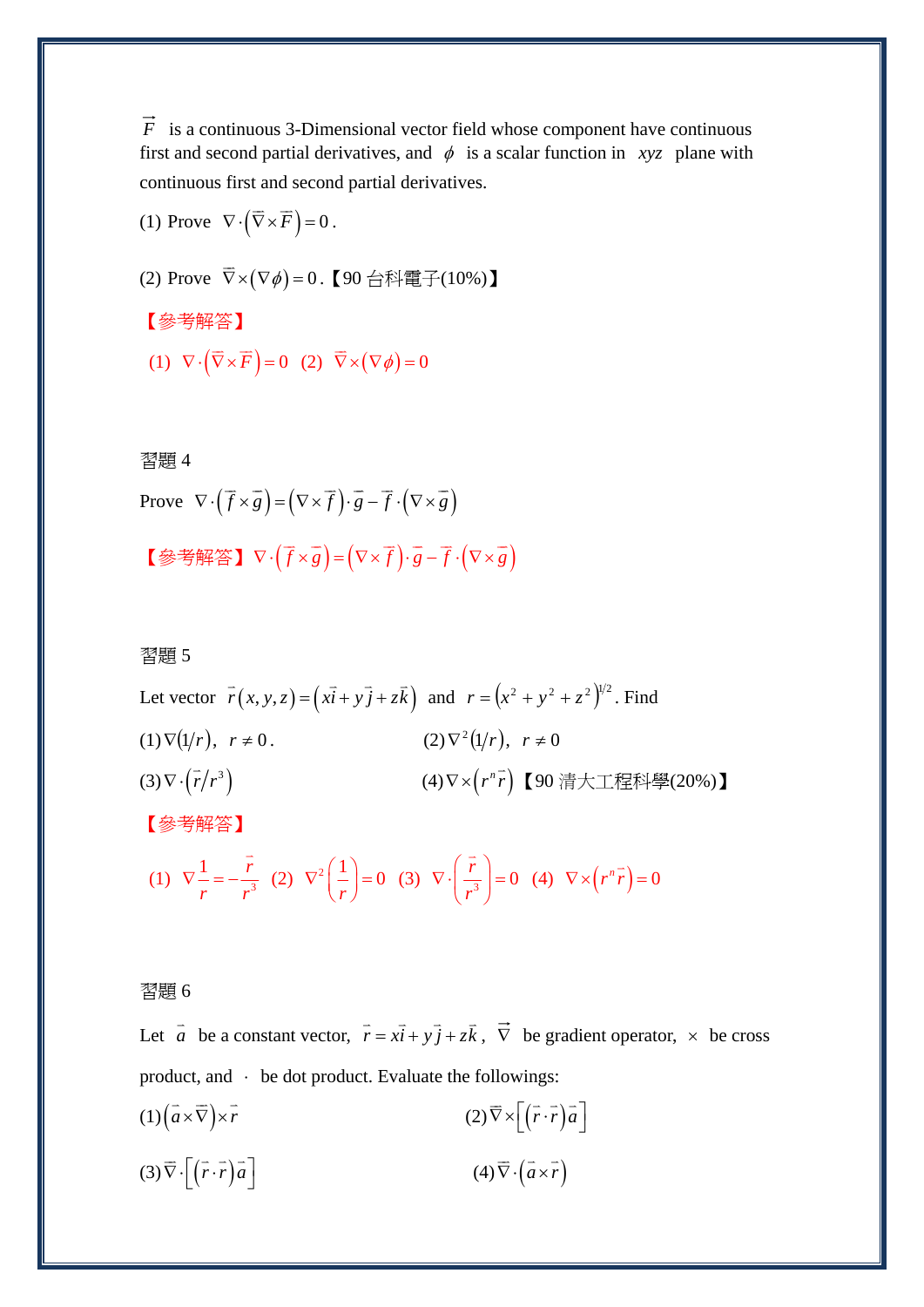$$
(5\vec{a}\times(\vec{\nabla}\times\vec{r}))\bullet(90\stackrel{\triangle}{\leftrightarrow}\times(\angle\bot(20\%)\bullet)
$$

【參考解答】

- (1)  $(\vec{a} \times \nabla) \times \vec{r} = -2\vec{a}$
- (2)  $\vec{\nabla} \times (r^2 \vec{a}) = 2 \vec{r} \times \vec{a}$ , 其中 $r = |\vec{r}|$
- (3)  $\nabla \cdot ( r^2 \vec{a} ) = 2 \vec{r} \cdot \vec{a}$
- (4)  $\nabla \cdot (\vec{a} \times \vec{r}) = 0$
- (5)  $\vec{a} \times (\nabla \times \vec{r}) = 0$   $\cdot \cdot \cdot \nabla \times \vec{r} = 0$

# 習題 7

- Let *A*  $\Rightarrow$ and *f* be vector and scalar fields, respectively.
- (1) Prove  $\nabla \cdot \nabla \times \vec{A} = 0$ .
- (2) Express  $\nabla \cdot (f \vec{A})$  in terms of *f*,  $\vec{A}$ ,  $\nabla f$  and  $\nabla \cdot A$  $\rightarrow$ .
- (3) Suppose  $\overline{A} = \overline{a_x 2xy + a_y x^2 + a_z z}$ . Find an *f* such that  $\overline{A} = \nabla f$ .【91 中山通訊 (15%)】

# 【參考解答】

(1)  $\nabla \cdot (\nabla \times \vec{A}) = 0$  , for  $\vec{A} = \vec{a_1} \vec{i} + \vec{a_2} \vec{j} + \vec{a_3} \vec{k}$ 

$$
(2) \nabla \cdot (f\overrightarrow{A}) = \nabla f \cdot \overrightarrow{A} + f(\nabla \cdot \overrightarrow{A})
$$

(3)  $\nabla f = A$  $\overrightarrow{A}$  , 得  $f = x^2y + \frac{1}{2}z^2 + c$ 

# 習題 8

Find the condition that minimizes the surface area A of a thin can (with base radius *r* and height h) of fixed volume V.【91 交大光電(10%)】

$$
\left[\frac{1}{2\pi}\right]^{\frac{2}{3}}
$$

$$
\frac{1}{2\pi}\left[\frac{1}{2\pi}\right]^{\frac{2}{3}}
$$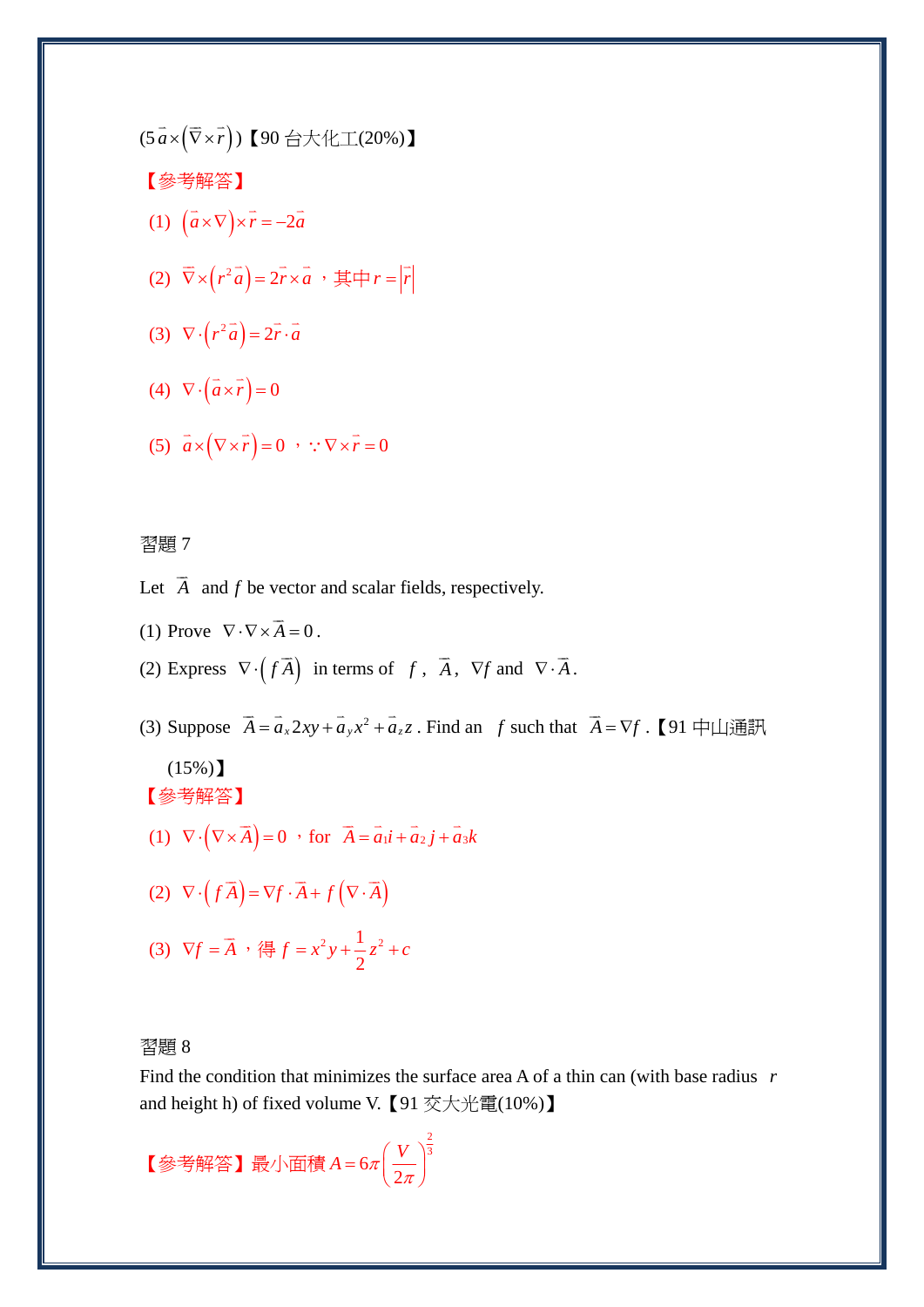Find the closest point on the plane  $Ax + By + Cz + D = 0$  to the point  $(x_0, y_0, z_0)$  in space. Formulate this problem as a constrained minimization problem.【90 中山海下  $(15\%)$ 

 $\mathbb{R} \otimes \mathbb{R}$ 解答】在平面上,最接近 $(x_0, y_0, z_0)$ 之點爲 $(x, y, z)$ ,

$$
x = x_0 - \frac{A(Ax_0 + By_0 + Cz_0 + D)}{A^2 + B^2 + C^2} , y = y_0 - \frac{B(Ax_0 + By_0 + Cz_0 + D)}{A^2 + B^2 + C^2} ,
$$
  

$$
z = z_0 - \frac{B(Ax_0 + By_0 + Cz_0 + D)}{A^2 + B^2 + C^2}
$$

#### 習題 10

Find the minimum of the function  $f(x, y, z) = 2xy + 6yz + 8xz$ , subject to the constraint  $xyz = 12000$ . 【89 台大環工(15%)】

\n
$$
\left[ \frac{2}{3} + \frac{1}{3} + \frac{6}{x} \right] \times \left[ \frac{8}{x} + \frac{2}{y} \right] \times \left[ \frac{1}{3} + \frac{1}{4} \right] = t, \quad x = 3t, \quad y = 4t, \quad z = t, \quad \text{[} \cdot \text{[} \cdot \text{[} \cdot \text{[} \cdot \text{[} \cdot \text{[} \cdot \text{[} \cdot \text{[} \cdot \text{[} \cdot \text{[} \cdot \text{[} \cdot \text{[} \cdot \text{[} \cdot \text{[} \cdot \text{[} \cdot \text{[} \cdot \text{[} \cdot \text{[} \cdot \text{[} \cdot \text{[} \cdot \text{[} \cdot \text{[} \cdot \text{[} \cdot \text{[} \cdot \text{[} \cdot \text{[} \cdot \text{[} \cdot \text{[} \cdot \text{[} \cdot \text{[} \cdot \text{[} \cdot \text{[} \cdot \text{[} \cdot \text{[} \cdot \text{[} \cdot \text{[} \cdot \text{[} \cdot \text{[} \cdot \text{[} \cdot \text{[} \cdot \text{[} \cdot \text{[} \cdot \text{[} \cdot \text{[} \cdot \text{[} \cdot \text{[} \cdot \text{[} \cdot \text{[} \cdot \text{[} \cdot \text{[} \cdot \text{[} \cdot \text{[} \cdot \text{[} \cdot \text{[} \cdot \text{[} \cdot \text{[} \cdot \text{[} \cdot \text{[} \cdot \text{[} \cdot \text{[} \cdot \text{[} \cdot \text{[} \cdot \text{[} \cdot \text{[} \cdot \text{[} \cdot \text{[} \cdot \text{[} \cdot \text{[} \cdot \text{[} \cdot \text{[} \cdot \text{[} \cdot \text{[} \cdot \text{[} \cdot \text{[} \cdot \text{[} \cdot \text{[} \cdot \text{[} \cdot \text{[} \cdot \text{[} \cdot \text{[} \cdot \text{[} \cdot \text{[} \cdot \text{[} \cdot \text{[} \cdot \text{[} \cdot \text{[} \cdot \text{[} \cdot \text{[} \cdot \text{[} \cdot \text{[} \cdot \text{[} \cdot \text{[} \cdot \text{[} \cdot \text{[} \
$$

#### 習題 11

(1)Find  $\nabla f$ ,  $f = e^{ik \cdot r}$ ,  $\vec{k}$  $\overline{a}$ is a constant vector.

(2)If  $\vec{k} = (1, 2, 4)$ , find  $\nabla \times (f \vec{v})$ , where  $\vec{v}$  is an unit constant vector and  $\vec{v} \times \vec{k} = 0$ . 【87 中山光電(10%)】

【參考解答】(1)  $\nabla f = te^{i\vec{k}\cdot\vec{r}}\vec{k}$  (2)  $\nabla \times (f\vec{v}) = 0$ 

$$
\mathbb{Z} \boxtimes 12
$$
\n
$$
v = -\left(x\vec{i} + y\vec{j} + z\vec{k}\right)\left(x^{2} + y^{2} + z^{2}\right)^{-\frac{3}{2}}, \text{ find } f \text{ for } \nabla f = \vec{v} \cdot \mathbf{[}86 \stackrel{\triangle}{=} \pm \frac{1}{\sqrt{2}} \mathcal{R}(15\%) \mathbf{[}
$$
\n
$$
\mathbf{[} \otimes \mathcal{F} \boxtimes \mathcal{F} \boxtimes \mathcal{F} \text{]} f'(r) = -\frac{1}{r^{2}} \cdot f(r) = \frac{1}{r} + c \cdot f = \left(x^{2} + y^{2} + z^{2}\right)^{-\frac{1}{2}} + c
$$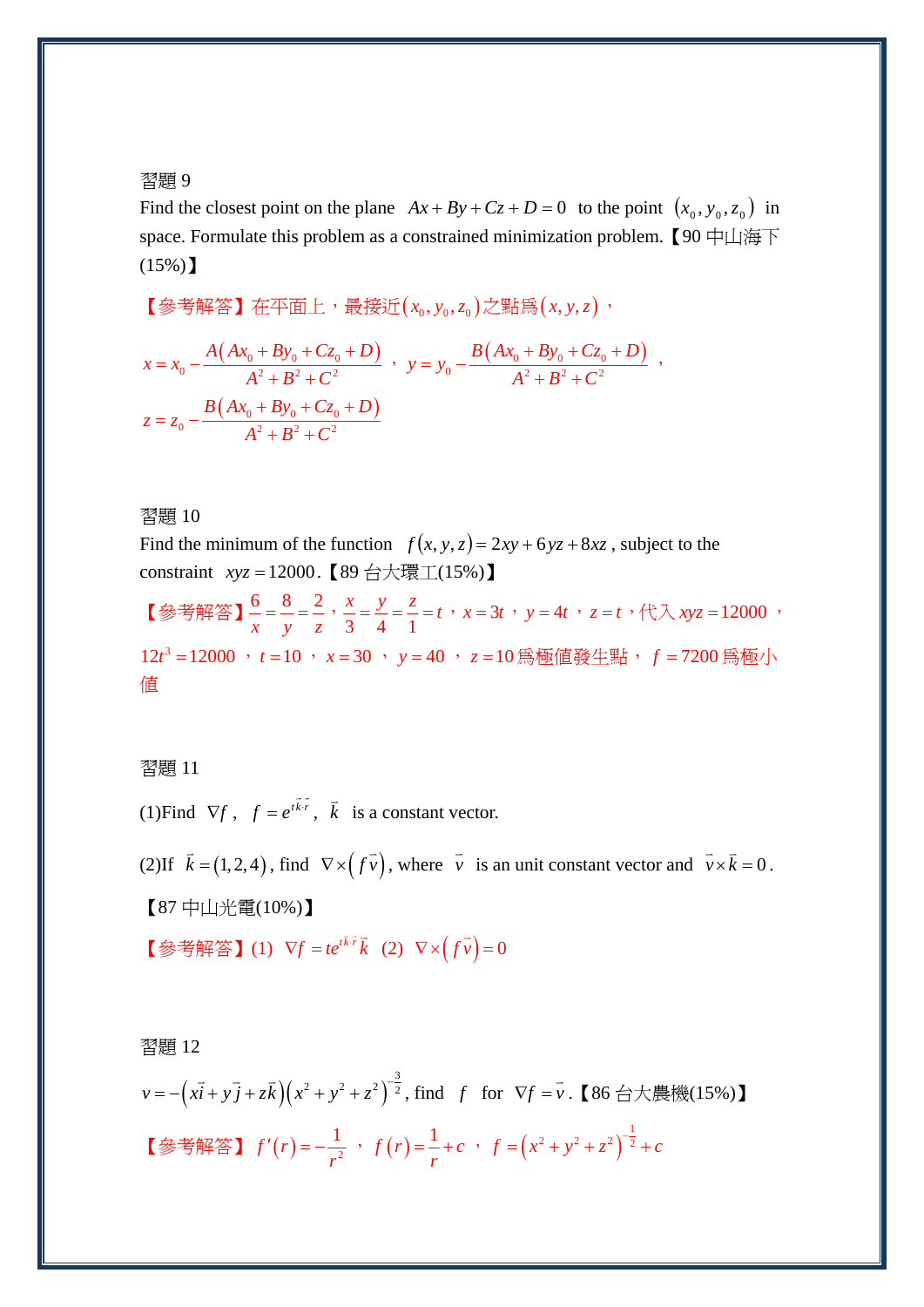假設各函數有足夠的可微分(sufficient differentiability), *f* 與 *v*  $\overline{a}$ 分別為點位置座 標的純量與向量函數,試根據 grad, div 與 curl 的定義,證明下列二式:  $(1) div (f \vec{v}) = f div \vec{v} + \vec{v} \cdot grad f$ 

(2)  $curl(f \vec{v}) = f \curl(\vec{v} + grad f \times \vec{v} \cdot (91 \Delta \vec{v}) + (91 \Delta \vec{v})$ 

【參考解答】(1)  $\nabla \cdot (f\overrightarrow{v}) = \overrightarrow{v} \cdot \nabla f + f \nabla \cdot \overrightarrow{v}$  (2)  $curl (f\overrightarrow{v}) = f \ curl v + \nabla f \times \overrightarrow{v}$ 

習題 14

一內半徑為 *a* 之圓球內裝一正圓柱,求此正圓柱最大可能之體積?【89 成大資 源(15%)】

【參考解答】圓柱體最大體積 $V = 4\pi |\frac{u}{f}|$ 3 3  $V = 4\pi \left(\frac{a}{\sqrt{3}}\right)$ 

# 習題 15

If  $\vec{v} = \vec{v} (\vec{a} \cdot \vec{r})$ , where  $\vec{a}$  is a constant vector and *r*  $\overline{a}$ is the radius vector evaluate

∇ ⋅*v*  $\overline{a}$ and  $\nabla \times v$  $\overline{a}$ . 【91 台師大物理(20%)】

**【參考解答】∇·** $\vec{v} = \vec{v} \cdot \vec{a}$ **, ∇×** $\vec{v} = \vec{a} \times \vec{v}$ 

習題 16 求曲線  $x^2 + y^2 = 1$ ,  $x^2 - xy + y^2 - z^2 = 1$ 上, 距離原點最近之點。【90 交大電物 (20%)】

【參考解答】 $(x, y, z) = (1,0,0)$ ,  $(0,1,0)$ ,  $(-1,0,0)$ ,  $(0,-1,0)$ 

習題 17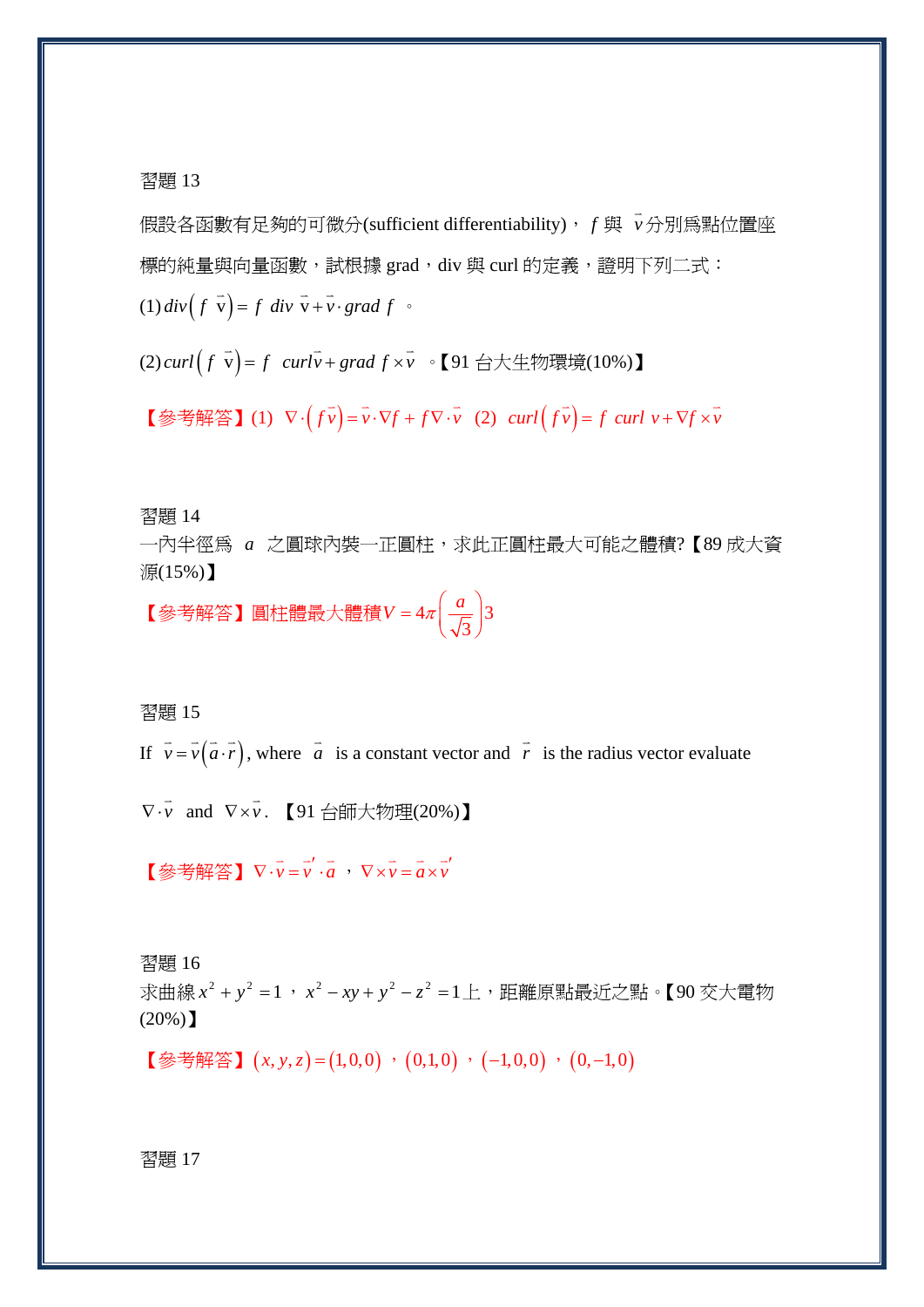Find the point  $(x, y, z)$  at which the function  $f(x, y, z) = z$ , subject to the constrains  $x + y + z = 1$  and  $\frac{z}{\sqrt{3}} = 3$ 2  $\frac{z^2}{xy^3}$  = 3, is maximized. Evaluate the maximum of  $f(x, y, z)$ . [91 中原物理(20%)】

\n
$$
f \otimes \mathbb{Z} \cong \mathbb{Z}
$$
\n \n  $f \otimes \mathbb{Z} \cong \mathbb{Z}$ \n

\n\n $f \otimes \mathbb{Z} \cong \mathbb{Z}$ \n

\n\n $f \otimes \mathbb{Z} \cong \mathbb{Z}$ \n

\n\n $f \otimes \mathbb{Z} \cong \mathbb{Z}$ \n

\n\n $f \otimes \mathbb{Z}$ \n

\n\n $f \otimes \mathbb{Z}$ \n

\n\n $f \otimes \mathbb{Z}$ \n

\n\n $f \otimes \mathbb{Z}$ \n

\n\n $f \otimes \mathbb{Z}$ \n

\n\n $f \otimes \mathbb{Z}$ \n

\n\n $f \otimes \mathbb{Z}$ \n

\n\n $f \otimes \mathbb{Z}$ \n

\n\n $f \otimes \mathbb{Z}$ \n

\n\n $f \otimes \mathbb{Z}$ \n

\n\n $f \otimes \mathbb{Z}$ \n

\n\n $f \otimes \mathbb{Z}$ \n

\n\n $f \otimes \mathbb{Z}$ \n

\n\n $f \otimes \mathbb{Z}$ \n

\n\n $f \otimes \mathbb{Z}$ \n

\n\n $f \otimes \mathbb{Z}$ \n

\n\n $f \otimes \mathbb{Z}$ \n

\n\n $f \otimes \mathbb{Z}$ \n

\n\n $f \otimes \mathbb{Z}$ \n

\n\n $f \otimes \mathbb{Z}$ \n

\n\n $f \otimes \mathbb{Z}$ \n

\n\n $f \otimes \mathbb{Z}$ \n

\n\n $f \otimes \mathbb{Z}$ \n

\n\n $f \otimes \mathbb{Z}$ \n

\n\n $f \otimes \mathbb{Z}$ \n

\n\n $f \otimes \mathbb{Z}$ \n

\n\n $f \otimes \mathbb{Z}$ \n

\n\n $f \otimes \mathbb{Z}$ \n

# ■ 曲線座標

習題 1 圓柱座標  $x = r \cos \theta$ ,  $y = r \sin \theta$ ,  $z = z$ , 求

 $(1) h_r, h_\theta, h_z$   $(2) \vec{e}_r, \vec{e}_\theta, \vec{e}_z$ 

# 【參考解答】

- (1)  $h_r = 1$ ,  $h_{\theta} = r$ ,  $h_z = 1$
- (2)  $\vec{e}_r = \cos \theta \vec{i} + \sin \theta \vec{j}$ ,  $\vec{e}_\theta = -\sin \theta \vec{i} + \cos \theta \vec{j}$ ,  $\vec{e}_z = \vec{k}$

# 習題 2 球座標 *x* =  $\rho$  sin θ cos  $\phi$  ,  $y = \rho$  sin θ cos  $\phi$  ,  $z = \rho$  cos θ , 求  $(1) h_{\rho}$ , *h*<sub>θ</sub>, *h*<sub>φ</sub> (2)  $e_{\rho}$ ,  $\vec{e}_{\theta}$ ,  $\vec{e}_{\phi}$

【參考解答】

(1) 
$$
h_{\rho} = 1 \cdot h_{\theta} = -\sin \phi \vec{i} + \cos \phi \vec{j} \cdot h_{\phi} = \rho \sin \theta
$$

(2) 
$$
\vec{e}_{\rho} = \frac{\vec{r}}{\rho} , \vec{e}_{\theta} = \cos \theta \cos \phi \vec{i} + \cos \theta \sin \phi \vec{j} - \sin \theta \vec{k} , \vec{e}_{\phi} = -\sin \phi \vec{i} + \cos \phi \vec{j}
$$

# 習題 3

在球座標中,若  $\overline{A} = A_r \overline{e}_r + A_g \overline{e}_\theta + \overline{A}_\theta \overline{e}_\theta$  ,  $B$  爲純量函數。求:

 $(1)\nabla \cdot A$  $\rightarrow$  $(2)\nabla\times\vec{A}$   $(3)\nabla B$   $(4)\nabla^2B$ 【參考解答】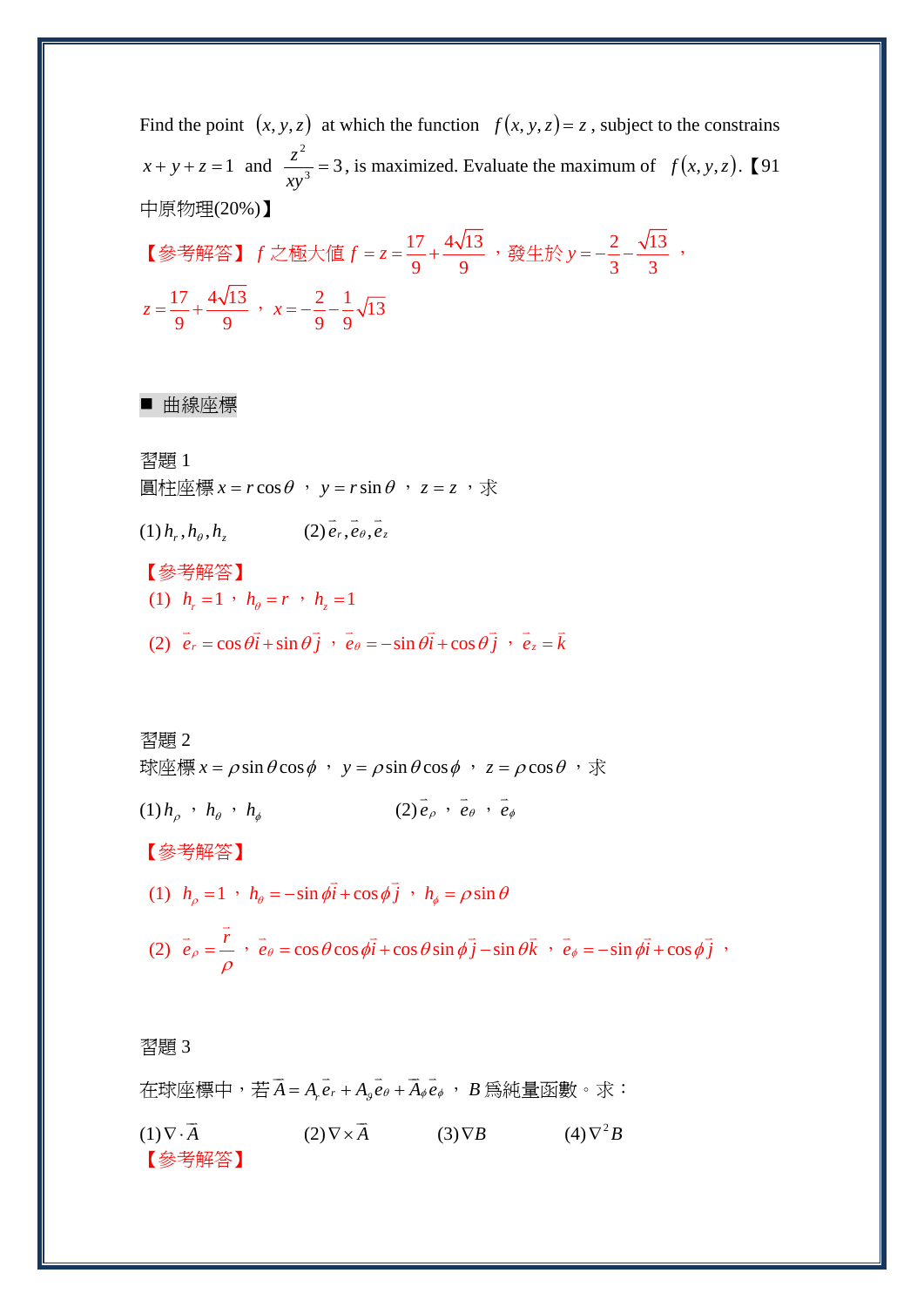(1) 
$$
\nabla \cdot \overline{A} = \frac{1}{r^2} \frac{\partial}{\partial r} (r^2 A_r) + \frac{1}{r \sin \theta} \frac{\partial}{\partial \theta} (\sin \theta \cdot A_\theta) + \frac{1}{r \sin \theta} \frac{\partial A_\phi}{\partial \phi}
$$
  
\n(2) 
$$
\nabla \times \overline{A} = \frac{1}{r^2 \sin \theta} \begin{vmatrix} \overline{e}_r & \overline{r} \overline{e}_\theta & r \sin \theta \overline{e}_\phi \\ \frac{\partial}{\partial r} & \overline{r} \overline{e}_\theta & \overline{r} \overline{e}_\phi \\ A_r & rA_\theta & r \sin \theta A_\phi \end{vmatrix}
$$
  
\n(3) 
$$
\nabla B = \frac{\partial B}{h_r \partial r} \overline{e}_r + \frac{\partial B}{h_\theta \partial \theta} \overline{e}_\theta + \frac{\partial B}{h_\phi \partial \phi} \overline{e}_\phi
$$
  
\n(4) 
$$
\nabla^2 B = \frac{1}{r^2} \frac{\partial}{\partial r} \left( r^2 \frac{\partial B}{\partial r} \right) + \frac{1}{r^2 \sin \theta} \frac{\partial}{\partial \theta} \left( \frac{\partial B}{\partial \theta} \sin \theta \right) + \frac{1}{r^2 \sin^2 \theta} \frac{\partial^2 B}{\partial \phi^2}
$$

 $\overline{A}$ 極座標中,若  $\overline{A} = A_r \overline{e}_r + A_\theta \overline{e}_\theta + A_z \overline{e}_z$  ,  $B$  爲純量函數。求  $(1)\nabla \cdot A$  $\overline{\phantom{a}}$  $(2)\nabla\times\vec{A}$   $(3)\nabla B$   $(4)\nabla^2B$  $(4)\nabla^2 B$ 【參考解答】 (1)  $\nabla \cdot \vec{A} = \frac{1}{2} \frac{\partial}{\partial} (r \cdot A_r) + \frac{1}{2} \frac{\partial A_\theta}{\partial} + \frac{\partial A_\theta}{\partial}$  $r \partial r$ <sup>*r*</sup>  $\partial r$  *r*  $\partial \theta$  *dz* θ  $\nabla \cdot \overline{A} = \frac{1}{r} \frac{\partial}{\partial r} \left( r \cdot A_r \right) + \frac{1}{r} \frac{\partial A_\theta}{\partial \theta} + \frac{\partial}{\partial \theta}$  $\partial r$ <sup>  $\int$ </sup>  $\int$ <sup> $r$ </sup>  $\partial \theta$   $\int$   $\partial$  $\vec{A} = \frac{1}{2} \frac{\partial}{\partial (r \cdot A_r)} + \frac{1}{2} \frac{\partial A_\theta}{\partial A_\theta} + \frac{\partial A_z}{\partial A_z}$ (2)  $\frac{1}{2}$  $e_r$   $re_{\theta}$   $e_z$  $r I^{II}\theta I^{I}$ *A*  $r\vert \partial r \vert \partial \theta \vert \partial z$  $A_r$   $rA_\theta$  *A* θ θ  $\nabla \times \overline{A} = \frac{1}{r} \frac{\partial}{\partial r} \frac{\partial}{\partial \theta} \frac{\partial}{\partial z}$ ∂∂ ∂  $\overline{a}$  and  $\overline{a}$  $\vec{A} = \frac{1}{2} \begin{vmatrix} \frac{\partial}{\partial x} & \frac{\partial}{\partial y} & \frac{\partial}{\partial z} \end{vmatrix}$ (3)  $\nabla B = \frac{\partial B}{\partial \rho} \vec{e}_r + \frac{1}{2} \frac{\partial B}{\partial \rho} \vec{e}_\theta + \frac{\partial B}{\partial \rho} \vec{e}_z$  $\nabla B = \frac{\partial B}{\partial r}\vec{e}_r + \frac{1}{r}\frac{\partial B}{\partial \theta}\vec{e}_\theta + \frac{\partial B}{\partial z}$  $\partial r$   $r \partial \theta$   $\partial$  $\vec{e}_r + \frac{1}{2} \frac{\partial B}{\partial \theta} \vec{e}_\theta + \frac{\partial B}{\partial \theta} \vec{e}_z$ (4)  $\mathbf{2}_{\mathbf{B}} = \begin{bmatrix} 1 & \partial \end{bmatrix} \begin{bmatrix} 1 & \partial B \end{bmatrix}$ ,  $1 \partial^2 B \begin{bmatrix} 1 & \partial^2 B \end{bmatrix}$  $B = \frac{1}{r} \frac{\partial}{\partial r} \left( r \cdot \frac{\partial B}{\partial r} \right) + \frac{1}{r^2} \frac{\partial^2 B}{\partial \theta^2} + \frac{\partial^2 B}{\partial r^2}$  $\nabla^2 B = \frac{1}{r} \frac{\partial}{\partial r} \left( r \cdot \frac{\partial B}{\partial r} \right) + \frac{1}{r^2} \frac{\partial^2 B}{\partial \theta^2} + \frac{\partial^2 B}{\partial z^2}$ 

習題 5

Compute  $\iint_{S} \vec{F} \cdot \vec{n} d\sigma$ , where  $\vec{F}(x, y, z) = x^2 \hat{i} + 2y \hat{j} + 4z^2 \hat{k}$  and *s* is the surface of the cylinder  $x^2 + y^2 \le 4$  ,0≤z≤2. 【89 台科電子(12%)】 【参考解答】 $\iint_S \overline{F} \cdot \overline{n} dA = 80\pi$